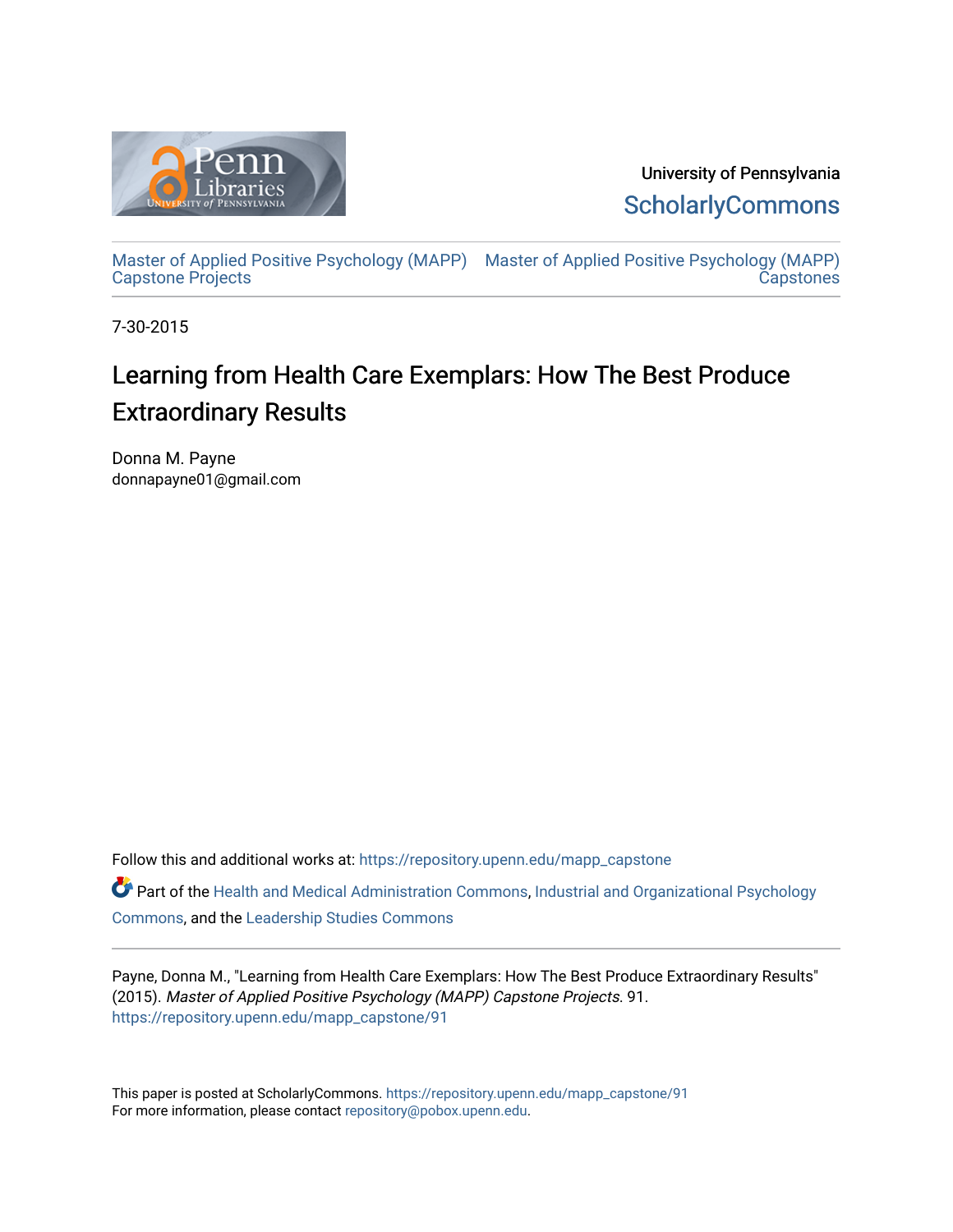## Learning from Health Care Exemplars: How The Best Produce Extraordinary Results

### **Abstract**

Health care is once again in the midst of turmoil, and the need for effective leadership in this domain is as strong as ever. We can intuitively understand that leadership in this complex system is hard and that leading through chaos and change is particularly challenging and difficult, potentially predisposing these leaders to burnout. There has been little if any research into flourishing health care leadership. I hypothesized that health care leaders who produce exceptional results would exemplify characteristics from which rising leaders could learn, and particularly these leaders' attitudes, behaviors and values would exemplify constructs of human flourishing, the goal of positive psychology. A small sample of exemplar leaders were interviewed to learn what factors they perceive contribute to their success. The results identified the strengths of courage, humanity and transcendence as foundational to their health care leadership. These results open the door to further inquiry and to the development of a character strength-based model for flourishing health care leadership.

### Keywords

Health Care, Exemplars, Flourishing, Leaders, Character Strengths, Courage, Transcendence, Humanity

### **Disciplines**

Health and Medical Administration | Industrial and Organizational Psychology | Leadership Studies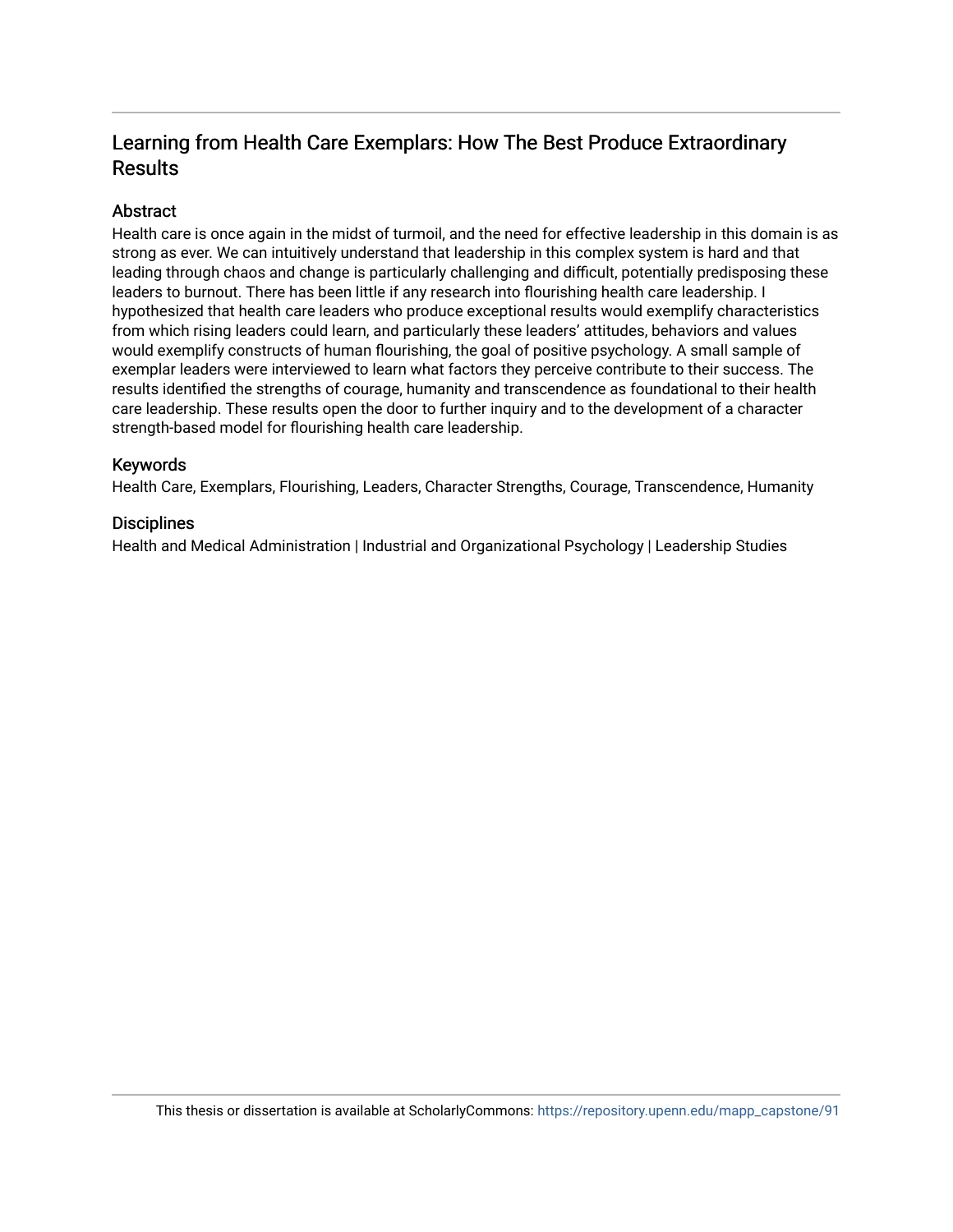### Running Head: LEARNING FROM HEALTH CARE EXEMPLARS

Learning from Health Care Exemplars: How the Best Produce Extraordinary Results

Donna Payne

University of Pennsylvania

A Capstone Project Submitted

In Partial Fulfillment of the Requirements for the Degree of

Master of Applied Positive Psychology

Leona Brandwene

Advisor

July 30, 2015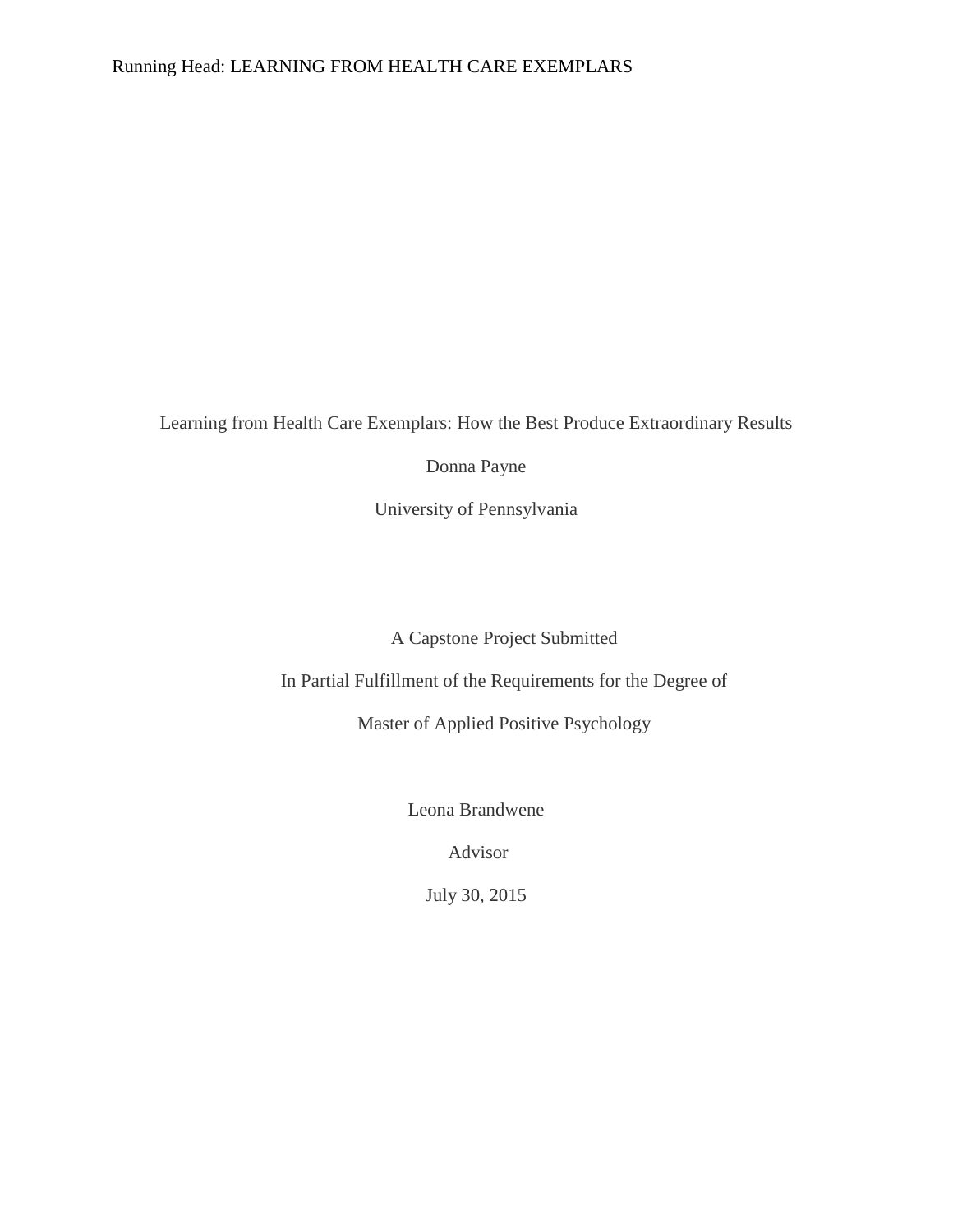Learning from Health Care Exemplars: How the Best Produce Extraordinary Results

Donna M. Payne donna@dmpayne.com

Capstone Project Master of Applied Positive Psychology University of Pennsylvania Advisor: Leona Brandwene July 14, 2015

Abstract

Health care is once again in the midst of turmoil, and the need for effective leadership in this domain is as strong as ever. We can intuitively understand that leadership in this complex system is hard and that leading through chaos and change is particularly challenging and difficult, potentially predisposing these leaders to burnout. There has been little if any research into flourishing health care leadership. I hypothesized that health care leaders who produce exceptional results would exemplify characteristics from which rising leaders could learn, and particularly these leaders' attitudes, behaviors and values would exemplify constructs of human flourishing, the goal of positive psychology. A small sample of exemplar leaders were interviewed to learn what factors they perceive contribute to their success. The results identified the strengths of courage, humanity and transcendence as foundational to their health care leadership. These results open the door to further inquiry and to the development of a character strength-based model for flourishing health care leadership.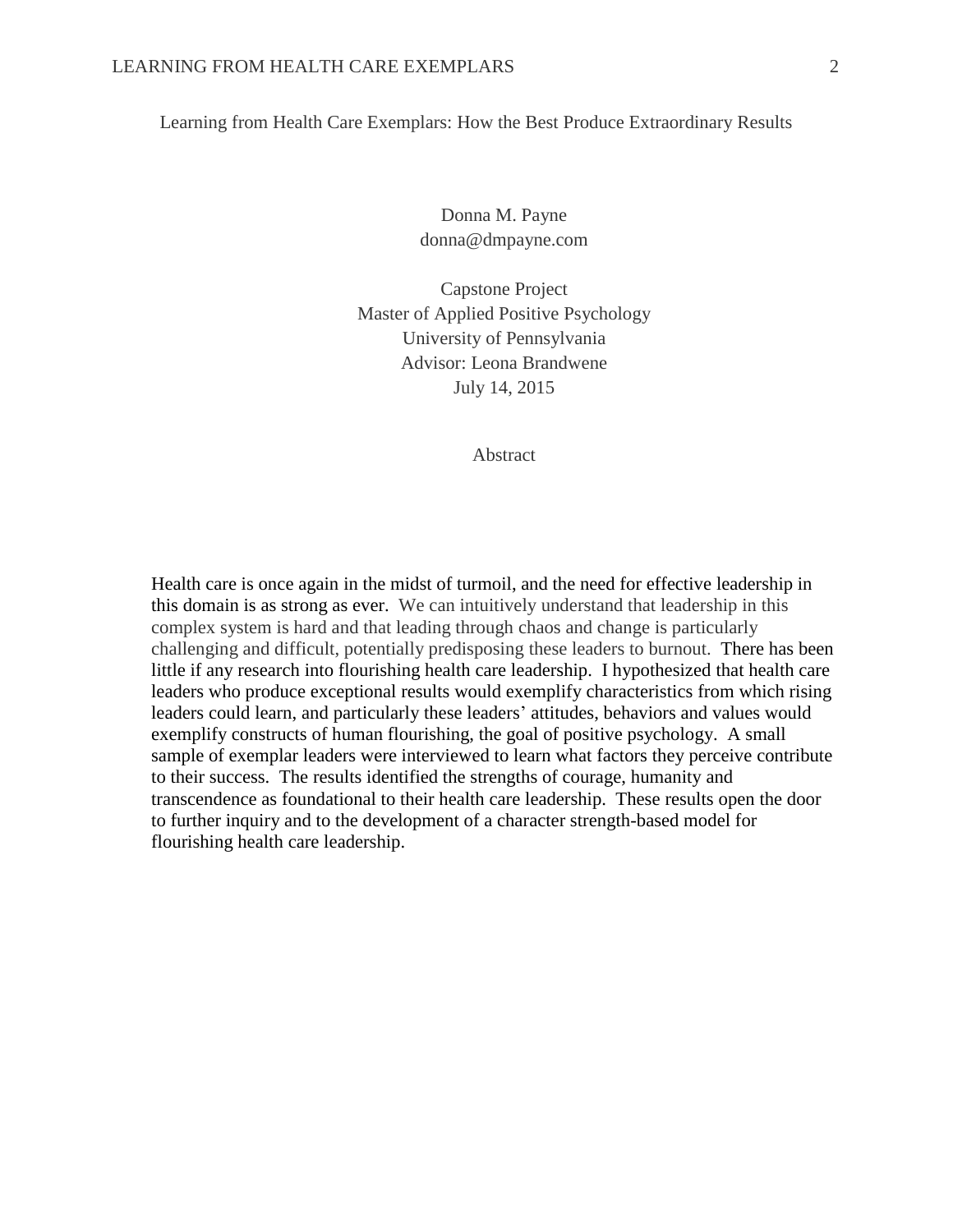| <b>TABLE OF CONTENTS</b> |
|--------------------------|
|                          |

| Introduction                                   | Page 4  |
|------------------------------------------------|---------|
| Positive Psychology and Health Care Leadership | Page 6  |
| Positive Leadership                            | Page 8  |
| Authentic Leadership                           | Page 9  |
| <b>Transformational Leadership</b>             | Page 10 |
| <b>Virtuousness</b>                            | Page 12 |
| <b>Character Strengths</b>                     | Page 13 |
| Flourishing                                    | Page 17 |
| Methodology and Study Design                   | Page 21 |
| Methodology                                    | Page 21 |
| Procedure and Protocol                         | Page 22 |
| Description of Sample                          | Page 22 |
| <b>Results and Analysis</b>                    | Page 23 |
| Introduction                                   | Page 23 |
| <b>Strengths of Courage</b>                    | Page 24 |
| <b>Bravery</b>                                 | Page 25 |
| Perseverance                                   | Page 26 |
| Honesty, Authenticity and Integrity            | Page 27 |
| Zest and Vitality                              | Page 28 |
| <b>Strengths of Humanity</b>                   | Page 30 |
| Love                                           | Page 30 |
| Kindness                                       | Page 31 |
| Social Intelligence                            | Page 33 |
| <b>Close Relationships</b>                     | Page 33 |
| <b>Strengths of Transcendence</b>              | Page 35 |
| Gratitude                                      | Page 35 |
| Hope/Optimism                                  | Page 36 |
| Humor                                          | Page 37 |
| Spirituality                                   | Page 37 |
| Practical Wisdom                               | Page 38 |
| Mindfulness                                    | Page 38 |
| Limitations                                    | Page 40 |
| <b>Conclusions and Future Directions</b>       | Page 41 |
| References                                     | Page 43 |
| Appendix                                       |         |
| Consent                                        | Page 54 |
| <b>Interview Questions</b>                     |         |
| Acknowledgements                               | Page 58 |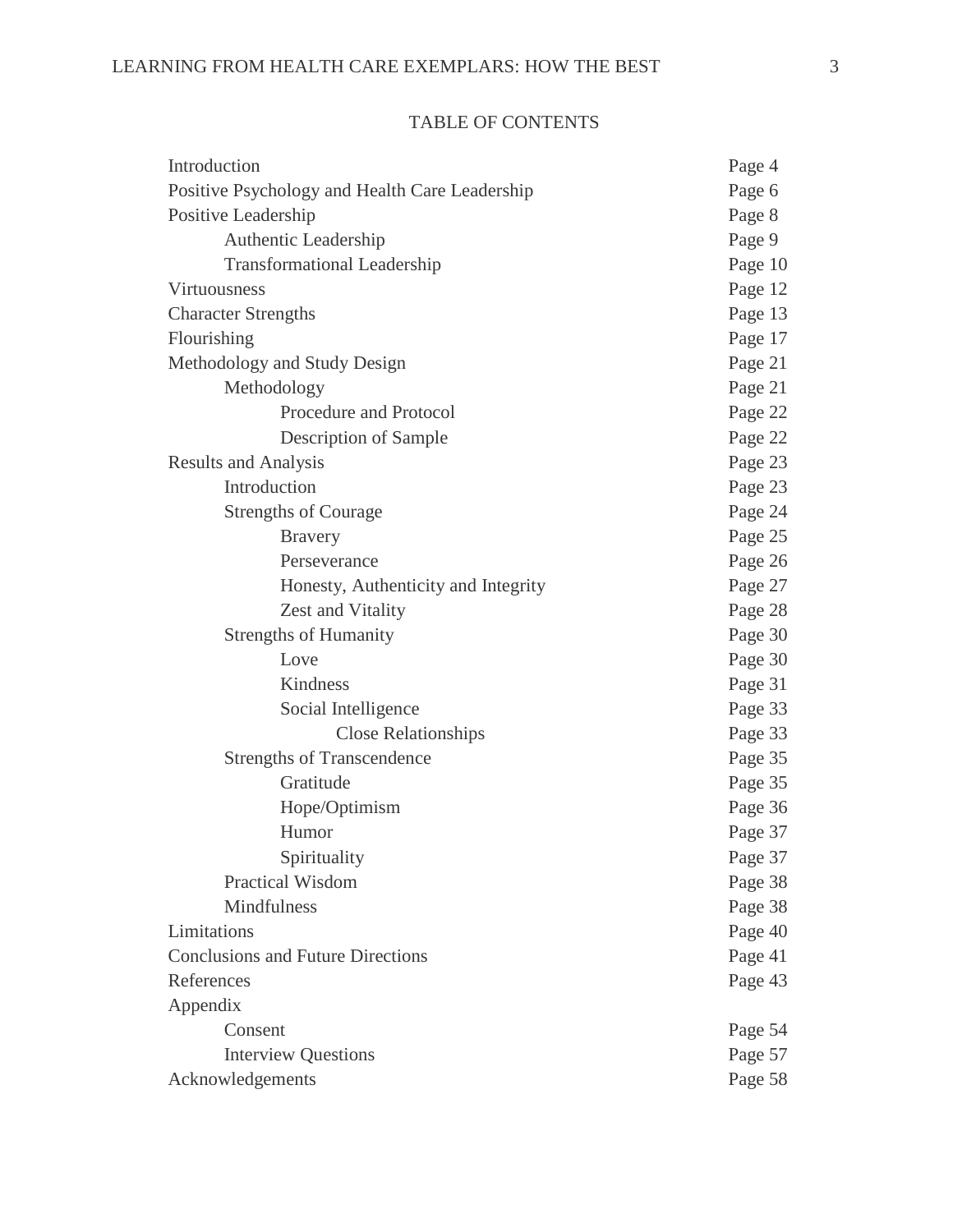Learning from Health Care Exemplars: How the Best Produce Extraordinary Results

### **Introduction**

Health care is once again in the midst of turmoil. This complex, \$2.9 trillion a year (Center for Medicare & Medicaid Services, 2014) interconnected system of providers, hospitals, insurers, and the government is experiencing unprecedented change. An increase in the population over the age of 65, and the newly insured population resulting from the implementation of the Affordable Care Act are two of the challenges facing the U.S. health care system (Ortman, Velkoff, & Hogan, 2014; U.S. Department of Health & Human Services, 2015). Adding to these complexities are evolving payment models based on value and quality along with the need to determine both the supply and mix of health care providers necessary for the anticipated shift toward more primary and preventative care (Health Care Financial Management Association, 2011; U.S. Department of Health & Human Services, 2013). The Institute of Medicine's landmark report, To Err is Human (2000) estimated that as many as 98,000 people die each year as a result of preventable medical errors. This report accelerated efforts that continue today by the best and the brightest leaders and clinicians in health care to mitigate errors and improve the quality and safety of health care that touches each of our lives. From these facts we can intuitively understand that leadership in this complex system is hard, and leading through turmoil and change is particularly challenging and difficult.

So how do the most respected and admired leaders in health care, lead, and importantly, how do they sustain their well-being in the midst of difficult circumstances? The field typically looks to outcomes as the measure of successful healthcare leadership. The Baldrige National Quality Award (Baldrige National Quality Award, 2015), U.S. News & World Report rankings (U.S. News & World Report, 2015), Magnet Status (American Nurses Credentialing Center,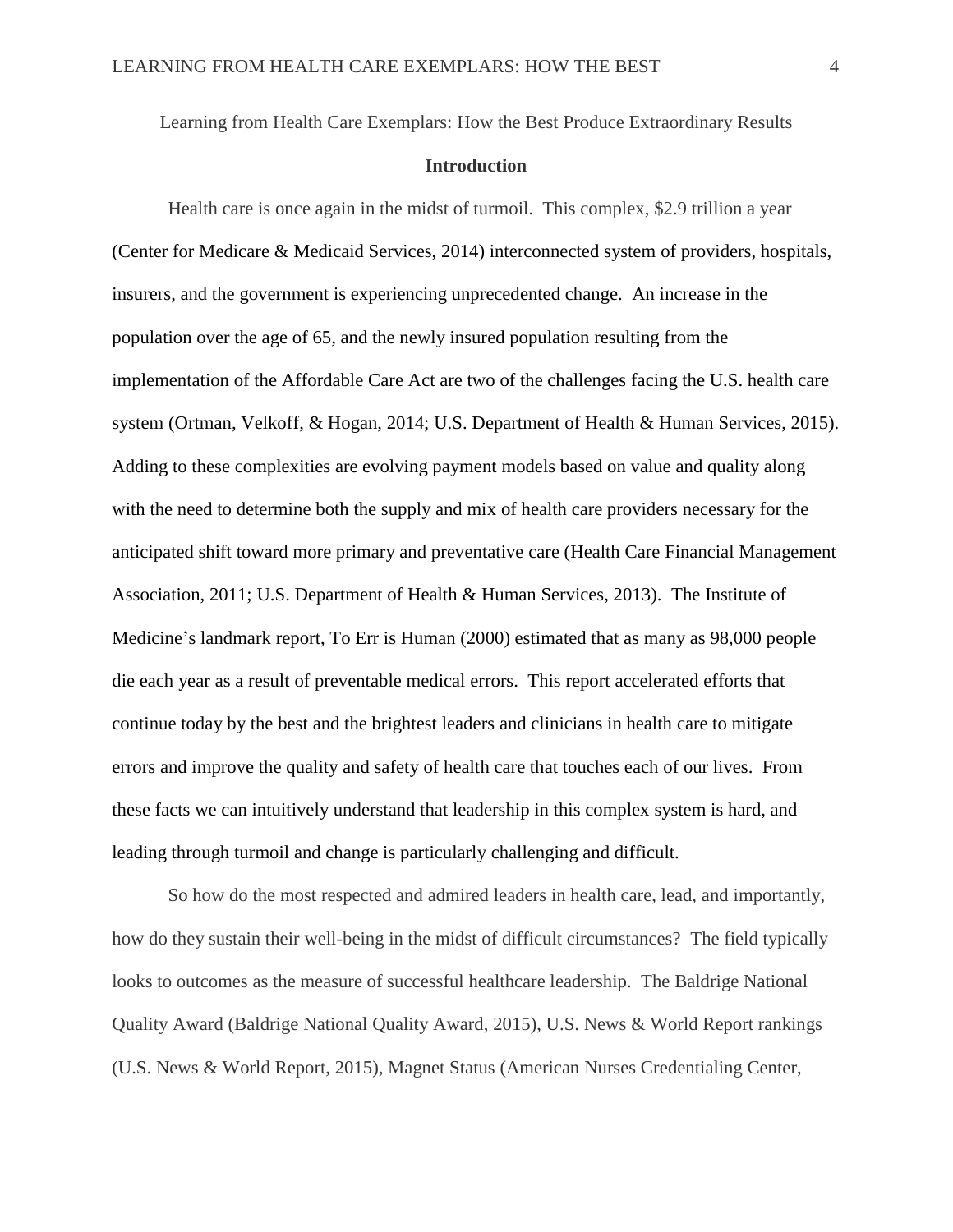2015), and national recognition by peers are a few of the marquees that point to accomplished leadership. What is less understood are the leadership processes and characteristics that result in these outcomes. What can we learn from speaking with leaders who motivate, inspire and deliver these exceptional results?

To explore this question further, outcome awards were used to identify those leaders who produce exemplary results, on the assumption that studying the leaders that produce great outcomes will provide an initial snapshot of what constitutes remarkable and sustainable health care leadership. Studying exemplars (the exceptional performers), provides information that is substantively different than studying the average of all performers. High performers demonstrate a combination of skill, passion, drive and energy that create magnitudes of value (Bersin, 2013). What do exceptional health care leaders do in moments of chaos and when times are hard that produce aspirational outcomes? How do they sustain their own well-being through these times so that they can continue to contribute and lead? What can we learn from what they do that can inform how we develop our future leaders?

I hypothesized that when we studied health care leaders who produce exceptional results, their attitudes, behaviors and values would exemplify constructs of flourishing, and through the identification of these characteristics, a preliminary conception of flourishing health care leadership would surface. It was expected that through this qualitative study of leader's stories, salient constructs of positive psychology would emerge. The insights that emerged were both surprising and poignant.

Preceding the findings of this study is an introduction to positive psychology and a review of selected literature germane to this study of exemplar leaders: positive leadership, character strengths and virtues, and flourishing. Although there is little, if any, literature on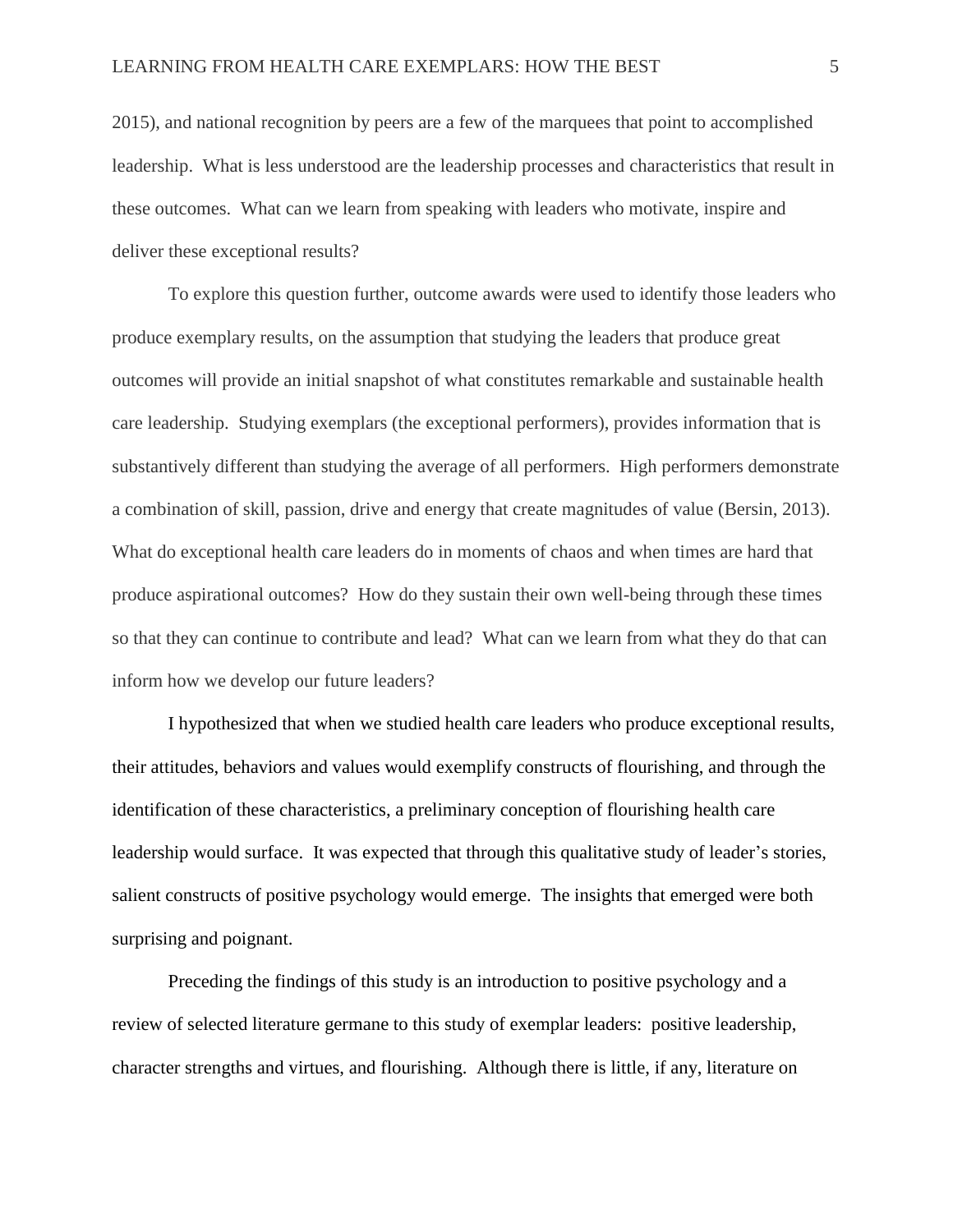positive health care leadership, collectively these three areas provide context for the interview findings and the recommendations for further study.

### **Why is Positive Psychology Relevant to Health Care Leadership?**

Those of us in health care are familiar with the traditional medical model in which the aim is to minimize or fix what is wrong resulting from injury or a disease process. We assume that the mitigation of problems yields a return to health, yet by definition health is not merely the absence of disease but a state of physical, mental and social well-being (World Health Organization, 2006). Health, and by extension flourishing, is a state beyond merely neutral. What if we were to look north of neutral, beyond the mere absence of disease to what constitutes and cultivates well-being and human flourishing? The posing of this question was the foundation for the emerging field of positive psychology, the scientific study of human flourishing.

In many respects, "positive psychology," or the inquiry into human flourishing, is thousands of years old, dating back to the ancient Greeks, Stoics and Epicureans who affirmed happiness (*eudaimonia*) as the final aim of virtuous activity (McMahon, 2006). Throughout history, Confucians, Christians and other philosophical and religious perspectives from the east and west have contemplated our enduring desire to determine what makes us happy (McMahon, 2013). The field of positive psychology draws from this history with its aim of helping people flourish and lead lives of optimal well-being (Keyes & Haidt, 2003; Seligman & Csikszentmihayli, 2000). It does not aim to replace nor negate the importance of psychology's tradition of treating mental illness and understanding disease and pathology, rather, it augments the focus of the field to include catalyzing strengths and nurturing what is best in human beings (Seligman & Csikszentmihayli, 2000).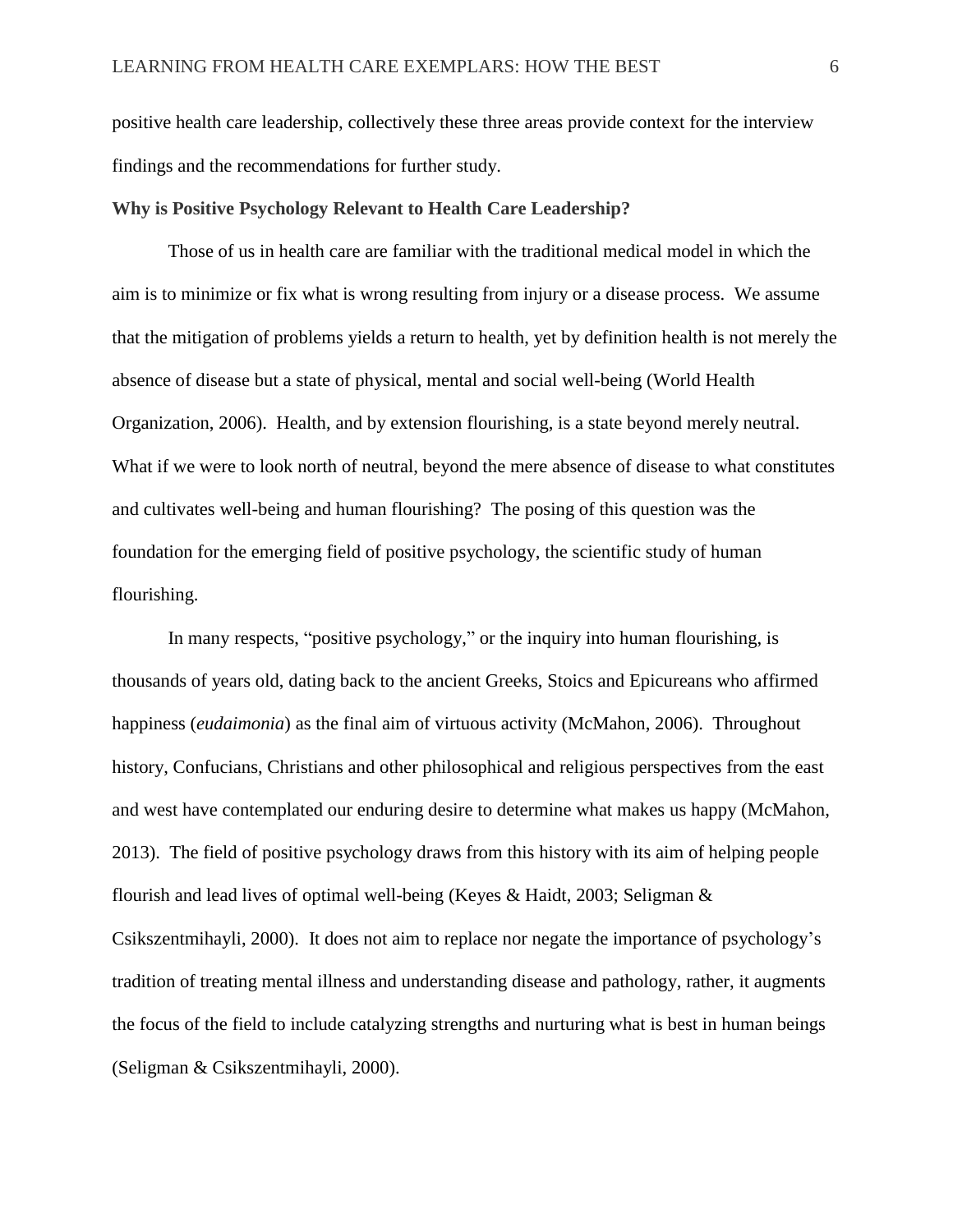In 1998, Martin Seligman, in his presidential address to the American Psychological Association, challenged his colleagues to shift and augment their focus from decades of studying what is wrong with people, toward the study of what is good about human beings and the characteristics that make life worth living (Seligman & Csikszentmihayli, 2000). His interest was developing the evidence and knowledge about positive human traits, and helping individuals and communities to move beyond surviving to flourishing (Seligman & Csikszentmihayli, 2000). A key assumption of positive psychology is that excellence, goodness, and the characteristics that constitute the good life are as genuine and significant as mental illness and disease, and that cultivating what is best within us is a worthwhile aim (Peterson, 2006). Positive psychology does not dismiss the worthy goal of healing disease, rather it calls for supplementing it with a focus on strengths and promoting human potential (Peterson, 2006; Seligman & Csikszentmihayli, 2000; Seligman, 2002). The pillars of positive psychology center on three interrelated topics: positive subjective experiences such as happiness and pleasure; positive individual traits, which include character strengths, interests, values and talents; and the study of institutions that enable positive experiences and traits (Peterson, 2006; Seligman  $\&$ Csikszentmihayli, 2000).

Positive psychology is characterized by the rigorous scientific methods used to study and understand the intricacies of its basic constructs of well-being and human flourishing. There are various definitions and dimensions of well-being and flourishing which include, but are not limited to, elements such as positive emotions, meaning, positive relationships, accomplishment, resilience, and optimism, each of which contributes to optimal human functioning (Huppert, 2009; Keyes, 2002; Ryff, 1989; Seligman, 2011). The relatively young field is comprised of hundreds of scholars and researchers worldwide dedicated to the study and advancement of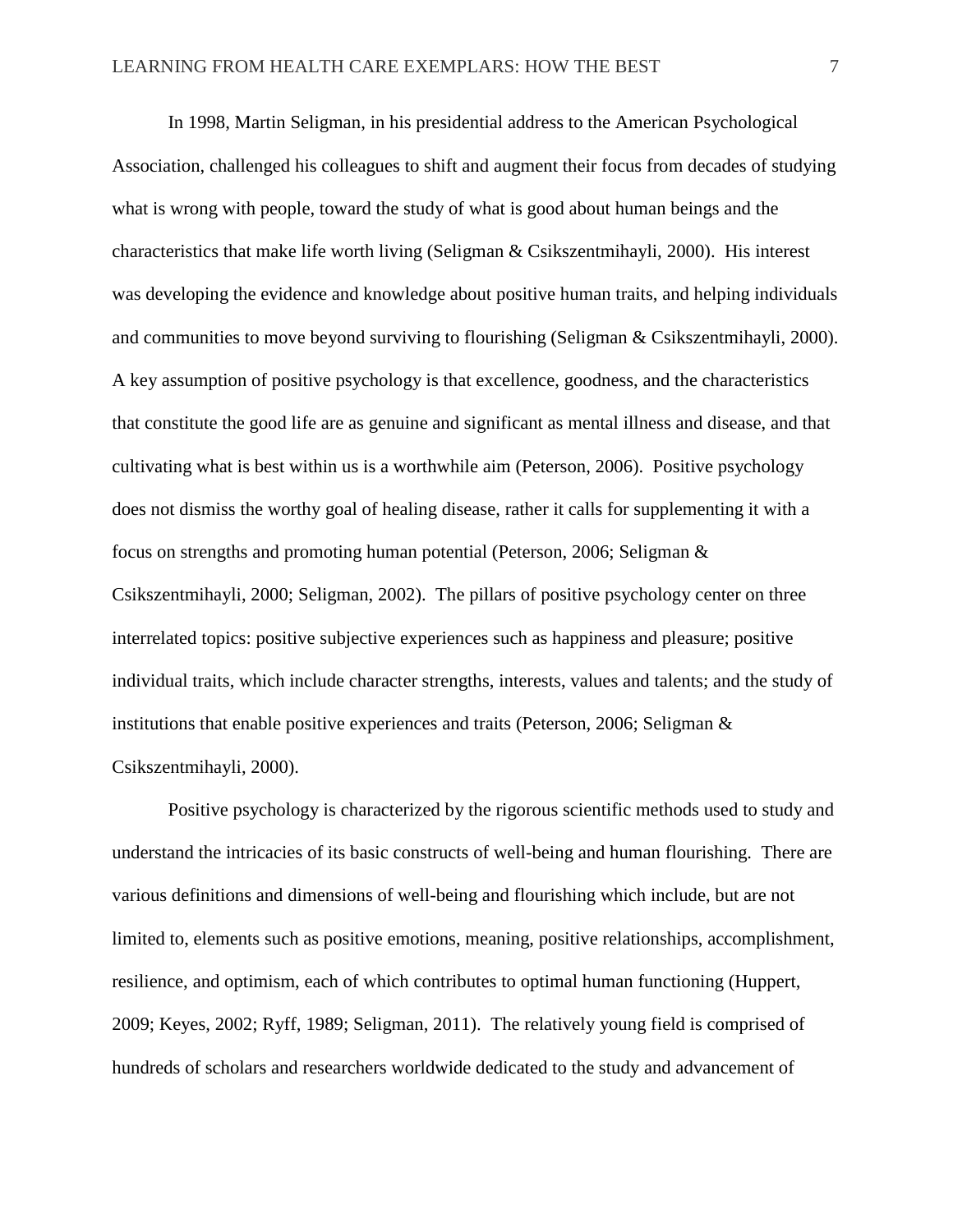understanding these dimensions across various disciplines impacting individuals, organizations, and communities.

In order to understand health care leadership and its relationship to flourishing more thoroughly, a review of the literature on three interconnected disciplines of study was conducted: positive leadership, character strengths, and well-being and human flourishing, This review precedes the findings of this qualitative study of exemplar health care leaders.

#### **Positive Leadership**

The ways in which leaders enable others to achieve extraordinary results is a hallmark of positive leadership (Cameron, 2012). Positive leadership focuses on strengths and human potential, achieving remarkable - not merely ordinary - results, and inspiring virtuousness (Buckingham & Clifton, 2001; Cameron, 2012; Cameron & Caza, 2004). It includes principles from the field of positive organizational scholarship (Cameron, Dutton, & Quinn, 2003) that emphasize exceptional performance, organizational resilience and vitality (Cameron & Caza, 2004). Positive leaders expect the best results from themselves and those they lead, and believe that through their efforts, they can successfully face challenges and create a positive future (Peterson, Walumbwa, Byron, & Myrowitz, 2009). These leaders focus as much on the opportunity inherent in challenges and difficulties as they do on what is going right, and recognize that adversity often provides fertile ground for outstanding achievement that otherwise may not have been possible (Cameron, 2008).

Although there are critics who claim positive leadership ignores the negative and represents a Pollyannaish view, there is significant evidence to the contrary (Cameron, 2012). A quality of the positive leader is their choice to emphasize what is going right in the midst of solving problems and overcoming obstacles (Cameron, 2012). This is not an easy endeavor for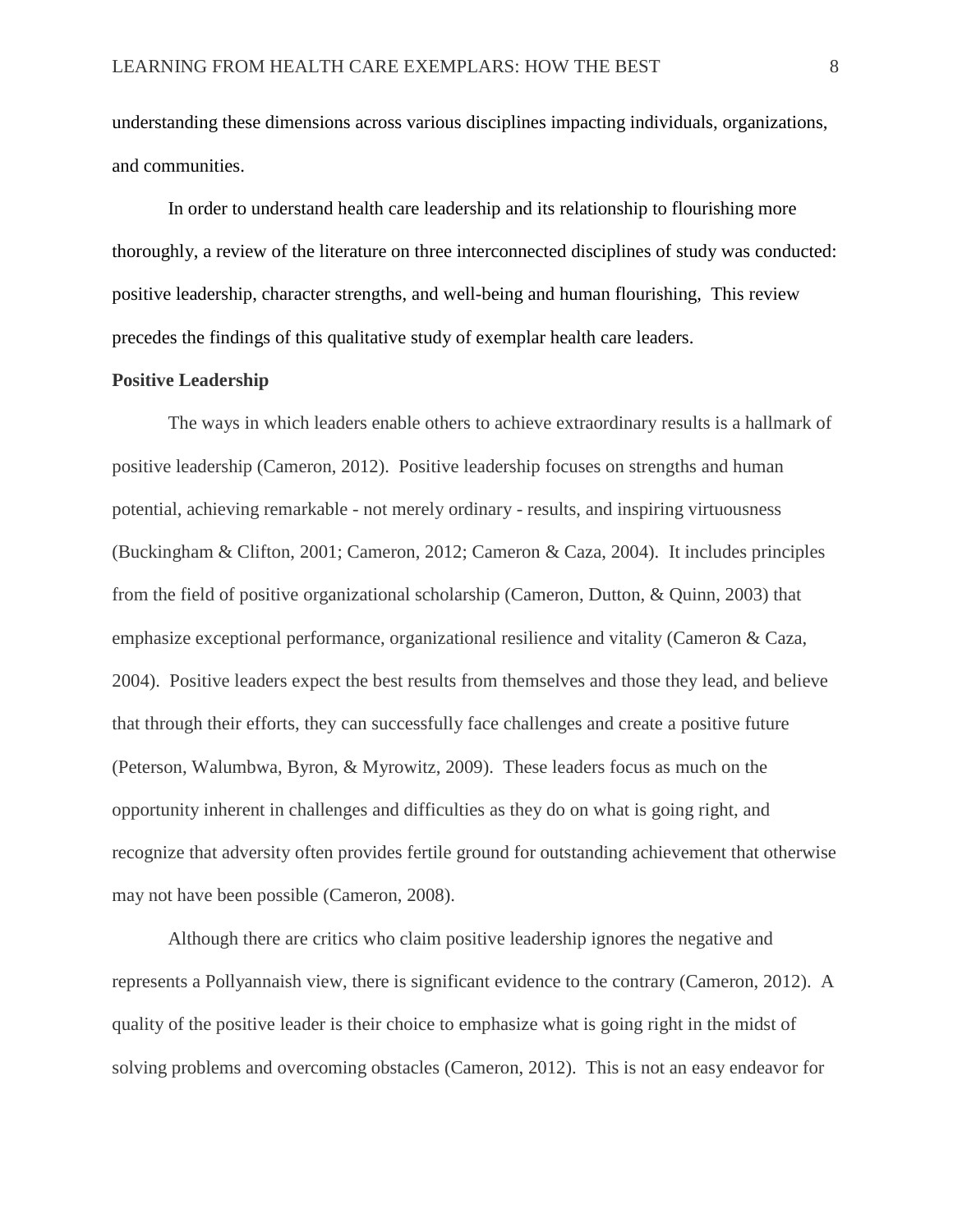two reasons. First, there is a tendency for leaders in organizations experiencing challenges to focus on what is wrong and what needs to be fixed. Second, as humans we have a natural proclivity for paying closer attention to bad events rather than good ones (Baumeister, Fratslavsky, Finkenauer, & Vohs, 2001). Not only do positive leaders recognize the inherent inclination toward the negative, they know how to create and sustain a wave of positivity to counter it (Cameron, 2012). Positive leadership emerges at its very best in times of challenge and turmoil (Cameron, 2012; Luthans & Avolio, 2003).

Another distinguishing feature of positive leadership is its emphasis on virtuous behavior and inspiring goodness in individuals and organizations through the use of strengths (Cameron, 2012; Kaplan & Kaiser, 2010). The positive leader augments their kindness and trustworthiness with strategies that focus on developing strengths in those they lead (Cameron, 2012).

Other well-researched leadership theories that emphasize the impact of leader positive attributes include authentic (Luthans & Avolio, 2003; Avolio & Gardner, 2005) and transformational leadership (Bass, 1985; Bass & Riggio, 2006). Both of these theories provide additional insights into the characteristics of those who lead their organizations to exceptional results.

**Authentic leadership.** Authenticity is described as the underlying construct for all forms of positive leadership (Avolio & Gardner, 2005) and draws from positive psychology's focus on strengths and the good in individuals. It is defined as "owning one's personal experiences and….implies that one acts in accord with the true self, expressing oneself in ways that are consistent with inner thoughts and feelings" (Harter, 2002, p. 382). An authentic leader is someone who knows and accepts who they are and stays true to themselves and their values (Avolio & Gardner, 2005). They behave in ways that magnify these values which in turn creates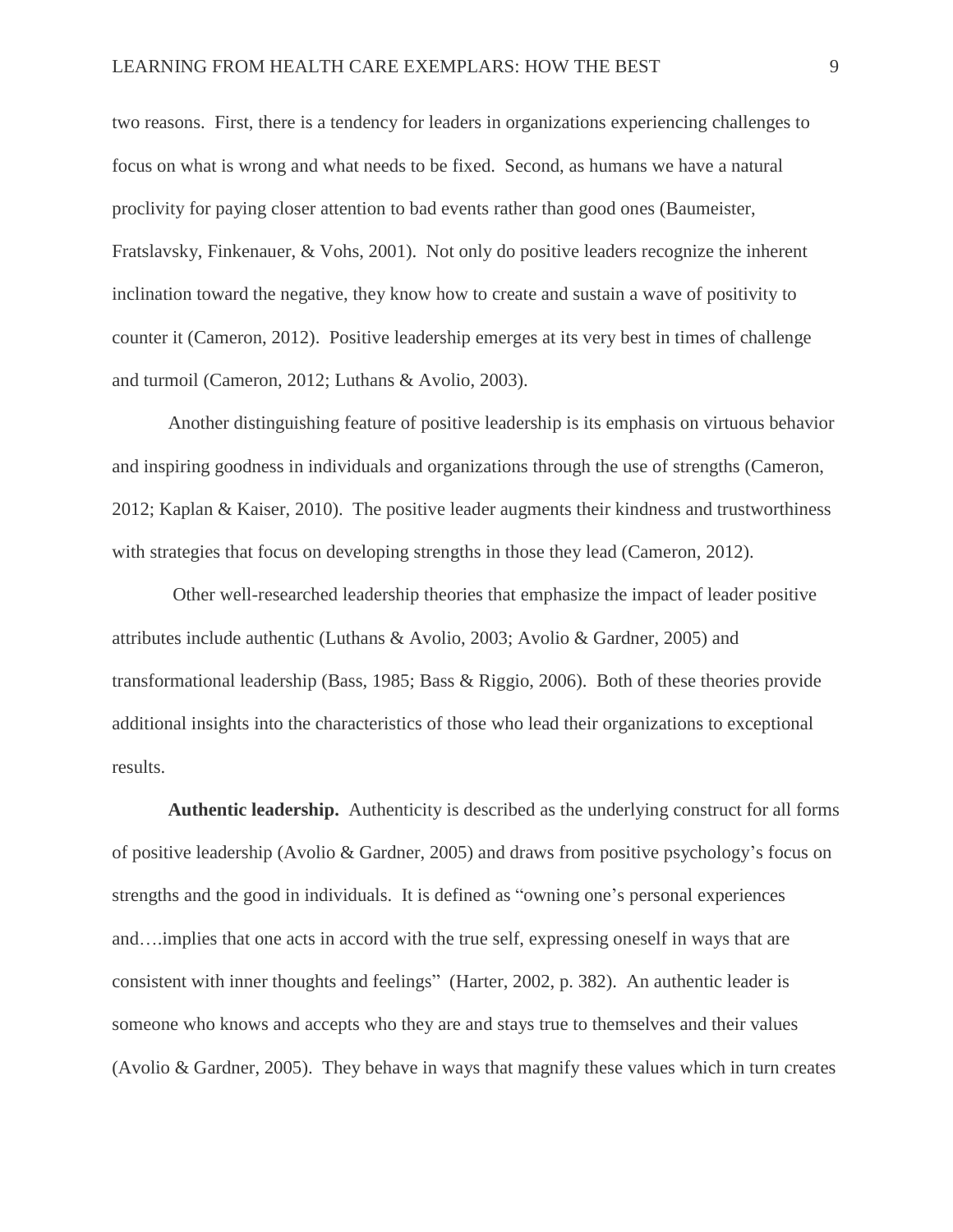the conditions for the organizations they lead to thrive (Luthans & Avolio, 2003). Authentic leaders radiate optimism, confidence, hope and resilience (Iles, Morgeson, & Nahrgang, 2005). They are aware of their strengths and limitations, and develop open, trusting relationships which in turn influence their follower's capacity for authenticity (Avolio & Mhatre, 2012). Authentic leaders are influential role models such that the values and beliefs of their followers begin to align with those of the leader (Avolio & Mhatre, 2012).

Not only are the behaviors of authentic leaders consistently guided by their values, they also are acutely attuned to the context and circumstances within which they lead, and adjust the expression of those values to be context-appropriate (Avolio & Gardner, 2005). Their values are shaped as a result of life experiences and tend to be characterized by unselfish decision making, maturity and a capacity for addressing challenges from a position of strength (Luthans & Avolio, 2003). The ultimate outcome of authentic leadership is well-being and flourishing for both the leader and the follower (Dhiman, 2011; Luthans & Avolio, 2003). In summary, authentic leaders act in a manner that is guided by their values; they are aware of both their limitations and strengths, and they develop genuine and transparent relationships with their followers. This encourages their followers to reciprocate in similar ways (Avolio & Mhatre, 2012). Authenticity is seen as the basis for other leadership frameworks including transformational leadership (Gardner, Avolio, Luthans, May, & Walumbwa, 2005), which we will next describe.

**Transformational leadership**. Transformational leaders have characteristics also seen in authentic leaders such as instilling confidence, motivating and inspiring followers and emphasizing strengths (Bass, 1985; Bass & Riggio, 2006), yet this form of leadership has several distinguishing characteristics. Not only are they charismatic, they also demonstrate the ability to motivate others by inspiring them, they provide individualized attention to the development of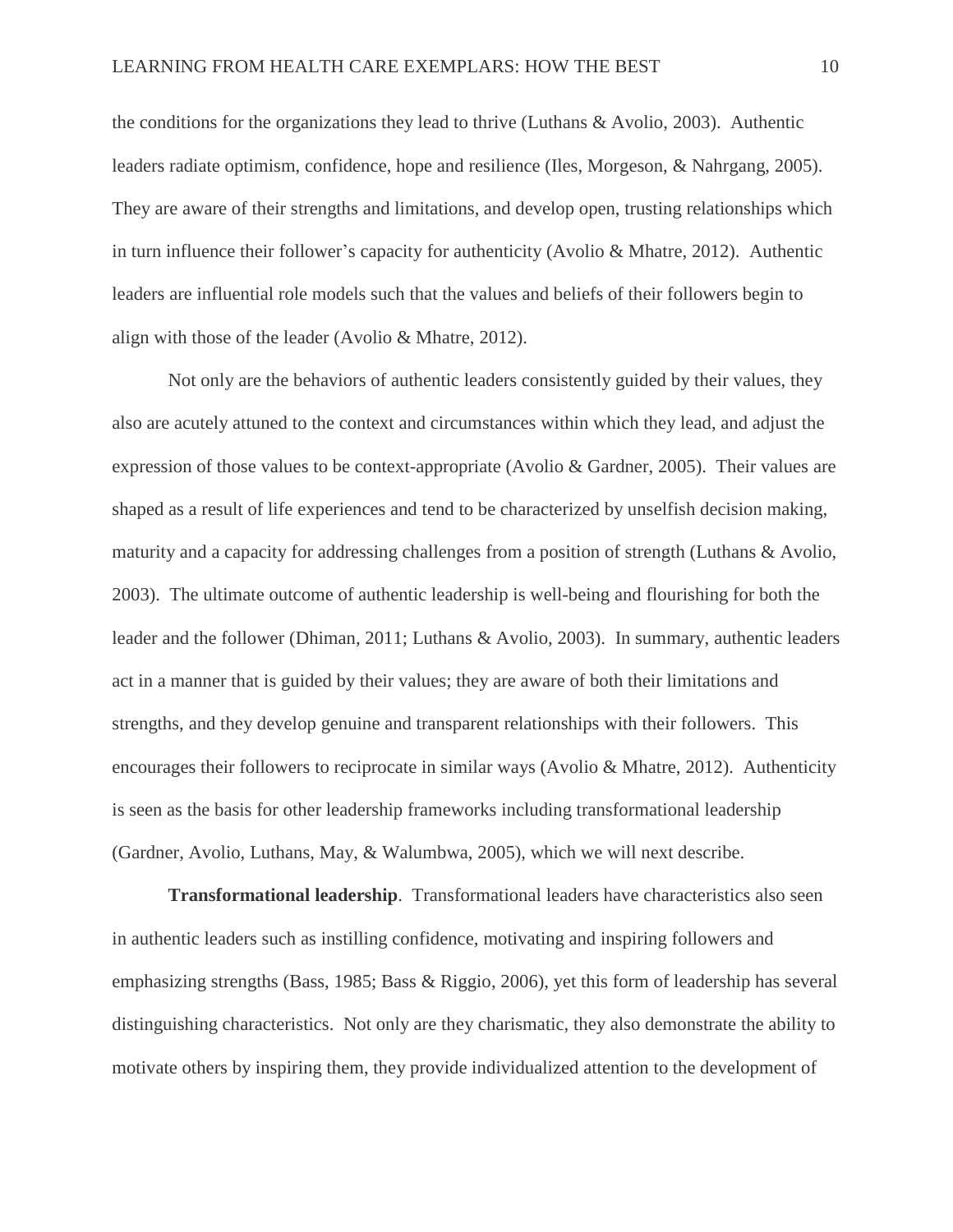followers, and create opportunities for intellectual stimulation (Bass, 1985; Bass, 1995). According to Bass (1985), these leaders' charismatic and inspirational traits are the most important components of transformational leadership. These attributes inspire enthusiasm and loyalty and increase motivation by arousing emotions that build the capacity to overcome obstacles (Bass, 1985). Transformational leaders encourage creativity and innovation within their organizations while being attentive to their followers needs for support, achievement and purpose. This, in turn, inspires a focus on the greater good of the organization (Bass, 1995; Bass & Riggio, 2006; Peterson et al., 2009). Transformational leaders devote attention to preparing their followers for leadership roles and their influence is venerated in part because they choose to do what is right and morally valued (Bass, 1995; Bass & Riggio, 2006).

In comparing the constructs of authentic and transformational leaders, a salient commonality is the tendency to demonstrate the traits of hope (the ability to navigate toward a compelling vision), optimism (the ability to persist in the face of adversity), and resilience (one's ability to "bounce back" from failure and loss). In a study conducted with chief executives in over a hundred and twenty companies, leaders who exhibited the positive traits of hope, optimism and resilience were rated as more transformational using the Multifactor Leadership Questionnaire (MLQ). The MLQ is a psychometric tool which provides a 360-degree measurement of a leaders' style by associates and direct reports and also measures an individual's perception of their leadership style (Bass & Avolio, 1995). Further findings in this study found a positive correlation between transformational leadership and organizational performance as measured by achieving performance to plan, operationalized as targeted net income goals (Peterson et al., 2009). Positive leaders expect to achieve the best performance and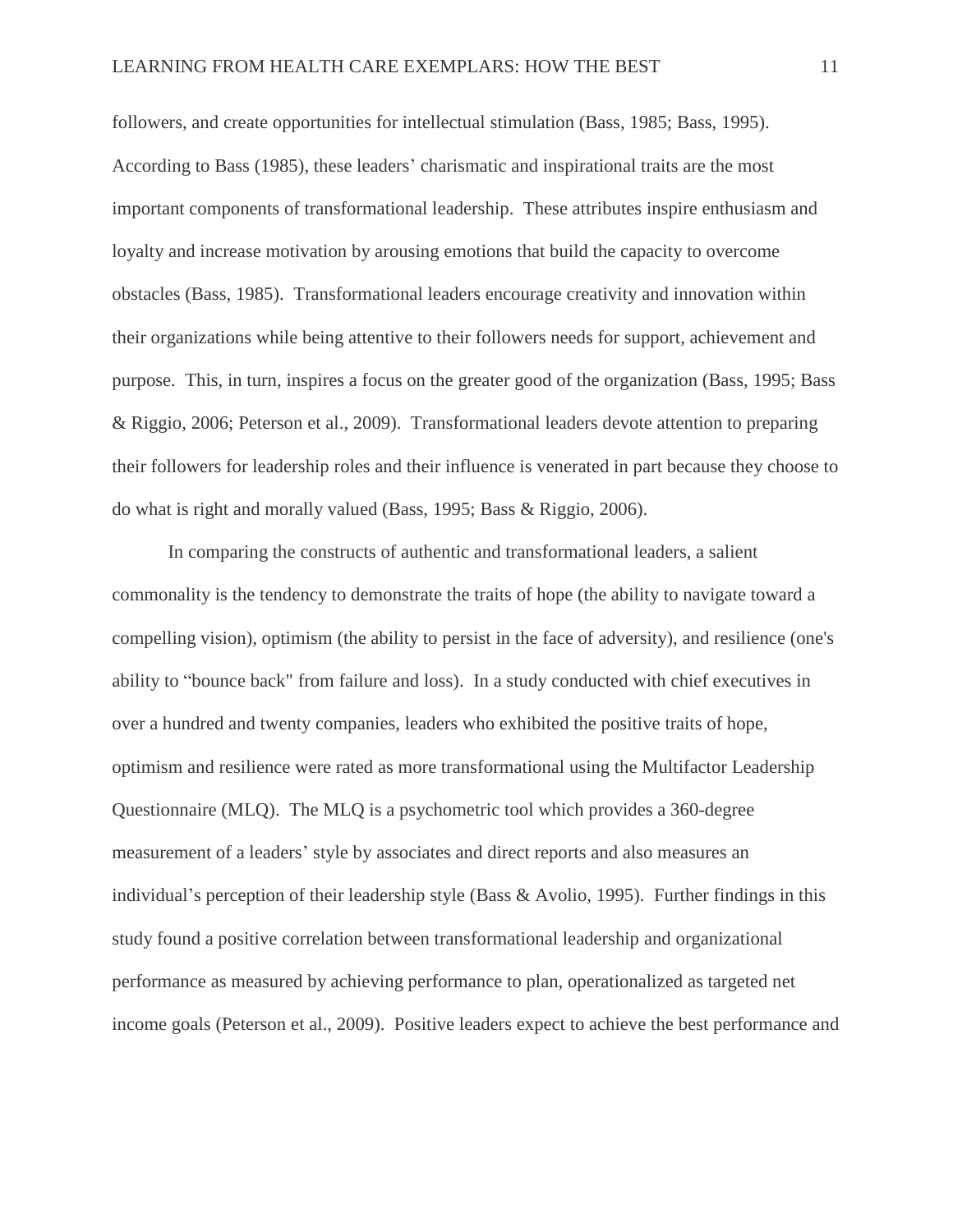believe through their efforts they can successfully face challenges and create a positive future (Peterson et al., 2009).

This review of positive leadership is by no means exhaustive, yet it provides a summary of many of the complex characteristics that signal positive leadership. An overview of the characteristics of a positive leader was discussed (Buckingham & Clifton, 2001; Cameron, 2008; Cameron, 2012; Cameron & Caza, 2004) as well as two selected theories: authentic and transformational leadership (Avolio & Gardner, 2005; Bass, 1985). The similarities between these two lines of study are evident. Positive leaders instill confidence, inspire their followers to achieve more than they thought possible and are role models for behaviors and values. They are hopeful, optimistic, resilient and invest in developing reciprocal and highly influential relationships. Another theme common among positive leaders is the presence of virtuous behavior.

#### **Virtuousness**

Virtues are individual attributes and core characteristics exhibited through positive character traits that display human goodness and symbolize moral excellence (Cameron &Winn, 2012; Peterson & Seligman, 2004). Virtues are those behavioral characteristics (such as fairness, courage, or kindness) that are highly valued and generally regarded as positive human traits across contexts and populations (Cameron, 2003). Virtuousness is a combination of virtues, and as such can be exhibited by both individuals and organizations when they are at their best (Cameron, 2003; Cameron & Caza, 2004; Cameron & Winn, 2012; Park & Peterson, 2003). As a defining characteristic of a positive leader, these morally-valued behaviors elevate leadership from merely adequate to truly positive. Virtuous behavior displayed by leaders can strengthen an organization and provide a motivating example of what is desired (Cameron, Bright, & Caza,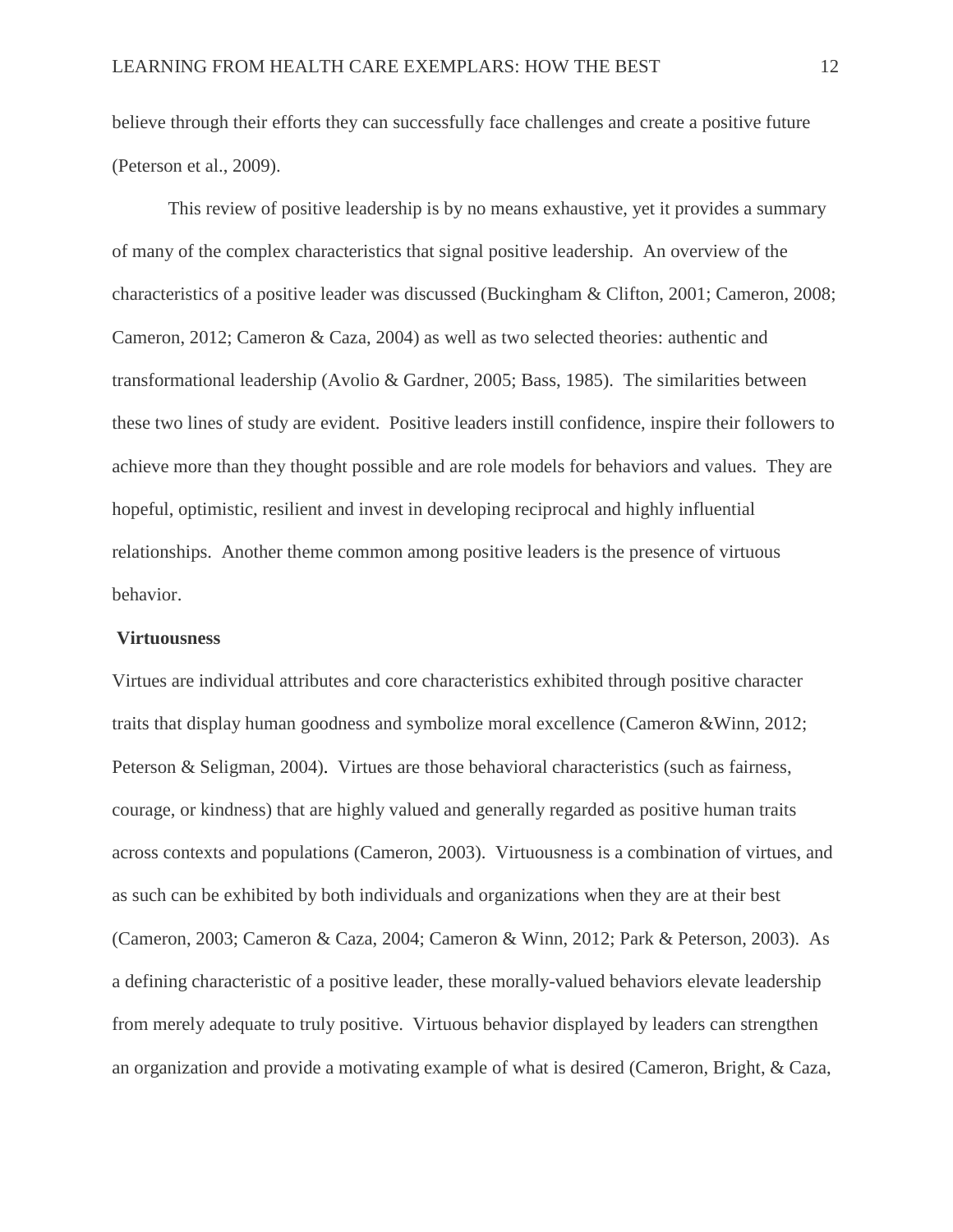2004). When virtuous behavior is observed, the observer is inclined to behave in ways that can further benefit those around them (Cameron, 2003).

In an organizational context, virtuousness reflected by the behaviors of individuals may be linked to positive organizational performance (Cameron, 2003; Cameron et al., 2004). A study of fifty-two organizations showed a statistically significant relationship between virtuous behavior (trust, compassion, integrity and forgiveness) and financial outcomes (Cameron et al., 2004).

The virtuous behaviors of positive leaders are their demonstration of character strengths, the psychological ingredients for displaying human goodness; the positive components of what is best about individuals (Peterson, 2006). A review of character strengths and virtues, the foundational lexicon of positive psychology, follows, and connects what we know about character strengths to positive leadership.

#### **Character Strengths**

Character strengths and virtues are universal traits that have been morally valued across religious and philosophical traditions over centuries, and constitute a foundational element of positive psychology (Peterson & Seligman, 2004; Peterson, 2006). When these strengths and virtues are expressed in a context-appropriate manner, they can demonstrate the best of human behavior (Niemiec, 2014). The identification of measurable character strengths provides a common language and describes what is positive, healthy and what makes a life of well-being possible. Strengths are not only distinct and measurable, they elevate those who see them in action, and using one's strengths is known to increase well-being (Peterson, 2006; Seligman, Steen, Park, & Peterson, 2005).

The Values in Action (VIA) Character Strengths Assessment measures the twenty-four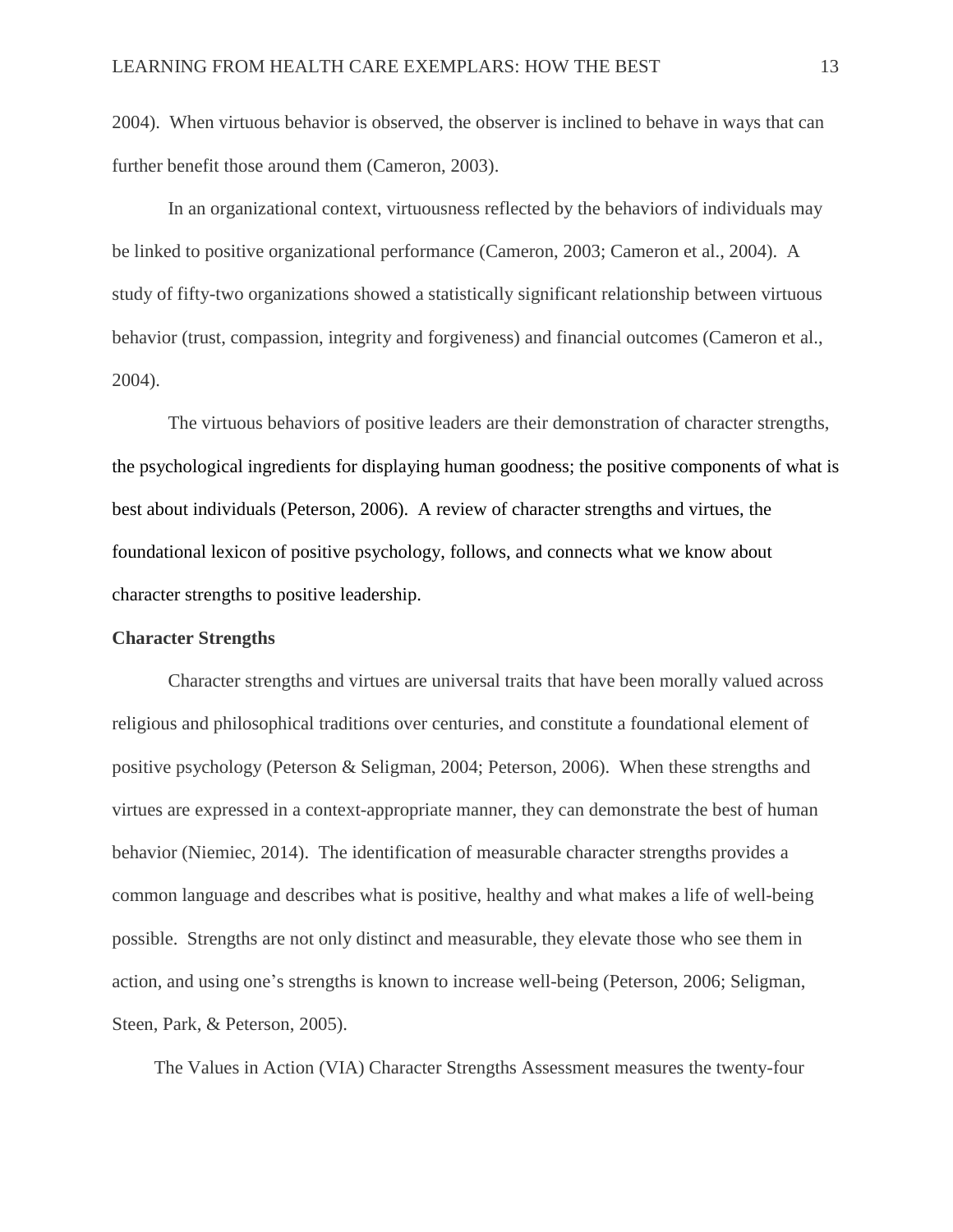strengths arrayed within six distinct virtues: wisdom, courage, humanity, justice, temperance and transcendence (Peterson & Seligman, 2004). While we possess each of these personal attributes in varying degrees, we also possess signature strengths, those that are the most natural, dominant and invigorating (Peterson, 2006).

Signature strengths are those strengths that are most highly-developed within us; the expression of signature strengths through action leads to sustained increases in psychological well-being (Seligman et al., 2005). We feel our best and most comfortable when using our signature strengths. Individuals are intrinsically motivated to use them, and when used in novel ways it has a positive effect on our happiness and well-being (Peterson & Seligman, 2004; Seligman et al., 2005). In a study designed to test the relationship between signature strengths and work satisfaction among 1100 participants, results demonstrated that higher positive work experiences, including engagement and meaning were associated with the opportunity to use signature strengths. The number of positive experiences at work increased with the number of signature strengths that could be applied (Harzer & Ruch, 2013).

Strengths can be developed through deliberate interventions, such as using signature strengths in new ways and combining mindfulness practices with strengths (Niemiec, 2014; Peterson, 2006; Peterson & Seligman, 2004). Actively developing strengths is associated with desirable outcomes such as increased levels of happiness, goal achievement and elevated wellbeing (Biswas-Diener, Kashdan, & Minhas, 2011). Equally as important, strengths can be developed and nurtured in others through "strengths spotting" (looking for strengths in others), recognizing the impact of ones' strengths, and learning which strengths to use in a particular situation (Biswas-Diener et al., 2011).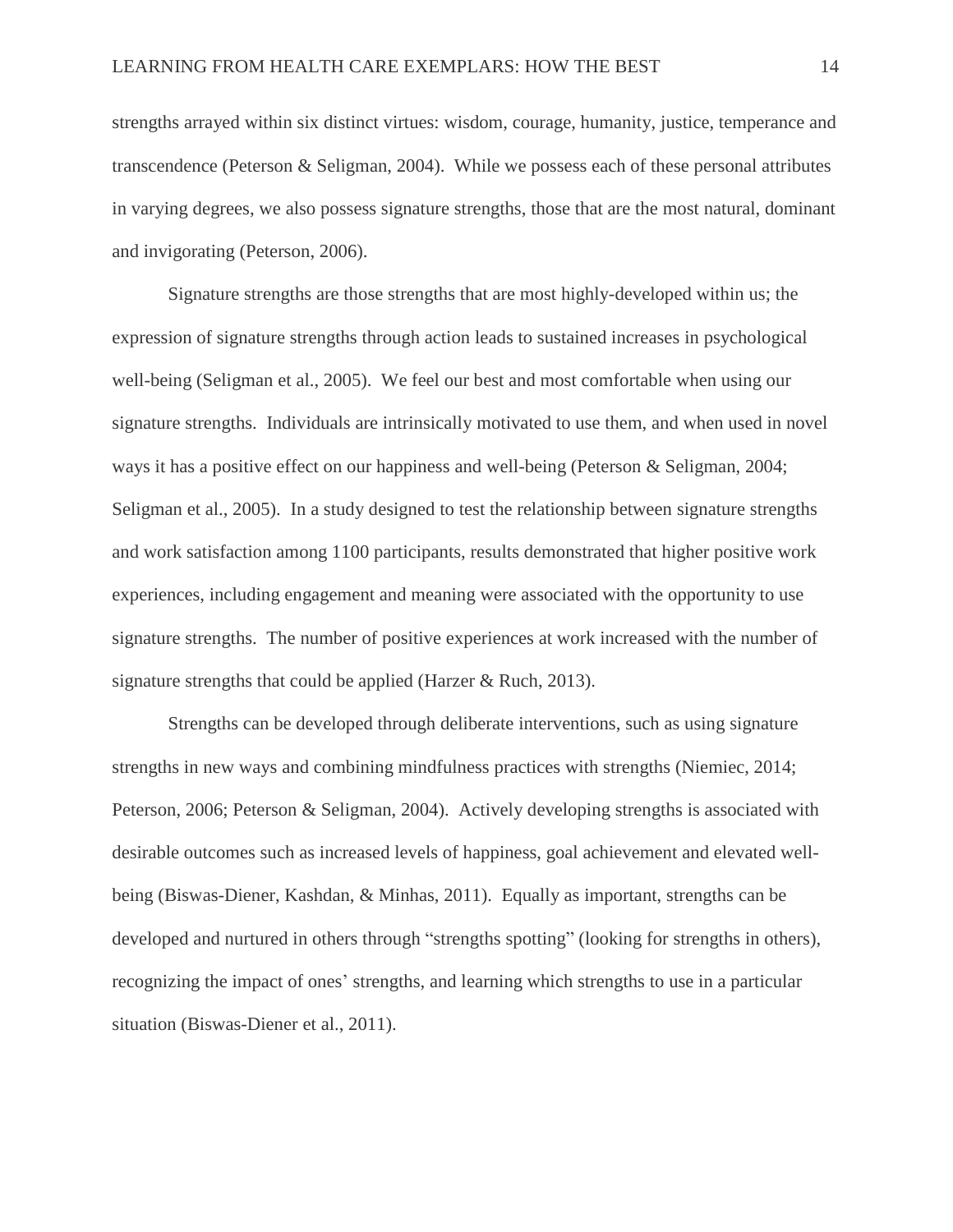A detailed examination of the classification system of strengths is beyond the scope of this paper, however, the empirical evidence and research on character strengths informs our examination of the relationship between strengths and leadership. Worldwide research conducted by the Gallup Organization identified the use of strengths by leaders within organizations. For example, empathy, inclusiveness and positivity are work themes identified by The Gallup Organization that in turn, reflect the character strengths of kindness, love and social intelligence (Peterson & Seligman, 2004). Rath and Conchie (2008) suggest that investing in a strengths-based approach to leadership improves the opportunities for better results, in contrast to focusing on weaknesses or deficits.

One of the key findings of The Gallup Organization's fifty plus years of research with senior leaders and organizations is that the most effective leaders are always investing in strengths (Rath & Conchie, 2008). The study of the unique strengths of leaders began in the 1960s, led by Donald Clifton. One of his significant findings was not the identification of one particular strength possessed by all great leaders, rather that great leaders understand their unique strengths and are capable of using the right strengths at the right time (Rath & Conchie, 2008). A strengths-based approach to management is a consistent finding in Gallup studies of thousands of high performing executives across many industries, including health care. These leaders also demonstrate a tendency to create teams with complementary strengths (Clifton & Harter, 2003).

While the use of strengths in general was a characteristic of leaders, particular strengths have been associated with different aspects of well-being in the workplace. In a preliminary study across occupations, the character strengths of curiosity, zest, gratitude, hope and spirituality were moderately strong predictors of work satisfaction (Peterson, Stephens, Park, Lee, & Seligman, 2010). The strengths of zest and vitality are frequently associated with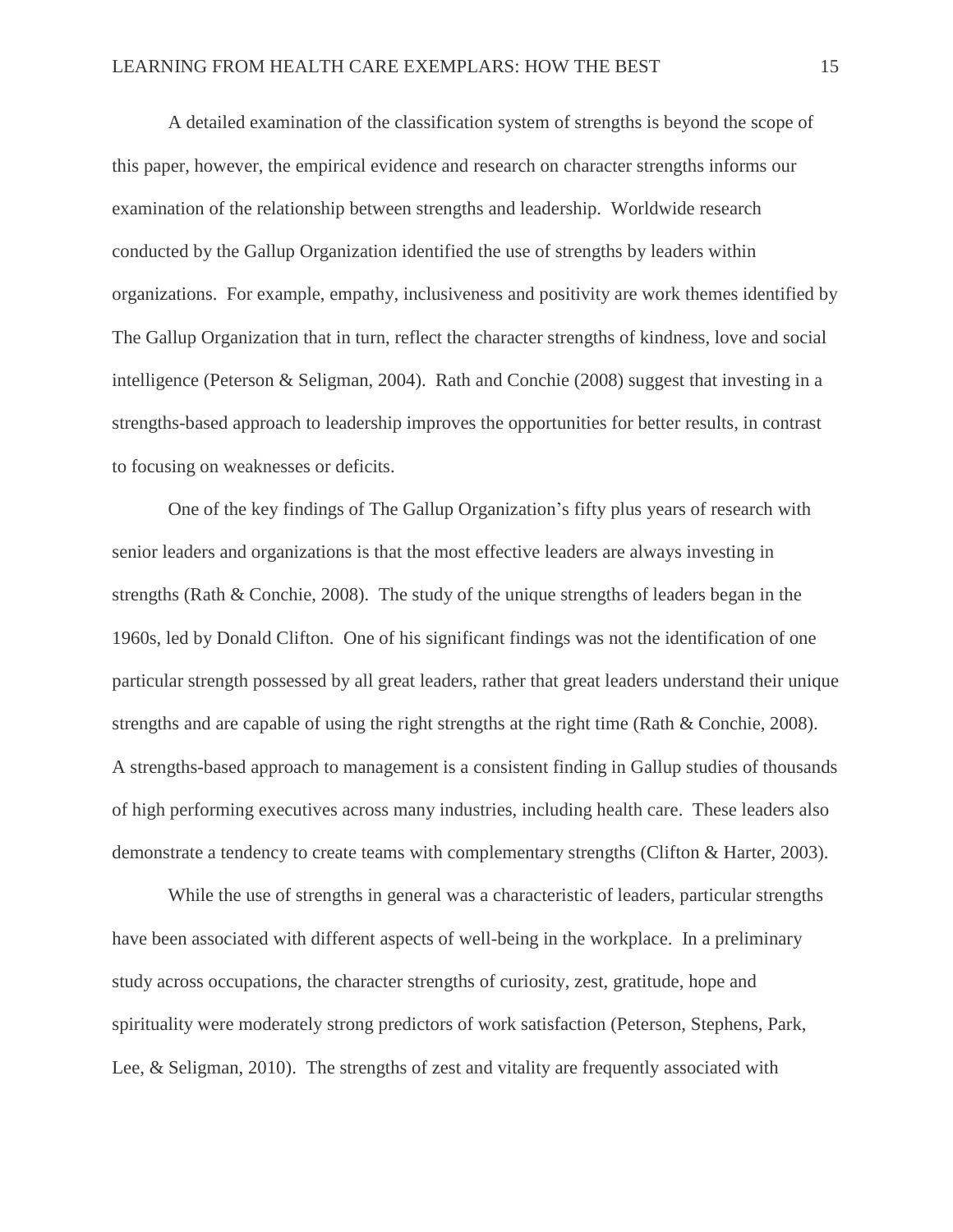thinking of work as a calling, which in turn is associated with an increase in work satisfaction (Wrzesniewski, 2003).

In one study using the framework and definitions developed by Peterson & Seligman (2004), the character strengths of integrity, bravery, perspective and social intelligence were examined to identify their relative importance as influencers of executive performance (Sosik, Gentry, & Chun, 2012). Integrity, a strength of courage, is defined as acting with honesty and authenticity, presenting as sincere, genuine and unpretentious while taking responsibility for one's feelings and actions (Peterson & Seligman, 2004). Integrity accounted for the largest variance in executive performance, while bravery and social intelligence also emerged as significant (Sosik et al., 2012). Brave individuals are more likely to possess greater self-efficacy, self-confidence, and an internal locus of control, while demonstrating risk-taking and boldness despite adverse or challenging circumstances (Peterson & Park, 2006; Peterson & Seligman, 2004). Effective leaders are often called upon to use the character strengths of integrity and bravery when faced with difficult decisions in challenging situations. Other virtues and virtuous behaviors evidenced through strengths have been linked to positive organizational performance, both amplifying positive emotions and protecting against negative effects (Cameron et al., 2004; Fredrickson, 2003).

Virtuousness and character strengths are foundational to well-being and human flourishing because strengths can be identified, developed and used in ways that enhance our well-being and positively influence and enhance the lives of others (Biswas-Diener et al., 2011; Peterson & Seligman, 2004; Park, Peterson, & Seligman, 2004). Within the context of leadership, virtuous behavior exemplified through strengths of character elevates leadership by influencing follower behavior and subsequently improving leadership outcomes (Cameron,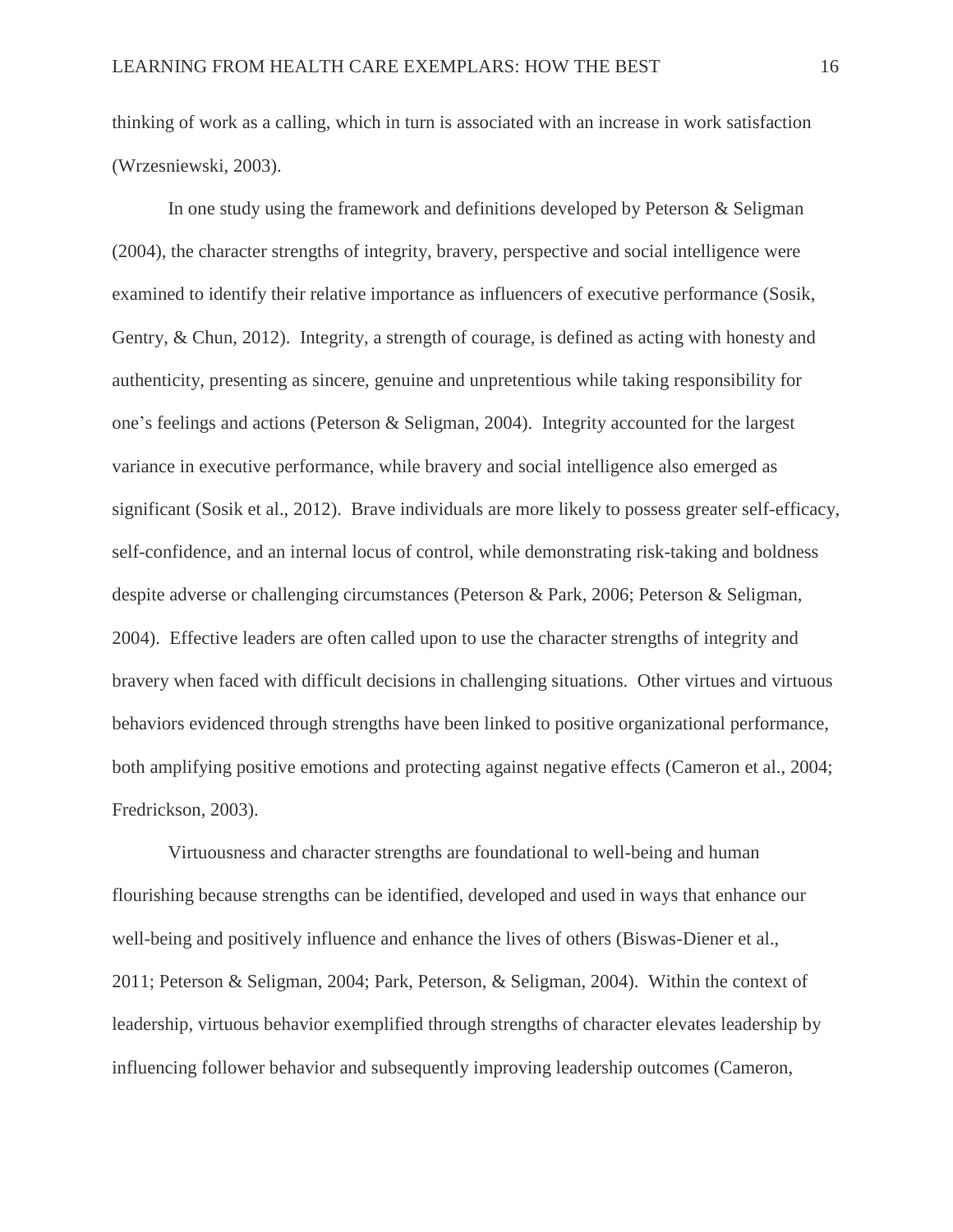2003). Exceptional leadership in health care matters, given that the object of influence in health care is not merely dollars or profit, but the health and well-being of patients and their families. The benefits of nurturing and developing character strengths are many, and include creating organizations that are hopeful, positive, healing and successful (Cameron & Caza, 2004; Clifton & Harter, 2003; Cameron, 2012; Peterson et al., 2009).

The objective of this study was to identify the attitudes, behaviors, and values of a sample of health care leaders who have yielded exceptional business results, understand the relationship (if any) of these perceived traits to flourishing, and propose a model for cultivating rising health care leaders based on these learnings. An understanding of the constructs of well-being and flourishing will underscore the benefit of developing health care leaders who not only produce business results, but are able to concurrently sustain their own levels of well-being.

#### **Flourishing**

Flourishing in the workplace has been broadly defined as "employee thriving," evidenced by positive emotions, engagement and job satisfaction (Bono, Davies, & Rasch, 2012). Park and Peterson (2006) suggest that organizations look to character strengths as a resource. The strengths of hope, zest, curiosity and love have been associated with both life and work satisfaction (Park et al., 2004). What has not been widely studied to date is the influence of strengths of character on leader flourishing in the work environment, particularly in health care.

This brief review provides a range of descriptions and opinions about what constitutes well-being and human flourishing. In its most simple definition, flourishing occurs when an individual's well-being is at its most optimal, and the experience of life is going well (Seligman, 2011; Huppert & So, 2013). It is a combination of (a) feeling good, which includes positive emotions such as happiness, confidence, and engagement, and (b) functioning effectively, such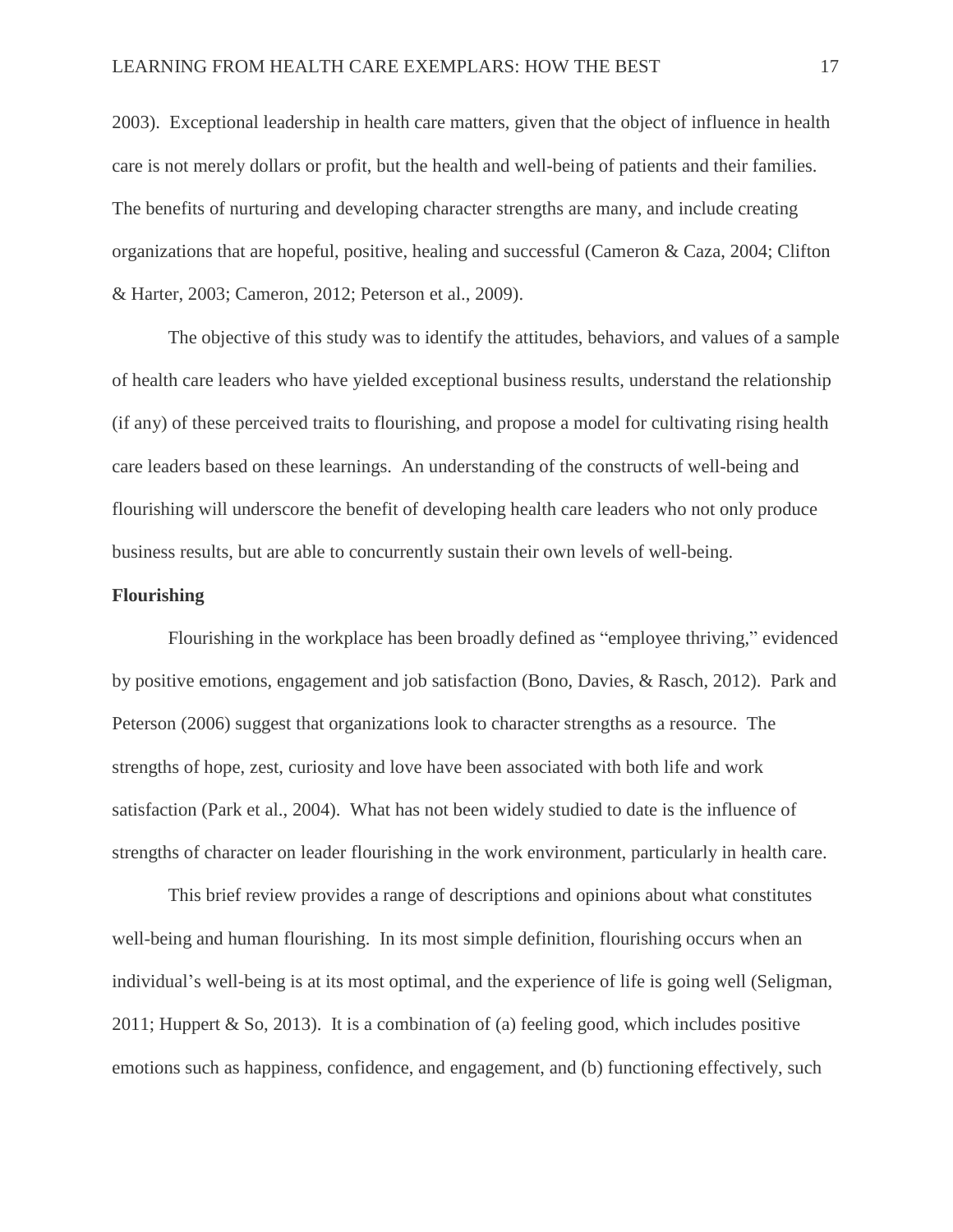as experiences of positive relationships, purpose, and developing one's potential (Huppert, 2009). This blend of feeling good and effective functioning also includes optimism, positive emotions, resilience, self-esteem and vitality (Huppert & So, 2013).

We see these themes of psychological experience (feelings and emotions) and high levels of positive functioning present across many theories of well-being. The presence of both feeling good about life in conjunction with positive functioning is the hallmark of flourishing (Keyes, Kendler, Myers, & Martin, 2015). Flourishing individuals display high levels of happiness and life satisfaction alongside distinct attributes of positive functioning, including positive relationships, purpose and social well-being (Keyes, 2011).

Health care practitioners are familiar with the emphasis on illness and disease that permeates the practice of medicine and health care. The research on well-being and human flourishing shifts this emphasis to a discussion of positive human health, which goes beyond the absence of negative functioning to include the psychological measurement and physiologic manifestations of flourishing (Ryff & Singer, 1998).

A theoretical model of well-being developed and tested by Ryff (1989) focused on operationalizing six dimensions of psychological well-being, including self-acceptance, positive relations with others, personal growth, autonomy, environmental mastery and purpose. Ryff's interest was to expand the framework of well-being beyond measurement of life satisfaction and positive and negative affect, to include dimensions related to human potential (Ryff, 1989). Early work in the field of well-being theory delineated two distinct perspectives of well-being: the well-being of happiness (hedonic) and the well-being of human potential (eudaimonic) (Ryan & Deci, 2001). These two traditions in the study of well-being have informed and guided research in the field, and the evidence suggests that the concept of well-being is multi-faceted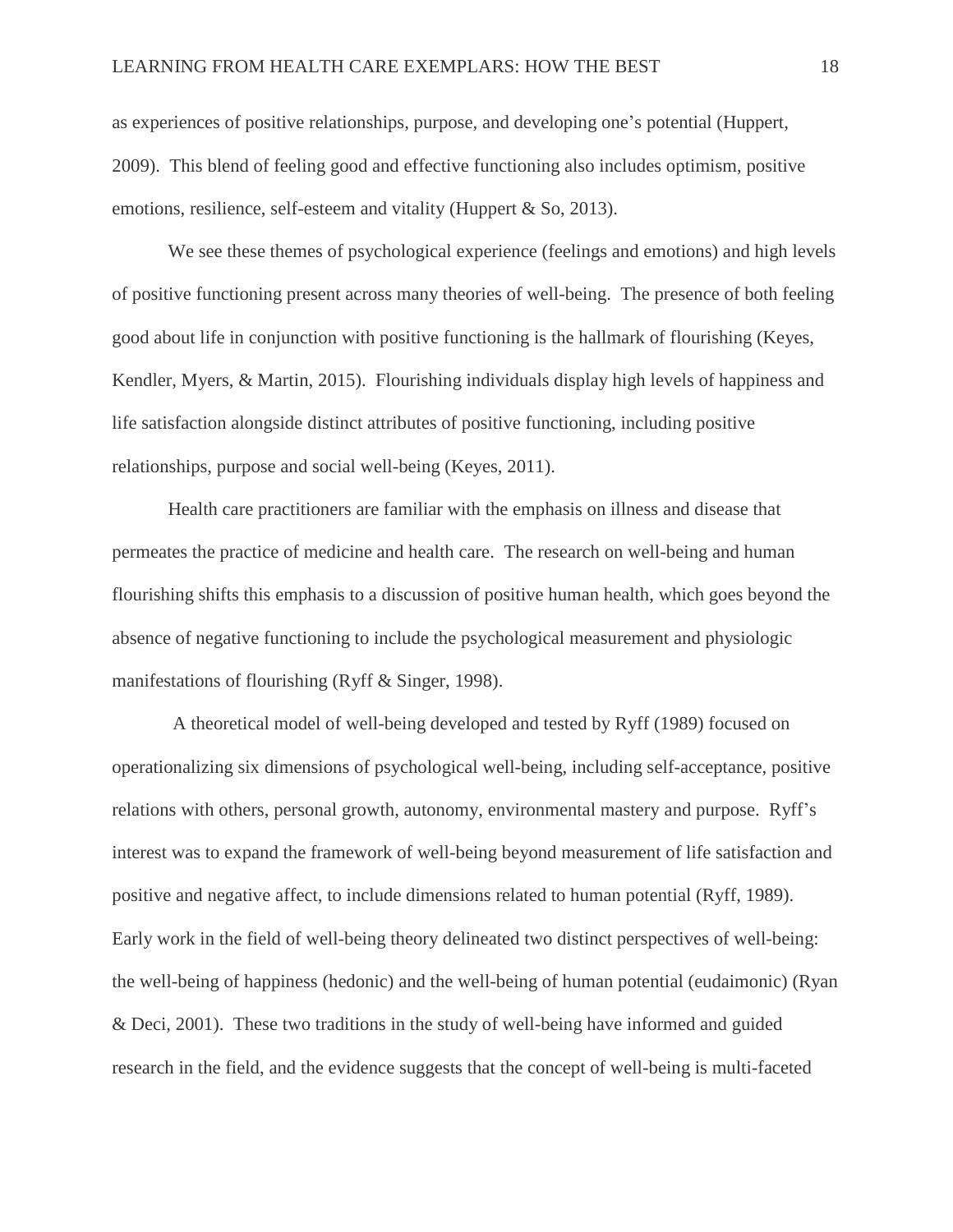and includes aspects and qualities of both happiness and human potential, which also corresponds with Huppert's assertion that flourishing includes feeling good and functioning well (Ryan & Deci, 2001; Huppert, 2009).

Keyes (2002) proposes a dual continua model of flourishing, where mental illness and mental health exist on two separate continua that are both related to and independent of one another. The mental illness continuum can range from the presence to the absence of mental illness, while the mental health continuum ranges from languishing to flourishing. Based on Keyes' dual continua, an individual with a mental illness can flourish - while an individual without a mental illness can also languish. This dual continua model also seems to reflect the themes seen in other theories of flourishing, as it incorporates both feeling good and functioning well. In addition to emotional and psychological wellbeing, Keyes' (2002) model of flourishing expands to include dimensions of social well-being; social acceptance, social actualization, social contribution, social coherence and social integration.

 Significant research has focused on the distinctions and relationships between subjective well-being (life satisfaction and positive and negative emotions) and psychological well-being (generally described in terms of purpose, engagement, and potential) (Keyes, Shmotkin, & Ryff, 2002). Subjective well-being is defined as an individual's evaluation of their life as worthwhile (Diener, 2000). The components of subjective well-being (SWB) include life satisfaction, satisfaction within domains of life such as work and marriage, and the presence of positive affect and low levels of negative affect (Diener, 2000). Diener recently added flourishing as a measure of subjective well-being by including self-perceived success in relationships, self-esteem, purpose, optimism, and contribution to the well-being of others (Diener et al., 2010).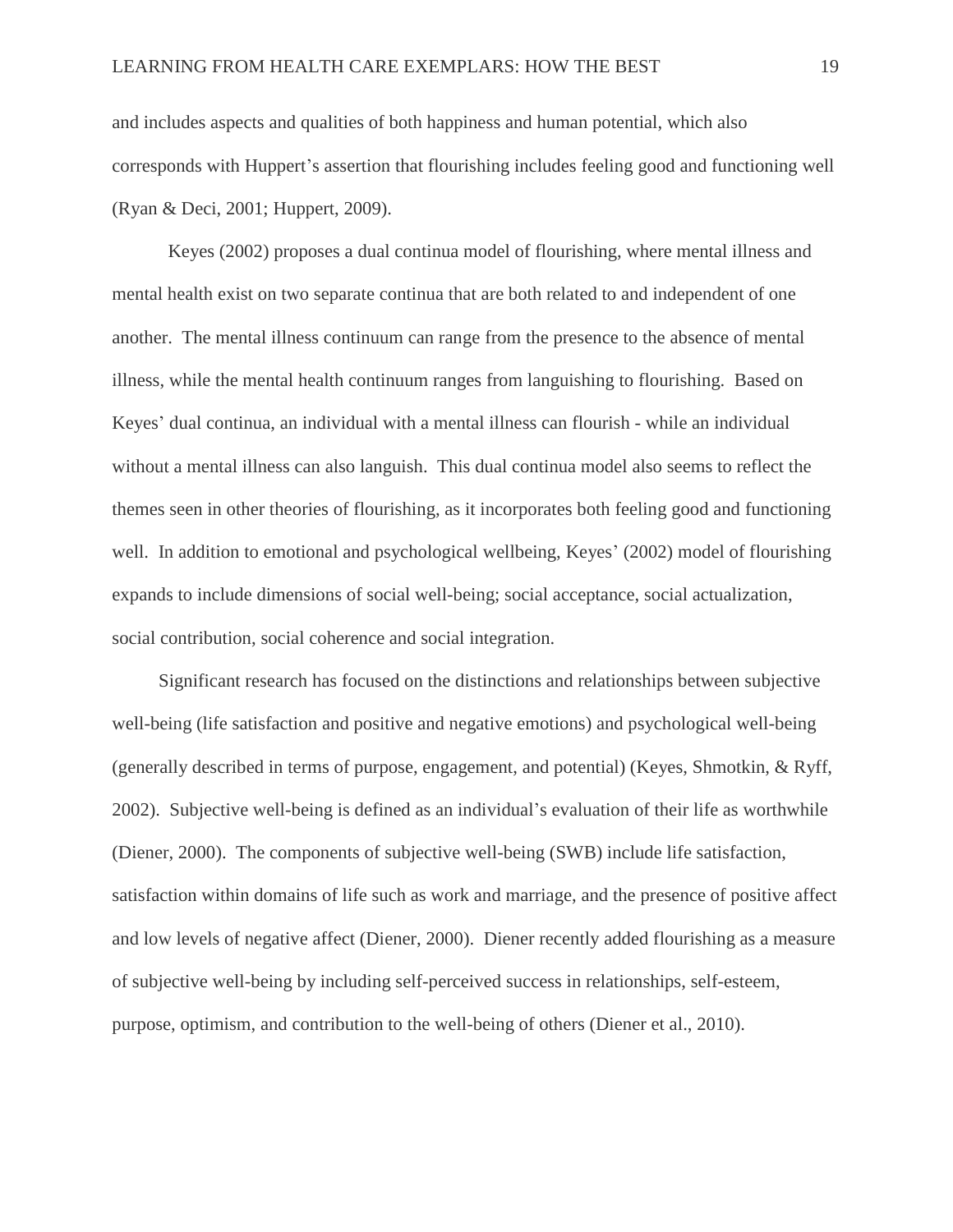Seligman's (2011) theory and framework for well-being include five elements which he deems are the elements that humans pursue for their own sake, rather than as a path to happiness or another outcome. Those elements include positive emotion, engagement, meaning, positive relationships, and accomplishment (PERMA). Positive emotions such as happiness and joy are a cornerstone of well-being that broaden our thinking, expand our repertoire of potential actions, and enhance our outlook on life (Fredrickson, 2009). Engagement is the ability to become absorbed in a task and lose track of time, often referred to as flow (Csikszentmihalyi, 1990), while meaning is a sense of being part of something that is much larger than we are. Seligman (2011) includes accomplishment as an essential element of well-being; our pursuit of achievement often for its own sake. Positive relationships complete Seligman's theory and can best be described as our innate need to connect with and care about others. Seligman further expanded his goal for positive psychology beyond well-being to flourishing, adding to PERMA the additional components of self-esteem, optimism, resilience, vitality and self-determination (Seligman, 2011).

What is clear and evolving in the domains of well-being and human flourishing research is the presence of both psychological experience (feelings and emotions) and a high level of positive functioning. The presence of both feeling good about life in conjunction with positive functioning is a hallmark of flourishing (Keyes et al., 2015). Flourishing individuals display high levels of happiness and life satisfaction alongside distinct attributes of positive functioning including positive relationships, purpose and social well-being (Keyes, 2011).

The review of literature on positive leadership, character strengths and flourishing provides background for the major findings and themes that emerged from the interviews with exemplar health care leaders. Do exemplars flourish? Are they positive, authentic, or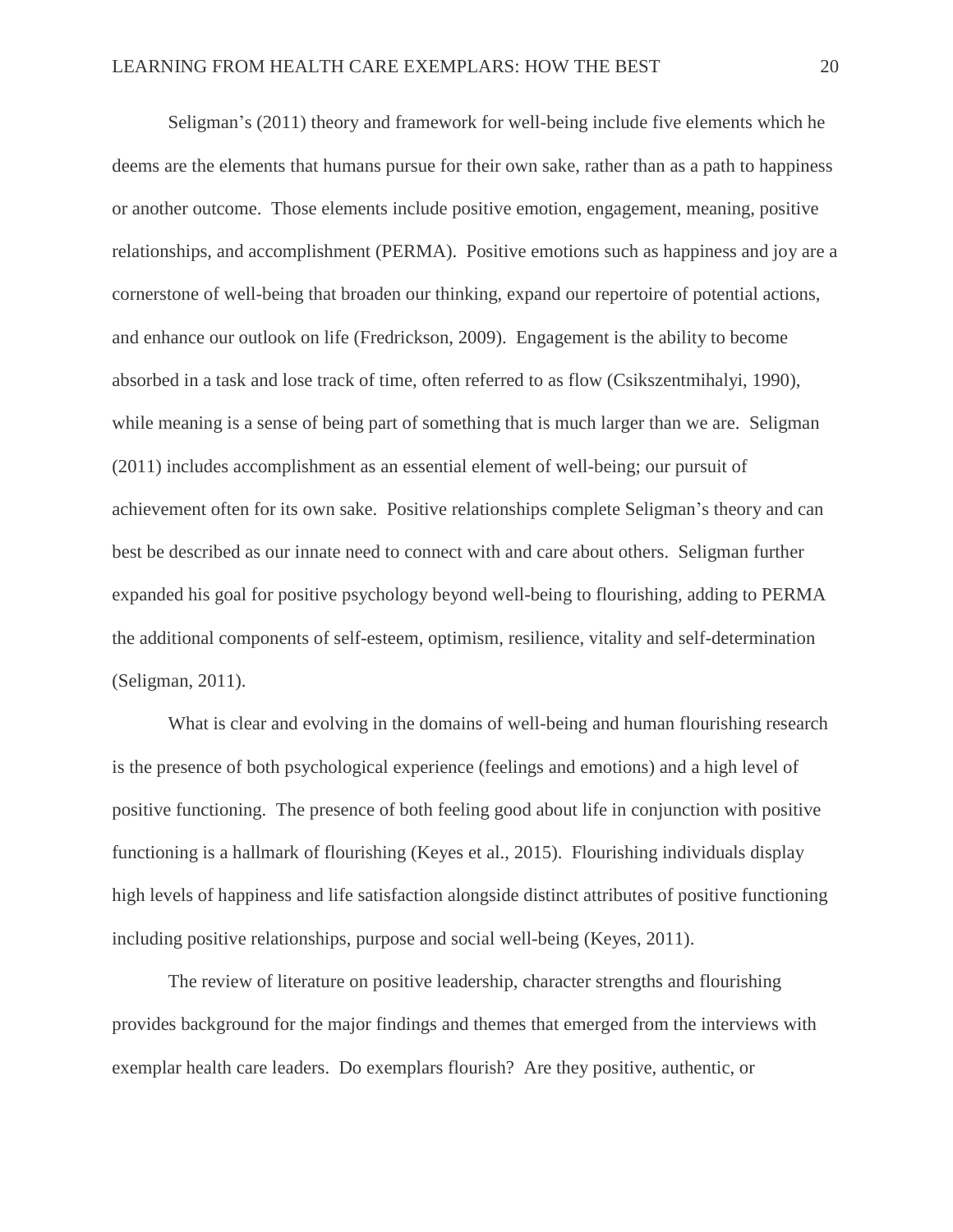transformational leaders? What can be learned from their behaviors, attitudes and values that can inform a model of flourishing health care leadership? The next section of this paper describes the exemplar methodology used in this study followed by the major findings and themes that emerged from the interviews with ten exemplar health care leaders.

#### **Methodology and Study Design**

This capstone has two objectives: first, to learn what attitudes, behaviors, and values health care leaders perceive in themselves that align with well-being and flourishing, and second, to advance the development of a model for flourishing health care leadership. I hypothesize that there are currently leaders in health care whose attitudes, behaviors, and values reflect the constructs of well-being studied by scientists of positive psychology, and through the identification of these, a preliminary model of flourishing health care leadership could emerge.

#### **Methodology**

We selected a sample of health care executives using an exemplar methodology. Exemplar methodology is based on the premise that studying individuals who are highly developed (with respect to the area of study) within a population has descriptive value that differs from population-wide sampling, which describes average performance. Exemplar methodology assumes that participants will exhibit the construct(s) being studied in a highly developed manner (Bronk, King, & Matsuba, 2013). Exemplar methodology is well-suited to positive psychology with its emphasis on highly developed individuals within a real world context (Bronk et al., 2013). By targeting and studying the exceptional health care performers, we hope to learn the unique attributes or characteristics that enable their exceptional performance. This approach was deliberately chosen over an unbiased sample of the entire population of health care leaders. The nomination criteria developed to qualify potential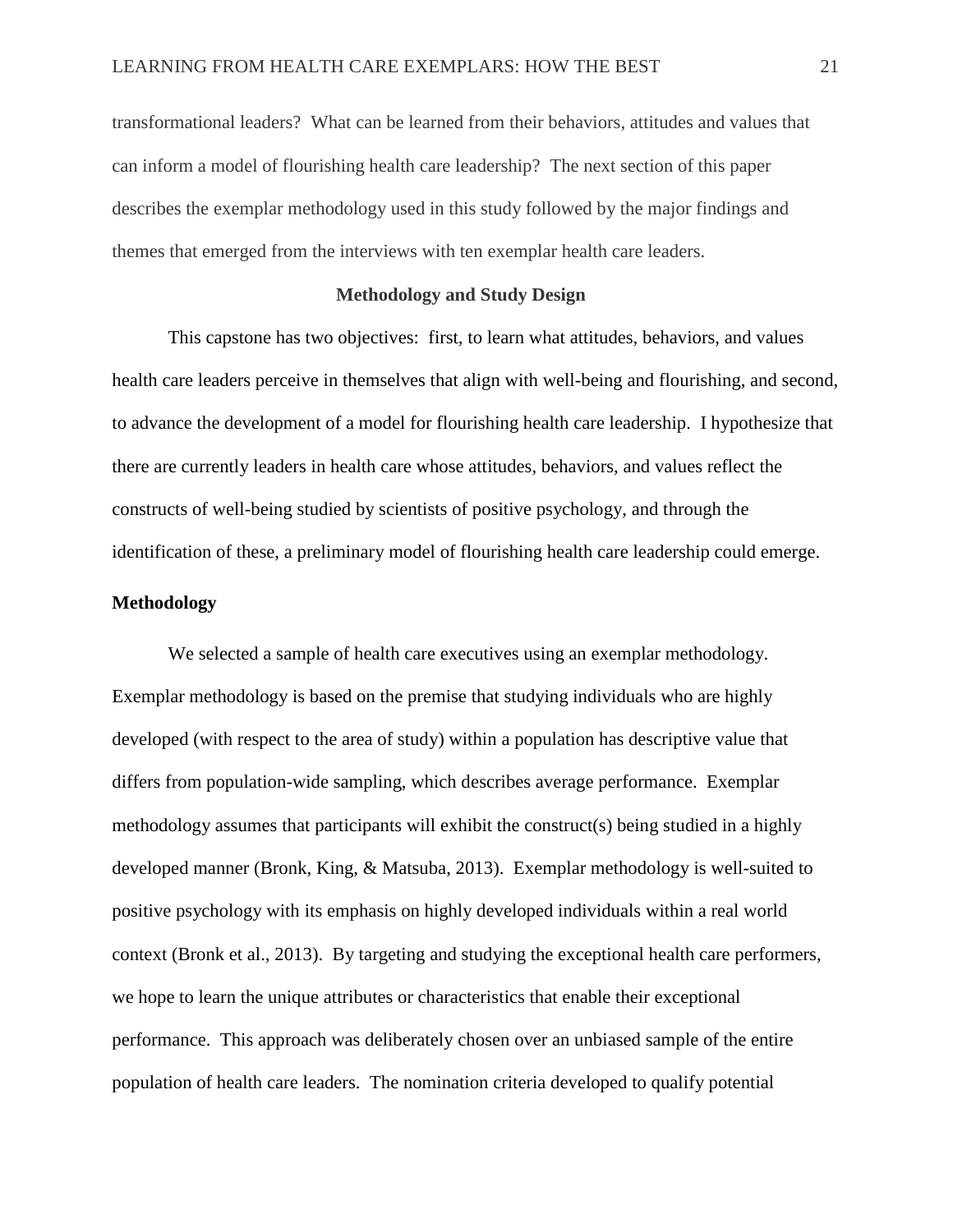participants as exemplars were narrow enough to be descriptive, yet broad enough to capture a range of experiences and characteristics (Bronk et al., 2013).

The nominating criteria developed and used for the selection of exemplar health care leaders focused on exceptional performance, as evidenced by peer or industry recognition. It included the following: executives whose organization have received the Baldrige National Quality Award for Health Care Excellence (Baldrige National Quality Award, 2015); executives who lead hospitals and/or health systems ranked among the top ten by U.S. News and World Report (U.S. News & World Report, 2015); executives whose hospitals have achieved Magnet Status (American Nurses Credentialing Center, 2015) and executives recognized as one of the most influential people in health care as recognized by their peers, or by national, and international awards and accolades for their unique and enduring contributions to health care. Twenty health care executives were identified as exemplars and potential interviewees for this project; of that original group, ten executives were available and willing to participate in a semistructured telephone or in-person interview.

**Procedure and protocol.** The ten selected leaders participated in a 45-60 minute semistructured interview. Eight of the interviews were conducted by phone, two interviews were conducted in person. With permission from each participant, the interviews were recorded and transcribed for ease of data analysis. The full procedure, informed consent form, and interview questions can be found in Appendix A.

**Description of sample.** The ten-person sample was comprised of five male and five female exemplar chief executive leaders representing hospitals, health care systems, academic medical centers, health care alliances, and health care leadership institutions. Of the ten, half were clinicians (three nurses and two physicians). These leaders are responsible for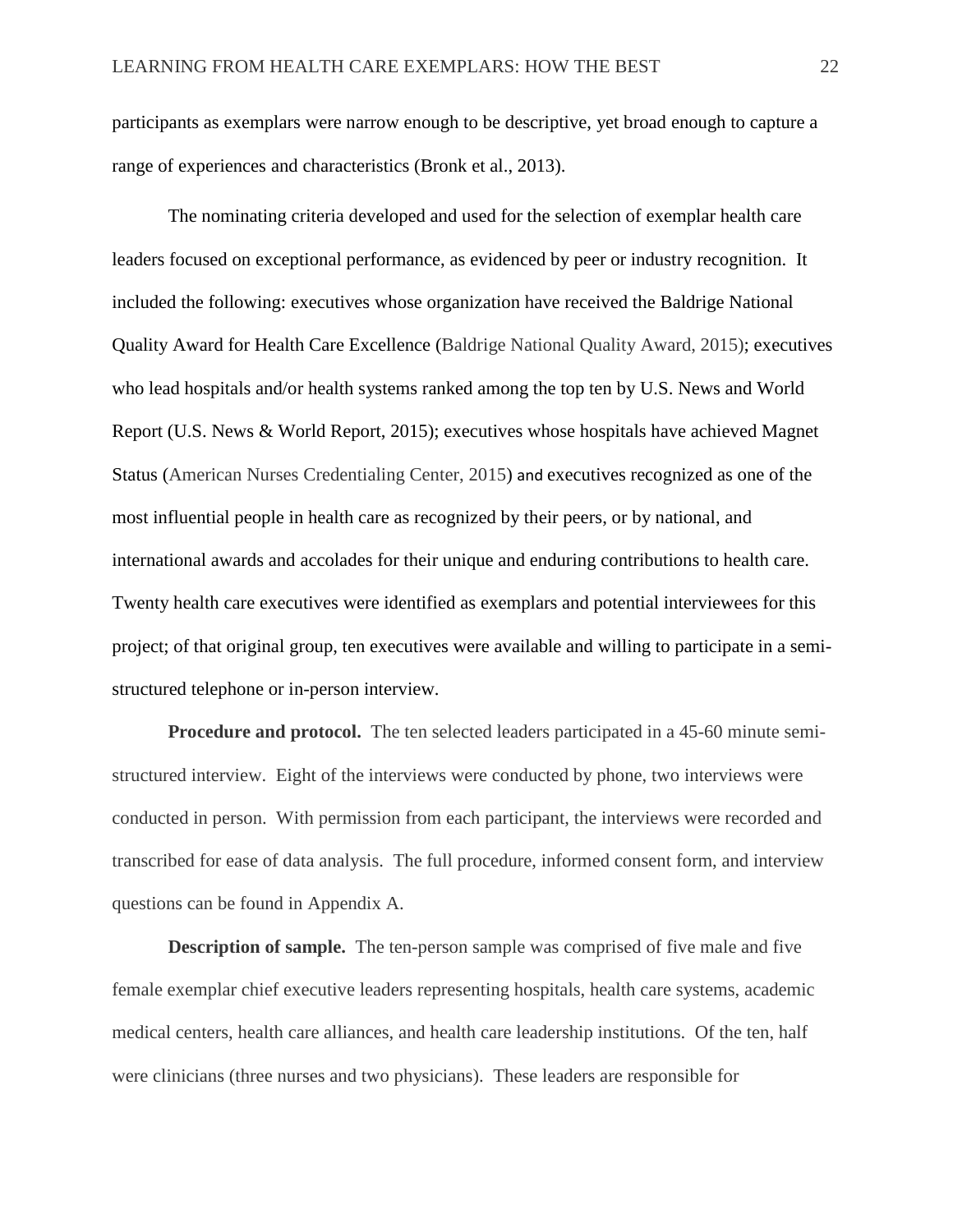organizations providing services in the forty-eight contiguous states and a dozen or more countries worldwide; they have an employee base of slightly fewer than 100 to over 60,000. They are an experienced group of executives whose leadership trajectories range from two to four decades.

**Results and Analysis**

### **Introduction**

Many of the findings which surfaced from the interviews reflect the constructs of wellbeing and human flourishing discussed in the literature review section of this paper. What was most surprising, interesting, and pervasive was not the relationship of exemplar leader behaviors and attitudes with the well-researched theories of human flourishing, but the emergence of three categories of virtues which were consistently demonstrated and described in their stories. The virtues of courage, humanity, and transcendence (and their associated strengths) were foundational to their leadership. Although other strengths were exhibited, these three areas were remarkable for their consistency across this group of leaders and for the transformational impact the leaders perceived these strengths had on their teams. Secondarily, characteristics of practical wisdom and mindfulness emerged.

The character strengths are organized around core virtues, and in the case of these leaders, the character strengths associated with the virtues of courage, humanity, and transcendence were predominant. Strengths and virtues can support how an individual can both cope with adversity and create a sense of energy, invigoration, and fulfillment (reflecting both the functioning well and feeling good themes of flourishing), and these characteristics are demonstrated in these leaders' stories.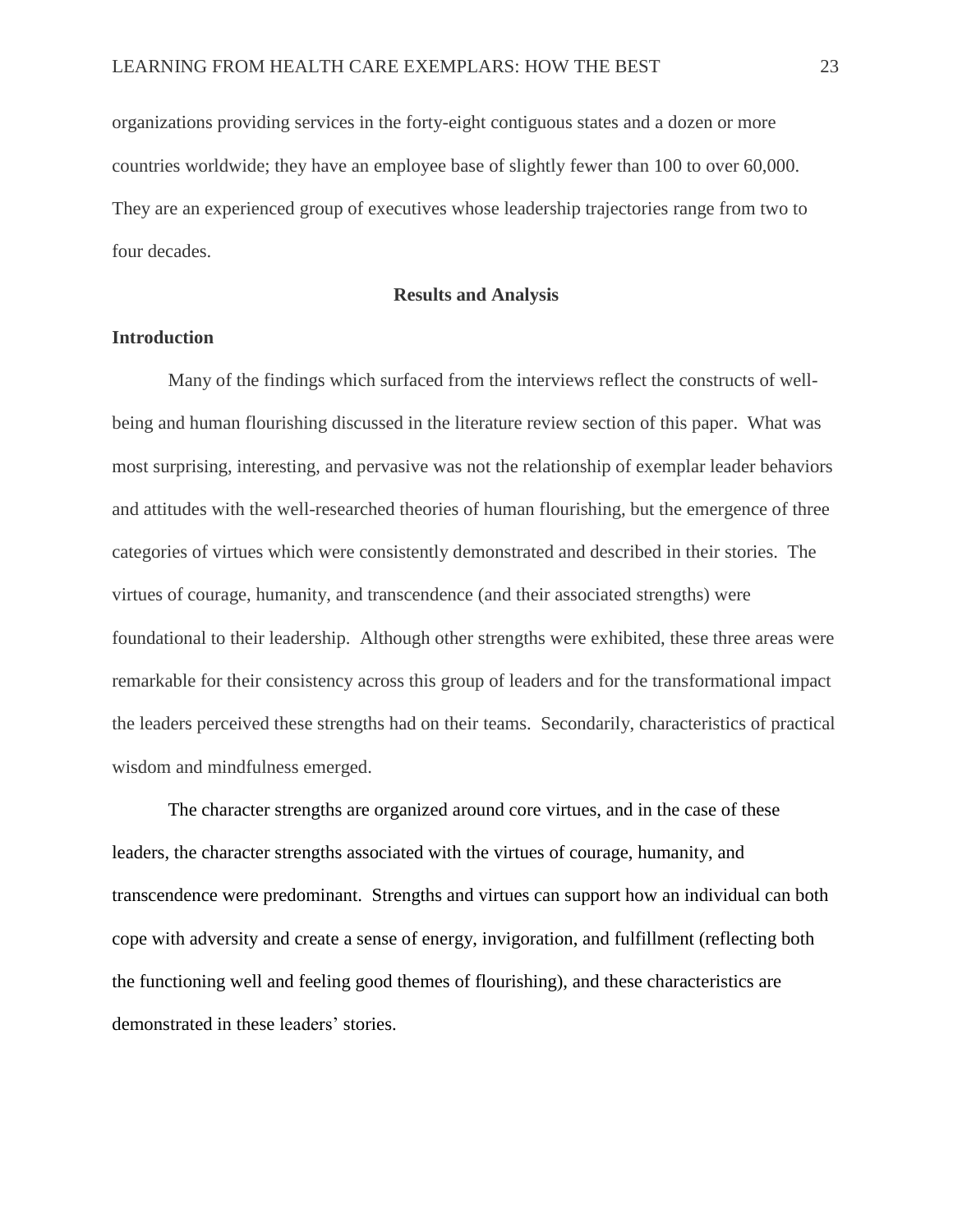#### **Strengths of Courage: Definitions and Findings**

Courage is defined as the will to accomplish goals in the face of opposition, either external or internal (Peterson & Seligman, 2004). Bravery, perseverance, honesty, and zest are the four strengths of courage, and each was evident in the exemplar leader's behaviors and attitudes that defined their leadership styles. Although courage is often described through the display of physical strength, what was most frequently demonstrated by these leaders was courage in moral and psychological forms, when one chooses to do what was right even when there might be much to lose (Peterson & Seligman, 2004). Displays of moral courage include defending a principle in the midst of opposition or as a response to an ethical challenge (Pury & Lopez, 2009). Overcoming fear is also linked with courage, and in the workplace courageous acts can inspire and motivate those who witness them (Worline, 2012). Courage is a mindset which includes the willingness to act and control fear with the goal of realizing a higher good (Biswas-Diener, 2012; Tillich, 2000). These moral and psychological forms of courage were demonstrated by these health care leaders.

The courage demonstrated by these health care leaders was framed in the motivations and choices to act in ways that demonstrated integrity and tenacity. An illustrative example from one of the leaders was his steadfast commitment to creating a new culture of respect in his hospital for their urban, underserved community, as evidenced by his decision to remove metal detectors from the hospital's entry points. This decision was met with vehement staff opposition. At the core of the dilemma were the seemingly conflicting values of who was more important: the patients or the staff members. The subtle statements the metal detectors made about mistrusting patients seemed to conflict with the desire to ensure staff safety. Standing firmly in the face of heated opposition from outraged staff required courage.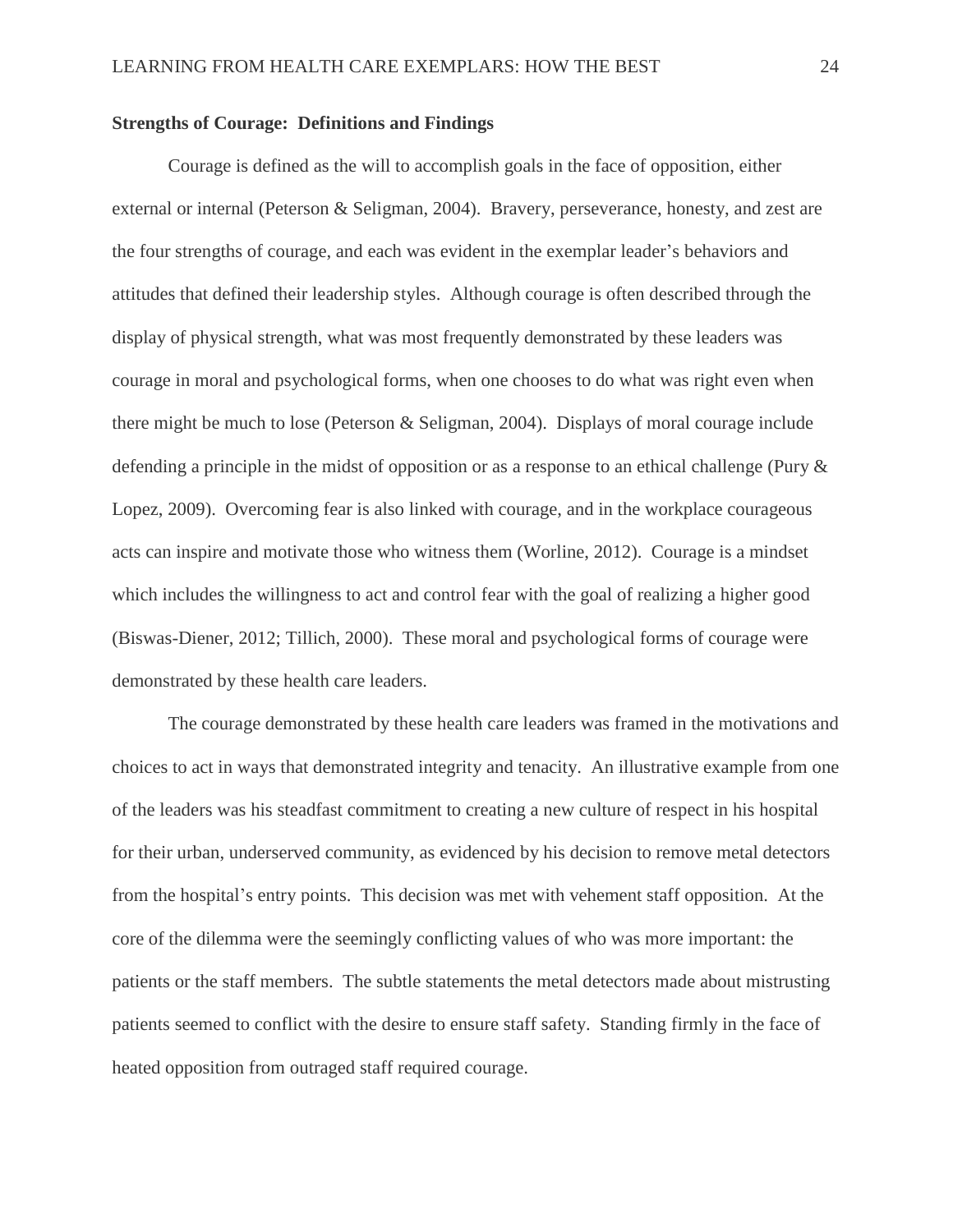The ability to act courageously and withstand criticism throughout a protracted, highly visible and publicly debated event is described by one executive as follows:

"Watching the pain and agony everyone had to go through was grueling. I learned that doing the right thing can be very, very difficult but you have to continually make sure you are on the side of right and that is what you signed up for. I learned I had the fortitude and strength to do what is right and sometimes the right decision is not the easiest decision."

**Bravery.** Although bravery is often thought of in terms of heroics and valor, this strength is also demonstrated through taking risk, embracing rather than shrinking from challenges, and doing what is right in spite of the odds (Peterson & Seligman, 2004). Several leaders described their enthusiasm for the risk inherent in big challenges and the confidence that is engendered to take risks when supported by a strong team. One leader described it thusly:

"I knew I was leading us into a controversial project and knew in my gut we had to take this risk for the success of the organization. I knew I had to push through with confidence and steely vision. I learned to muscle through it."

Another leader describes the importance of team in building confidence to take risk:

"Our plan was very risky, we didn't know if it would be well received or if we were going too far. Having a team was crucial and made it easier to take the risk; leading with a team built my confidence and made the risk taking possible. You can't do it alone." This leader describes bravery when leading a successful turnaround:

"Big challenges excite me. I never had a doubt it could be done, even though the evidence was to the contrary. Engaging and motivating thousands of employees to bring about significant and radical change, to bring the system back to life required never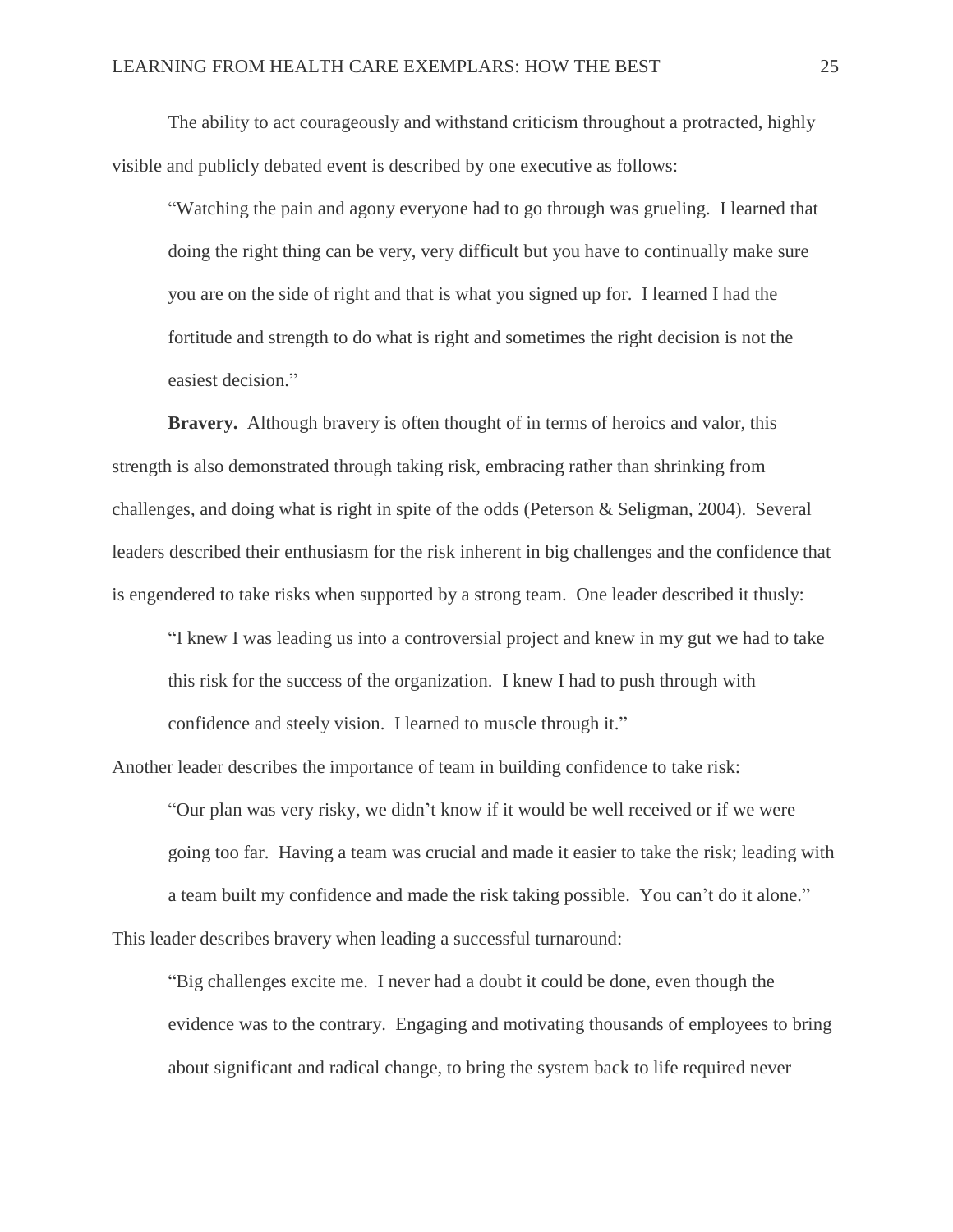giving up. This was a situation that required decisive change, consistent incremental successes toward the bigger vision and an unyielding decisiveness to move forward and never give up."

Bravery was displayed by these executives through their ability to move their leadership agendas forward. The perceived risk of "getting it wrong" can't be underestimated. They used methods such as visibly changing the culture of their organization, radically changing their autocratic style to one of collaboration, and a willingness to be vulnerable in modeling the new behaviors they wanted to instill in their teams.

**Perseverance.** Each of the leaders described examples that reflected the strength of perseverance. Perseverance is described as persistence and industriousness, or the ability to stay on task and stay on course in spite of obstacles (Peterson, 2006). This was evident in these leaders dogged determination toward inspiring a vision and mission for their organizations, changing the trajectory of the organization over the long term, and finding the strength to sustain their vision during periods of professional and organizational transition. Perseverance was evident in situations when the leader was entering a new role or recognized the changes they wanted to make in the organizational culture, and were clearly aware of the hurdles they were facing. Leaders described the persistence necessary to build trust, to communicate their strategy effectively and consistently, to create visible signs of change, and to be patient as they engage with individuals at all levels in the organization and within the community. One leader described the process of achieving the Baldrige Award:

"We were struggling financially and clinically, and I knew a long-term view was essential for us to move from the bottom quartile of performance to achieving Baldrige,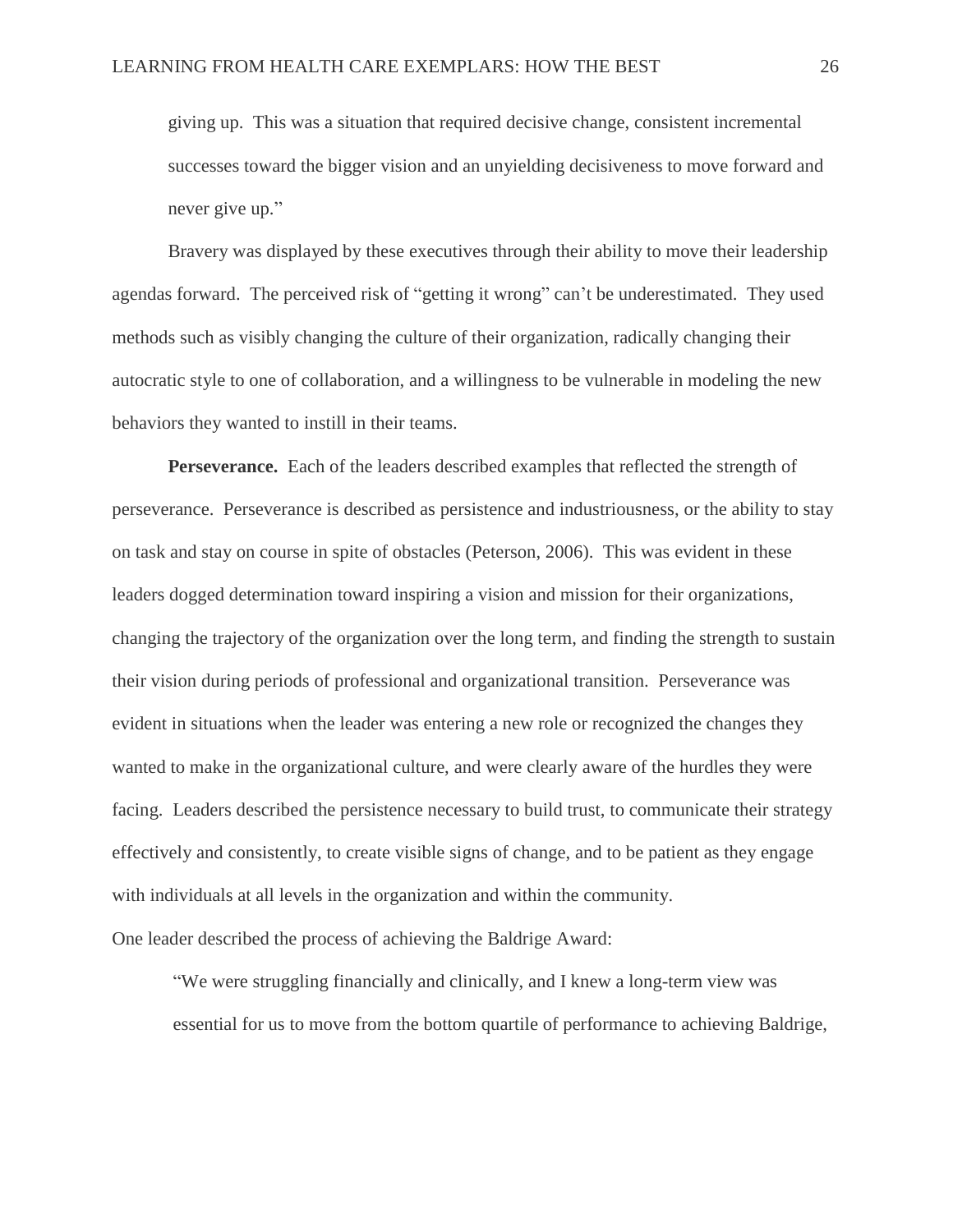and it required patience, confidence, and engagement. You need a very long runway and a long term perspective."

Underlying this perseverance were stories and evidence that demonstrated these leaders' optimism and self-efficacy, and their belief in their ability to produce a desired result through their own action. Optimism, the tendency toward expecting good things to happen, was consistently displayed in these leaders' styles of communication.

"I maintained and communicated an approach that anything is possible, we can do this together and we're not going to give up. I had to keep a very positive, optimistic stance that we are going to do this and get to the next stage."

**Honesty, authenticity and integrity.** This group of exemplar leaders presented themselves very authentically and earnestly. They are what employees often describe as "the real deal," and seemed quite genuine in their enthusiasm, and without pretense. Each exhibited confidence tempered with humility and realism. The character strengths of honesty, authenticity, and integrity are grouped together; yet, they have distinct meanings worth highlighting. Authenticity means being genuine and true to oneself whether in a public or private venue. An authentic leader is one who knows and accepts their own values, strengths, and weaknesses and stays true to those values regardless of the situation (Avolio & Gardner, 2005). Honesty is both truthfulness and sincerity, and integrity is demonstrated in a strong moral character (Peterson & Seligman, 2004). There is alignment between words and actions in those who act with integrity, and integrity is correlated with behaviors of transformational leaders (Simons, Tomlinson, & Leroy, 2012).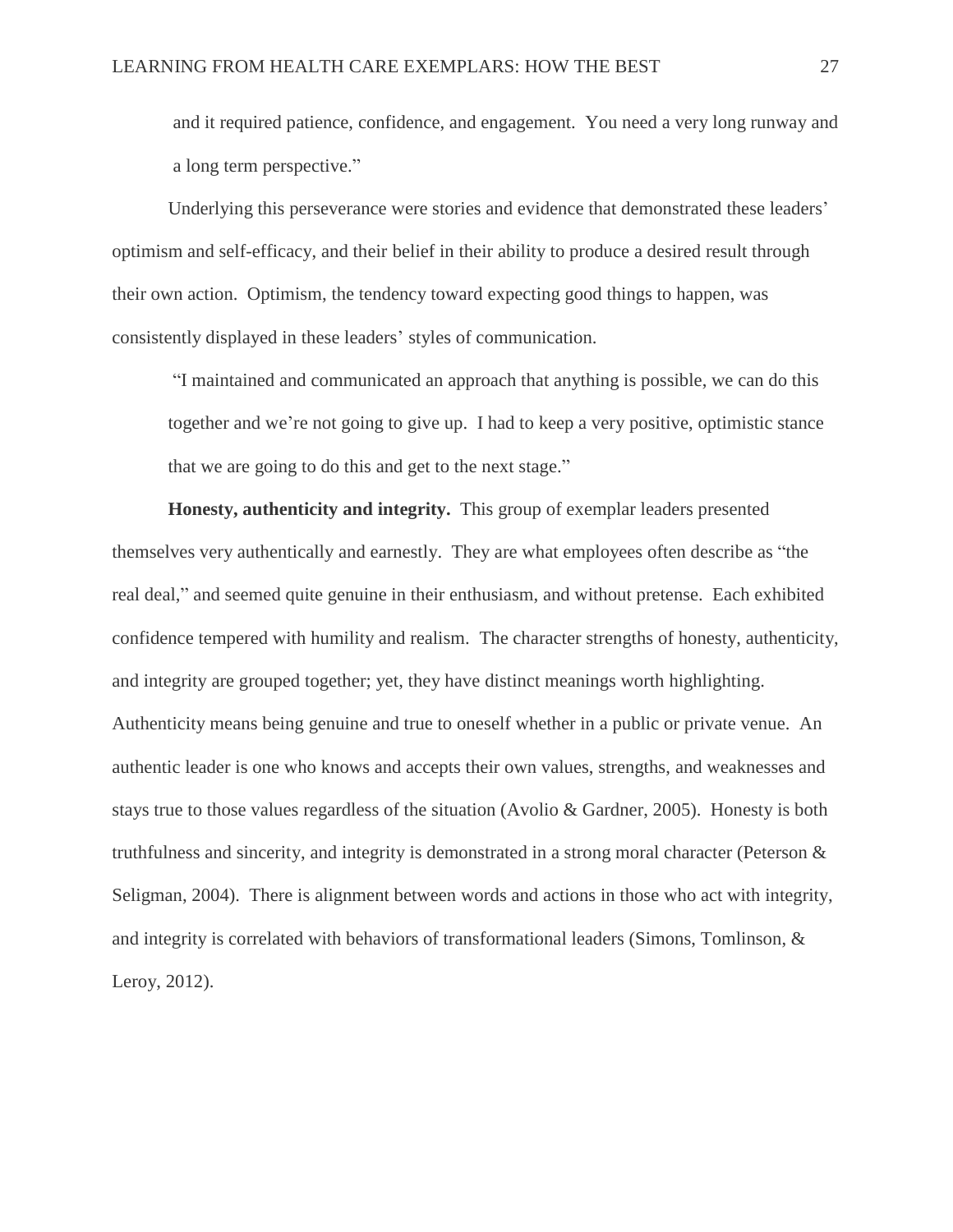Honesty was evident in these leaders insistence in speaking what they felt to be the truth, a commitment to remaining consistent with their values. One leader describes his honesty in communication:

"They could feel the honesty of my communication; I didn't try to say everything was fine. I met with thousands of employees, looked them in the eye, shook their hands, and asked them about their jobs and their families. They liked that it was not a sense of desperation but a sense of dedication, that I was serious, direct and friendly."

These character strengths were highly visible in the actions the leaders described taking and in the deliberate, attuned communication styles they described individualizing to a broad array of audiences within their organizations (including physicians, housekeepers, nurses, and board members). These leaders expressed a sincere and honest desire to listen to, engage with, learn from, and communicate throughout the organization. They spent an equivalent amount of time asking questions and seeking ideas as they did communicating their vision and values. As one leader stated:

"You can't fake authenticity, you have to truly enjoy people and want to be with them, get to know them, shake their hands. It's about integrity and honesty; you have to live those values and principles, communicate, engage and nurture them throughout the organization and these values become your culture. You have to walk the talk. If you don't have integrity and back up what you say and people believe it, see it, and feel it, then it simply doesn't work."

**Zest and vitality.** Each of these exemplar leaders showed a vitality and indomitable enthusiasm for their work, which is known as zest. Zest is characterized by living life as an adventure, feeling alive, excited, and engaged (Peterson & Seligman, 2004). Individuals who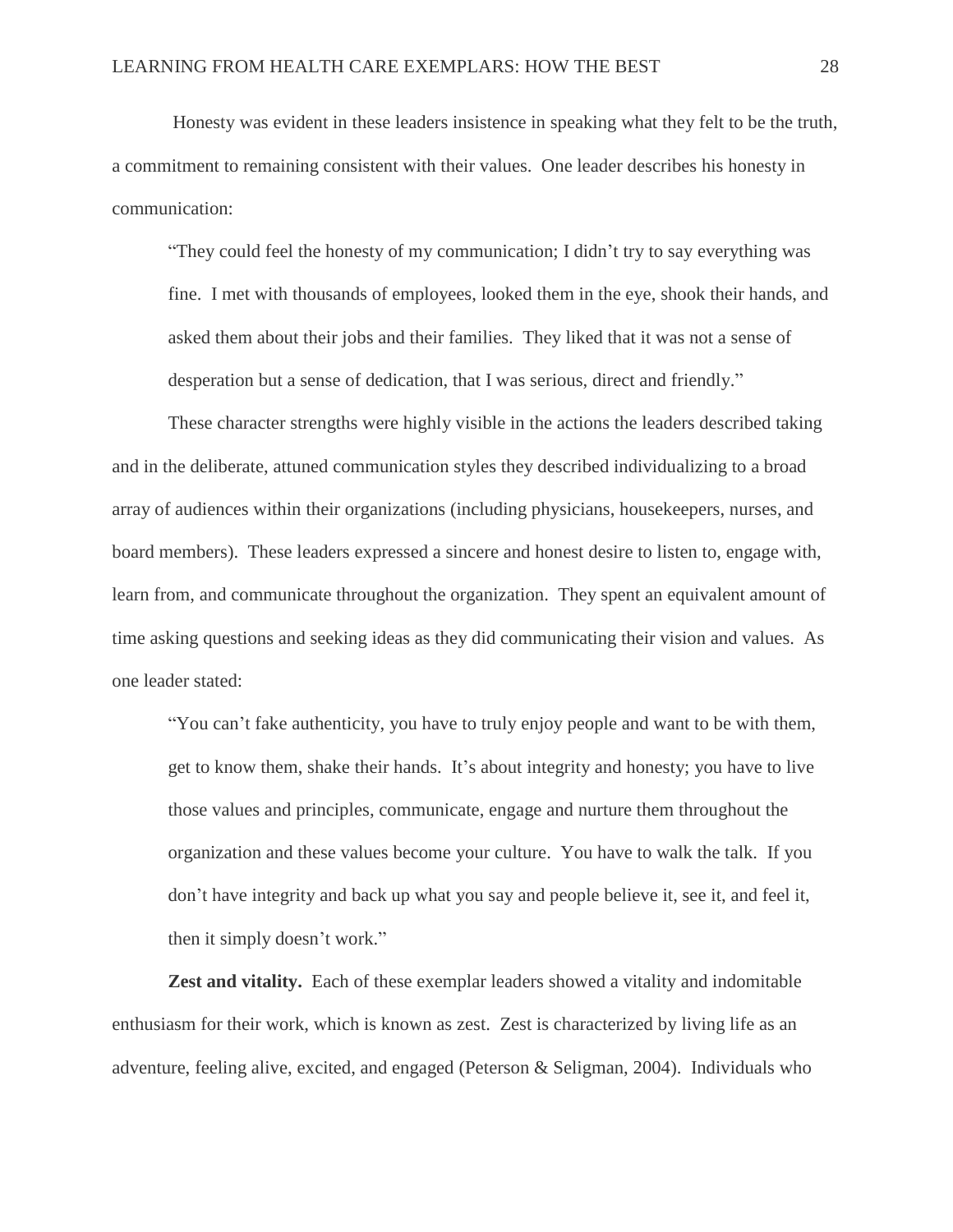exhibit the strength of zest create a contagious energy and enthusiasm in others, and this aliveness is appreciated in both physical and psychological well-being (Peterson & Seligman, 2004). These leaders told stories that illustrated how they fully experienced life. These were particularly evident in the stories of high points in their careers and in the exuberance in their voices as they shared their stories. Vitality and the positive energy of leaders have been shown to positively impact both individual and team performance (Cameron, 2012). This does not imply that positive leaders ignore the negative - they choose to ensure that positives are emphasized as well. This includes the vitality and enthusiasm present in their affect, which can help to counter the negative and lift up an organization (Cameron, 2012).

Leader vitality and zest for life are reflected in these quotes.

"My view of this is I have one life, and there are so many things that you can do and be in your life. I want to experience it all fully, work and fun and enjoying my life. I guess I would describe it as living in the moment."

"I love what I do and get a great deal of joy, happiness and satisfaction in my work. I am passionate about mentoring and helping others realize their dreams."

The expression of positive emotions was a prominent component of leader zest and vitality. Positive emotions contribute to vitality and well-being by broadening our thinking and expanding our repertoire of possible actions (Fredrickson, 2001). Positive emotions also can create a contagion that is generative, broaden our range of vision, and creates closer connections (Dutton & Heaphy, 2003; Fredrickson, 2009). One leader in particular described her use of positive emotions during a time of organizational leadership transition, "The transition required a lot of inner strength—it was about finding strength and joy inside myself and using those skills to pull people forward."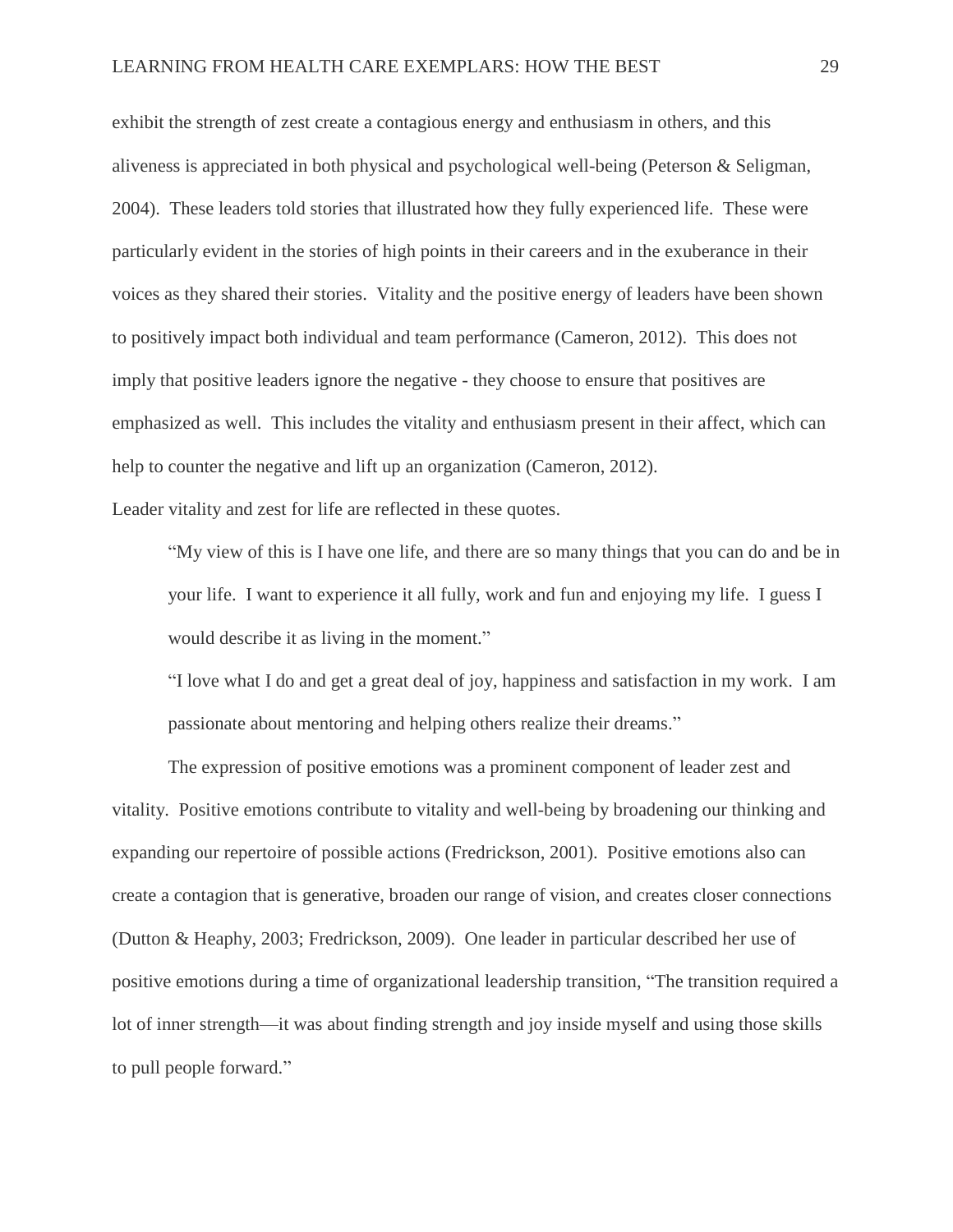The strengths of courage were essential to these leaders' abilities to face challenges and transitions. The strengths of humanity gave these courageous acts a sense of goodness, a requisite component of well-being and flourishing (Peterson & Seligman, 2004).

#### **Strengths of Humanity: Definitions and Findings**

Humanity refers to the interpersonal strengths involved in relating to others, and includes love, kindness, and social intelligence (Peterson & Seligman, 2004). In its simplest form, humanity is manifested in caring relationships. Not only do other people matter (Peterson, 2006), but good relationships may be the single most important source of well-being and lifesatisfaction (Reis & Gable, 2003). A distinction is made in the character strengths classification, stating that one-to-one relationships belong within the strengths of humanity, and one-to-many relationships (such as those with teams) fit within the strengths of justice (Peterson & Seligman, 2004). However, the compelling stories of these leaders were indicative of strong positive feelings toward and commitment to every individual relationship, thus more closely aligned with the strengths of humanity. Whether the relationship is one-to-one or with a group, the support received from close relationships has been shown to enhance well-being (Gable & Gosnell, 2011). These exemplar leaders demonstrated all three character strengths associated with humanity, the first of which is love.

Love. The strength of love is demonstrated in reciprocal relationships which include friendship, parent/child love, romantic love, mentoring relationships, and bonds between teams and coworkers (Peterson & Seligman, 2004). Loving and valuing close relationships with others includes enjoying being with people in an authentic and engaged way which was demonstrated by these leaders thoughtful, personalized communication styles and desire to know their employees at a deeper level: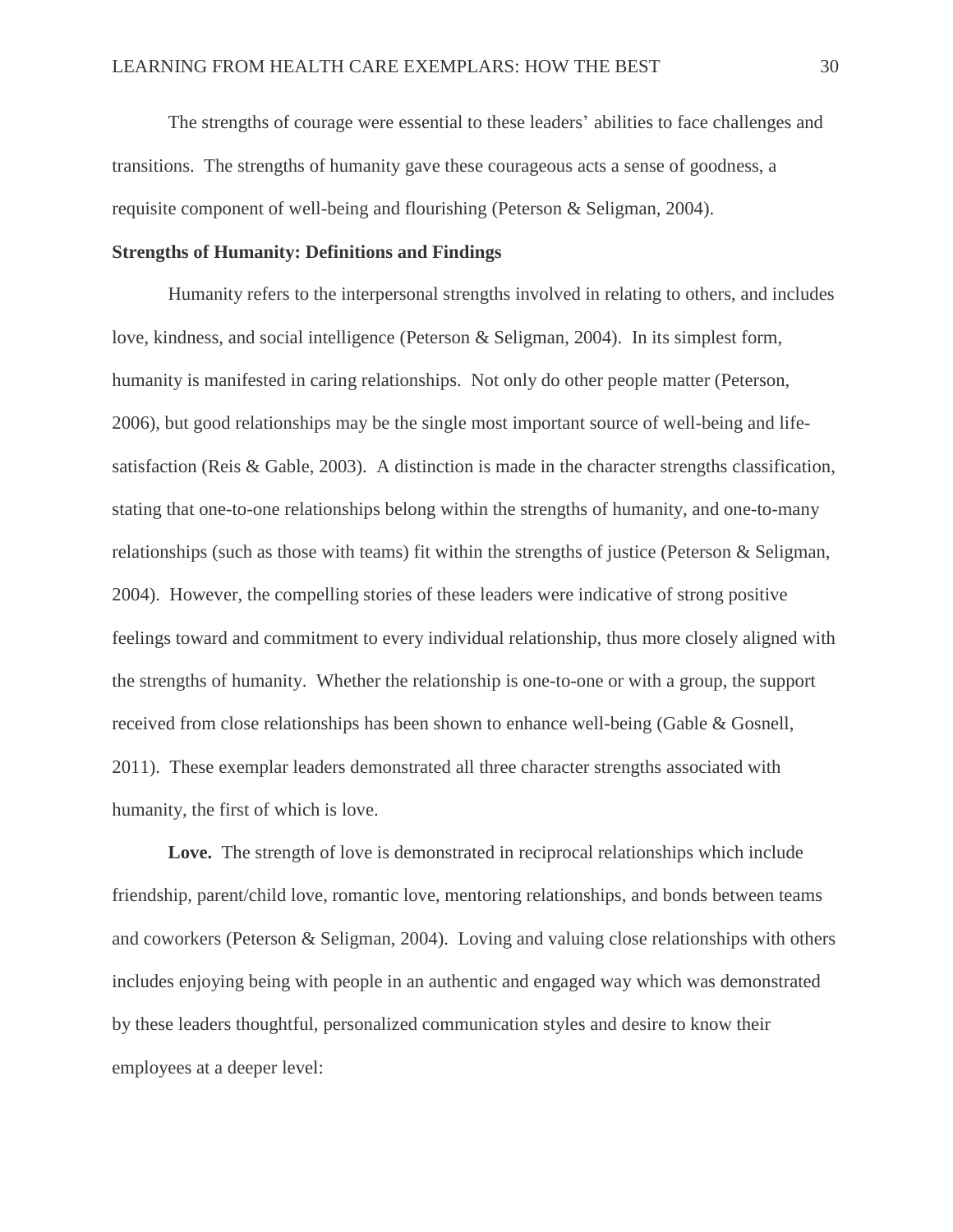"You have to want to be with people. I met with every single person from the leading researcher to the receptionist and invited everyone to talk to me. If I could do something to make your life better, what would it be?'"

"I walk around, I meet with people and get to know them on an individual level." One leader summarized his work as a leader in the following way:

"This is how I define leadership: Love, hope, and mission. That's what I am about. The hope inspires creativity, innovation, and energy. And the love is engagement; it is what I do."

When asked how they care for themselves in their leadership roles, the strength of love was apparent, as the first words leaders mentioned were the importance of their close relationships with family. For each of these leaders, the love and support of family was essential to their ability to perform their roles as leaders. Their statements included, "I have a wonderful, very close family," "a great family," "I couldn't do this without my family," "family is my greatest therapy," and "time with family is essential."

**Kindness.** Kindness is closely related to love and asserts that others are worthy of attention and affirmation (Peterson & Seligman, 2004). Kindness includes generosity, compassion, genuine care, and nurturing, all words used by the leaders to describe their attention to and relationships with their teams, employees, and communities. Kindness was evident in the values and beliefs that guide and shape these leaders' behaviors. When these leaders were asked how their senior teams would describe their best practices, the words and phrases used included "nice," "kind," "respectful and nurturing," "he cares deeply about everyone." One leader described his best practices as follows: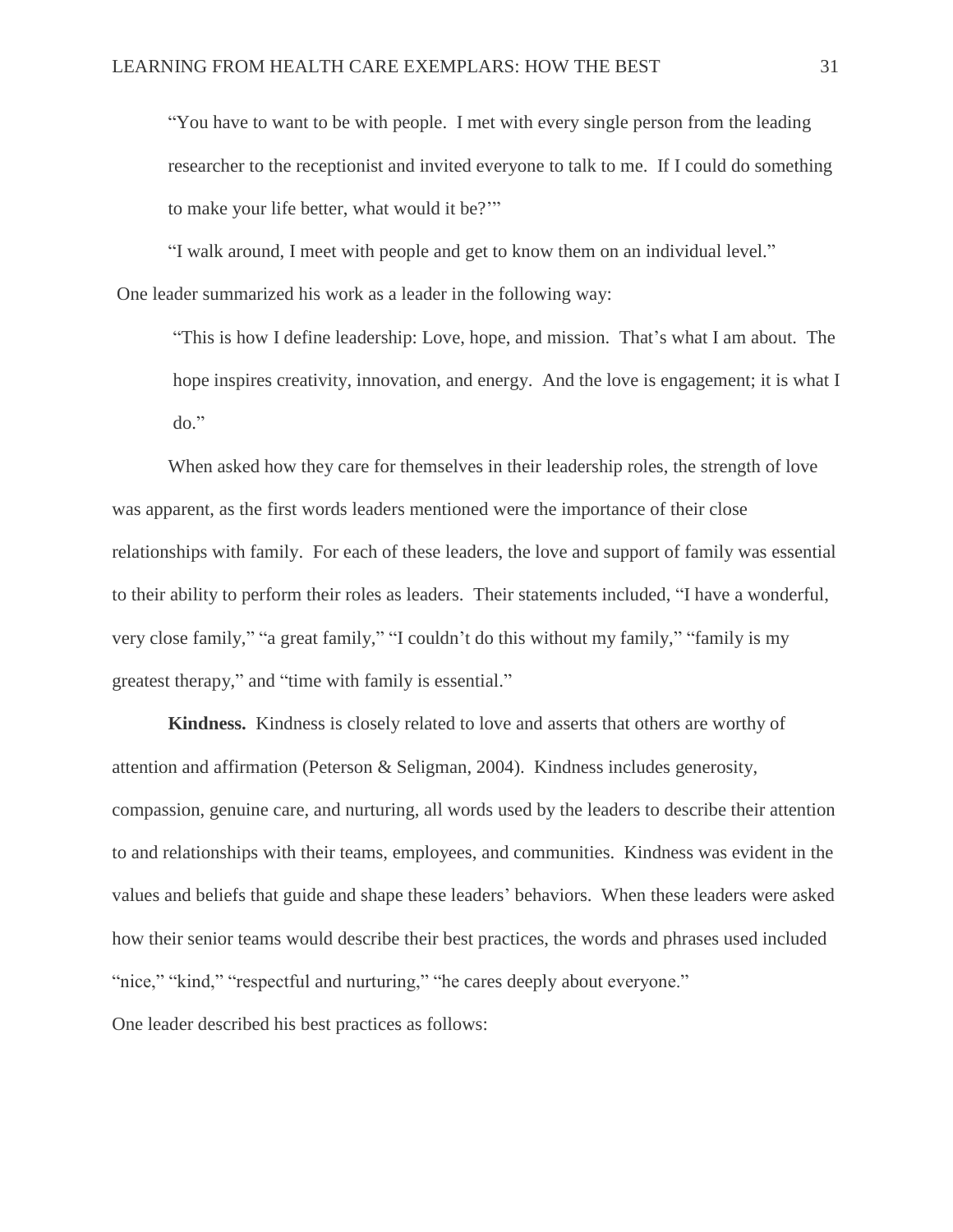"I am there for the person and tune in to help them – that is central to my being – I am no better than the next guy. I nurture people; the personal side of health care is the most important."

 Several leaders described generous and anonymous acts of caring for people in their organizations and a deeply-felt respect for everyone. Acts of kindness and caring are at the very heart of humanity and are directed toward others without a desire for personal benefit or reciprocity (Peterson & Seligman, 2004). Compassion in particular, is directed toward relieving the suffering of others (Cassell, 2009). Connecting with and showing compassion is an expectation of, but not always witnessed within, health care professions. One leader took specific action to elevate and instill compassion throughout an entire organization. She recognized that nurses, physicians and other colleagues were unable to practice in ways that were true to their professional calling, and responded by creating a compassion initiative, to instill compassion into clinical practice and how clinicians and non-clinicians treat one another. She developed a series to build resilience among nurses, which is broadcast worldwide, and established an endowed chair for the integration of compassion into health care practice. A future vision includes creating nurturing self-care practices for nurse technicians working in the most challenging health care settings. She stated,

"How we treat each other with compassion and caring reclaims what health care should be, especially for front line nursing staff and how we support one another. This is what we need to be doing - compassionate care, not just for the dying, but for the living and how we treat each other."

**Social intelligence.** The strength of social and emotional intelligence is best described as an awareness and intuitive sense for the feelings of others, managing feelings for personal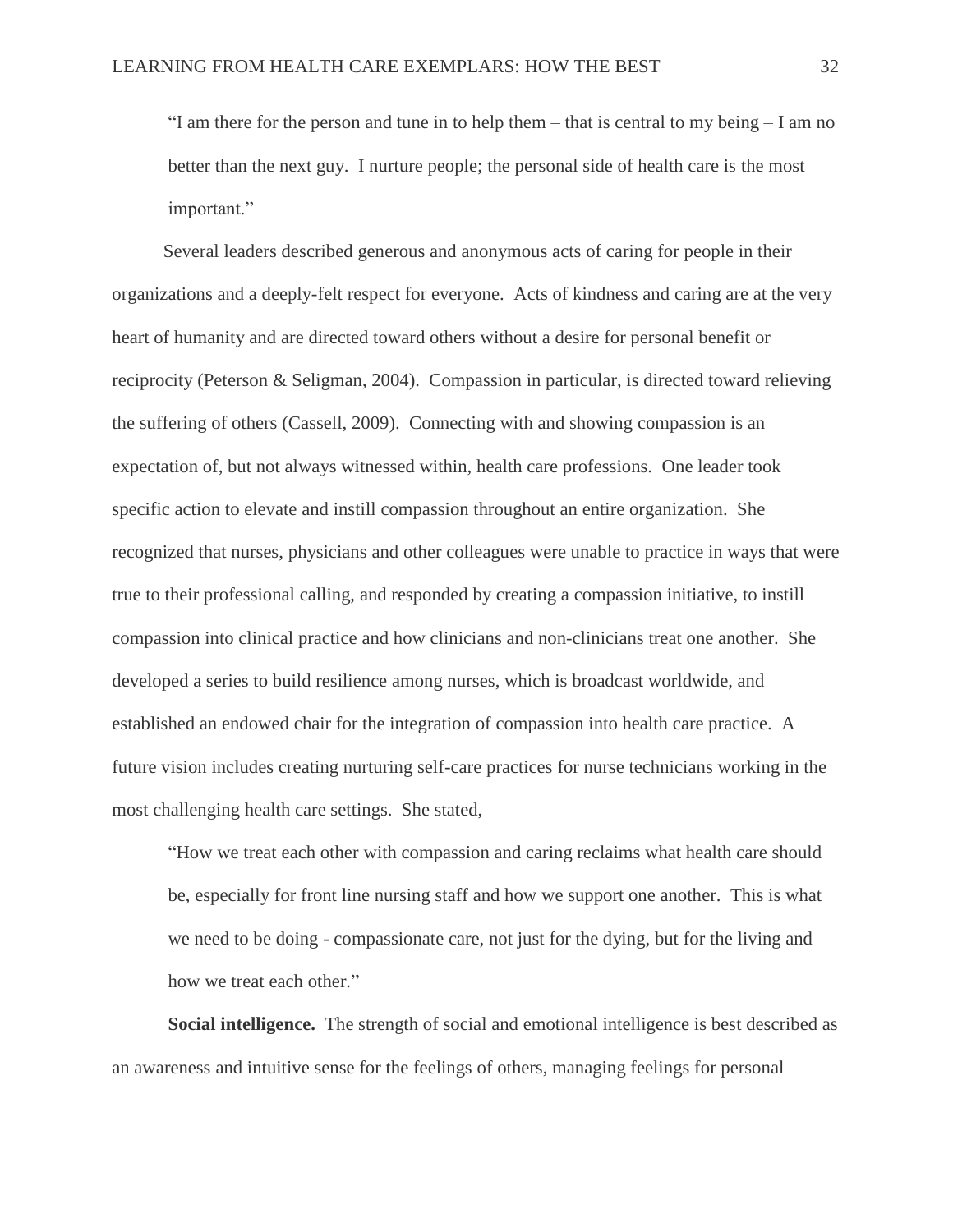growth and relationships, and an ability to fit into different situations (Peterson & Seligman, 2004; Salovey, Caruso, & Mayer, 2004). There is an extensive body of literature and research distinguishing the differences between social and emotional intelligence (Jones & Day, 1997; Salovey & Mayer, 1990; Mayer, Salovey, & Caruso, 2004); however, for the purposes of describing and discussing character strengths, the terms are used collectively. What was unique about these leaders was their ability to artfully blend the use of this strength with love and kindness in ways that enhanced their close relationships within their teams and enhanced their thinking and decision-making. The following passage exemplifies social and emotional intelligence.

"The organization was in the midst of significant change and the importance of recognizing the impact of my mood, choice of words, communication style and facial expressions really hit home. Everyone was reacting and I took the time to listen, to communicate with transparency and honesty and to value everyone in the process. It changed the way I led."

*Close personal relationships.* The strengths of humanity emphasize close personal relationships, and positive close relationships are amplifiers of happiness and well-being (Diener & Seligman, 2002; Gable & Gosnell, 2011; Reis & Gable, 2003). A closer look at the qualities of close relationships within the context of work and leadership is provided through the field of positive organizational scholarship and its focus on what makes organizations flourish. An indepth examination of this field is beyond the scope of this paper; however, one aspect (that of high-quality connections) merits a closer look in light of the interview findings. Developing, nurturing, and sustaining high-quality relationships was the *sine qua non* of these leaders styles,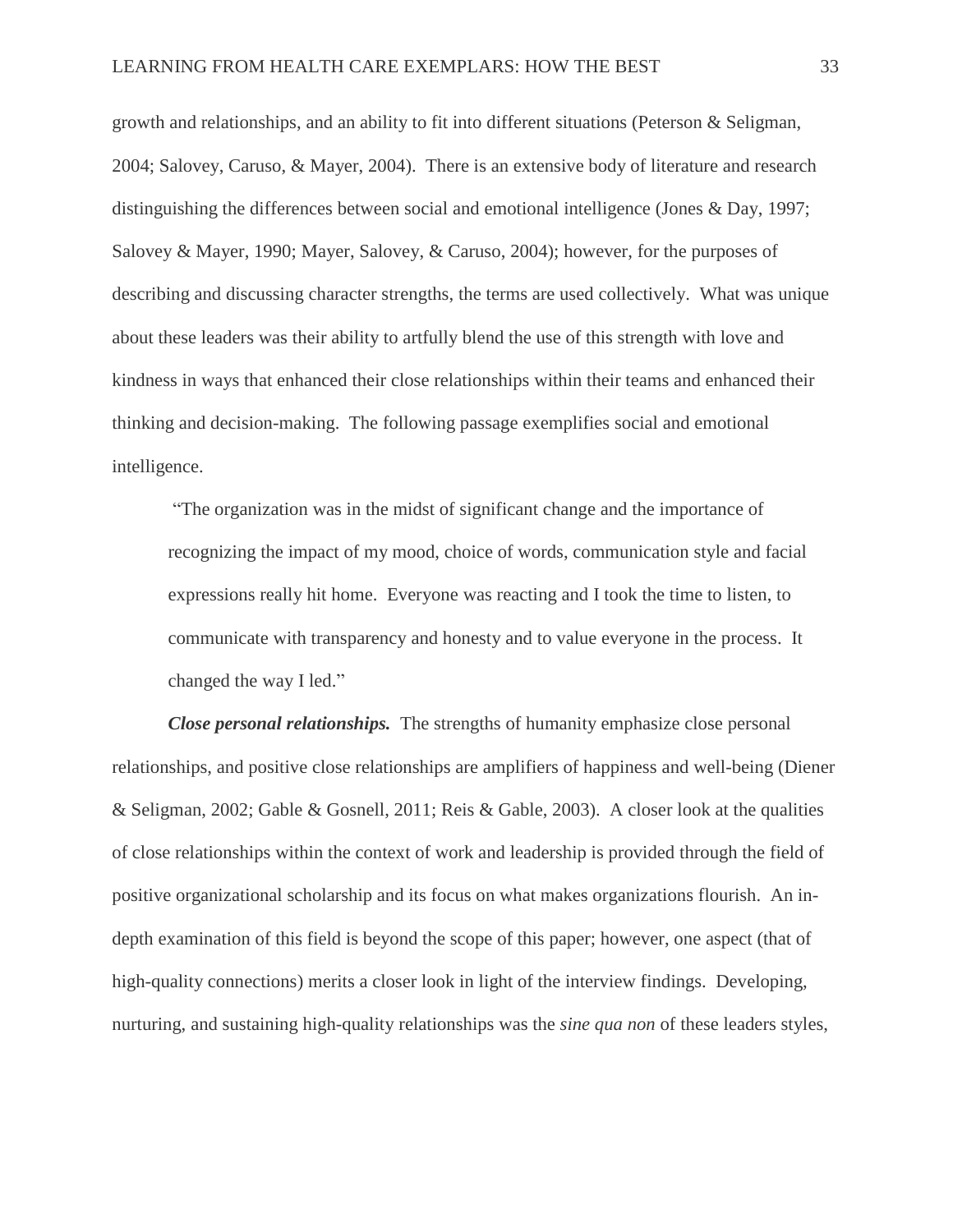passionately described through the cultivation of strong leadership teams. One leader blended the importance of team with care for the individual:

"I changed the performance expectations to 70% team and 30% what you did individually. It took a couple of years, a lot of senior team engagement, and high expectations that we work together. They know to an individual that I care deeply about them. You can't call on people to do the things they are expected to do and not care about them as individuals."

Energy, vitality, positive regard, and mutuality typify high-quality connections (Dutton & Heaphy, 2003). These affirmative relationships are characterized by vitality and affirmation that lead to flourishing individuals and thriving organizations. Each of these exemplar leaders displayed one or more of the pathways that build high-quality connections (respectful engagement, facilitating success, the importance of play and trust) (Dutton & Heaphy, 2003). Their communication styles and the stories they told described active listening, paying attention, and consistently and continually providing feedback, all evidence of respectful engagement. Building trust was evidenced by these leaders' actions and words and several described the importance of having fun and experiencing joy at work. High-quality relationships move us closer to flourishing lives through a series of cognitive, emotional, and behavioral mechanisms (Stephens, Heaphy, & Dutton, 2012). Processes such as awareness of others, the broadening and building effect of positive emotions, and the exercise of empathy are all known to influence the development of high quality connections (Fredrickson, 2001; Stephens et al., 2012). Furthermore, joy has been reported as one of the emotions most highly related to business outcomes (Harter, Schmidt, & Keyes, 2003).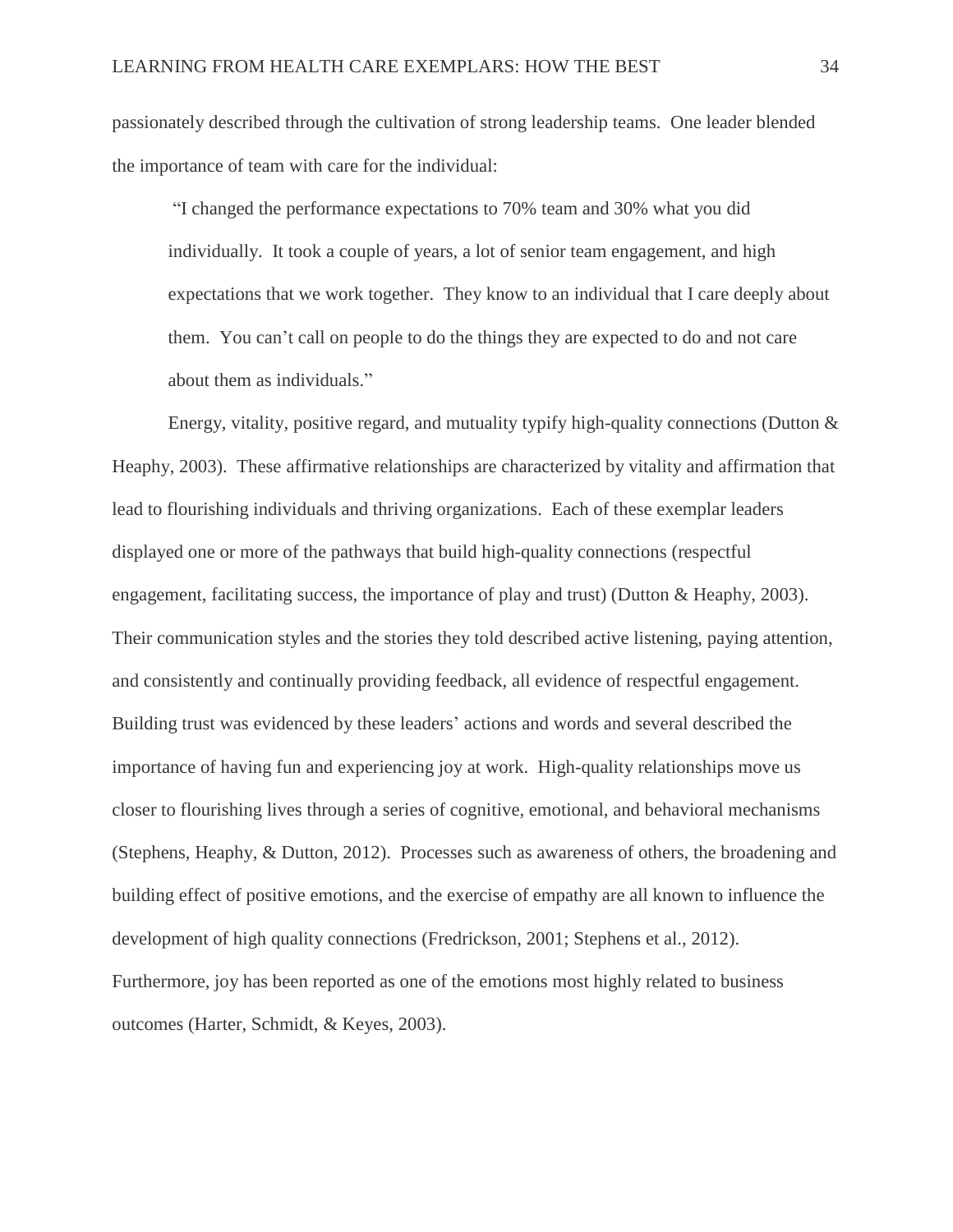One leader has embedded the positive emotion of joy into the daily rhythm of the workplace.

"This is a joyful place and I really care about the people who work here. Every day we measure joy in the work force with a very simple method and we learned that Tuesday's weren't so joyous, so we improved upon that. When people see the word joy when they get off the elevator they get really excited about the possibilities and how to create more joy. The team created a ministry of fun, and we have events and rituals that bring everyone together in ways that say we really care about each other."

#### **Strengths of Transcendence: Definitions and Findings**

 The strengths of transcendence are the strengths that allow individuals to create overarching connections with a larger world view that provides meaning to one's life (Peterson & Seligman, 2004). Transcendent behavior at work is associated with positive change by overcoming obstacles, creating opportunities, and focusing not on what is but what could be (Bateman & Porath, 2003; Seligman & Csikszentmihayli, 2000). For this group of leaders, transcendence was expressed through the strengths of gratitude, hope, humor, and spirituality.

**Gratitude.** A sense of gratitude was a prevalent theme throughout the leader's responses. Gratitude is the strength that allows us to appreciate and savor our lives (Emmons & McCullough, 2003). It includes being thankful and a sense of benefit from the actions of others resulting in an array of positive emotions and a feeling of grace. Grateful individuals report higher life satisfaction, optimism, and vitality and lower levels of depression, all contributing to one's well-being (Peterson & Seligman, 2004). These leaders expressed gratitude for the opportunity to lead, gratitude for their teams and family support and showed appreciation for the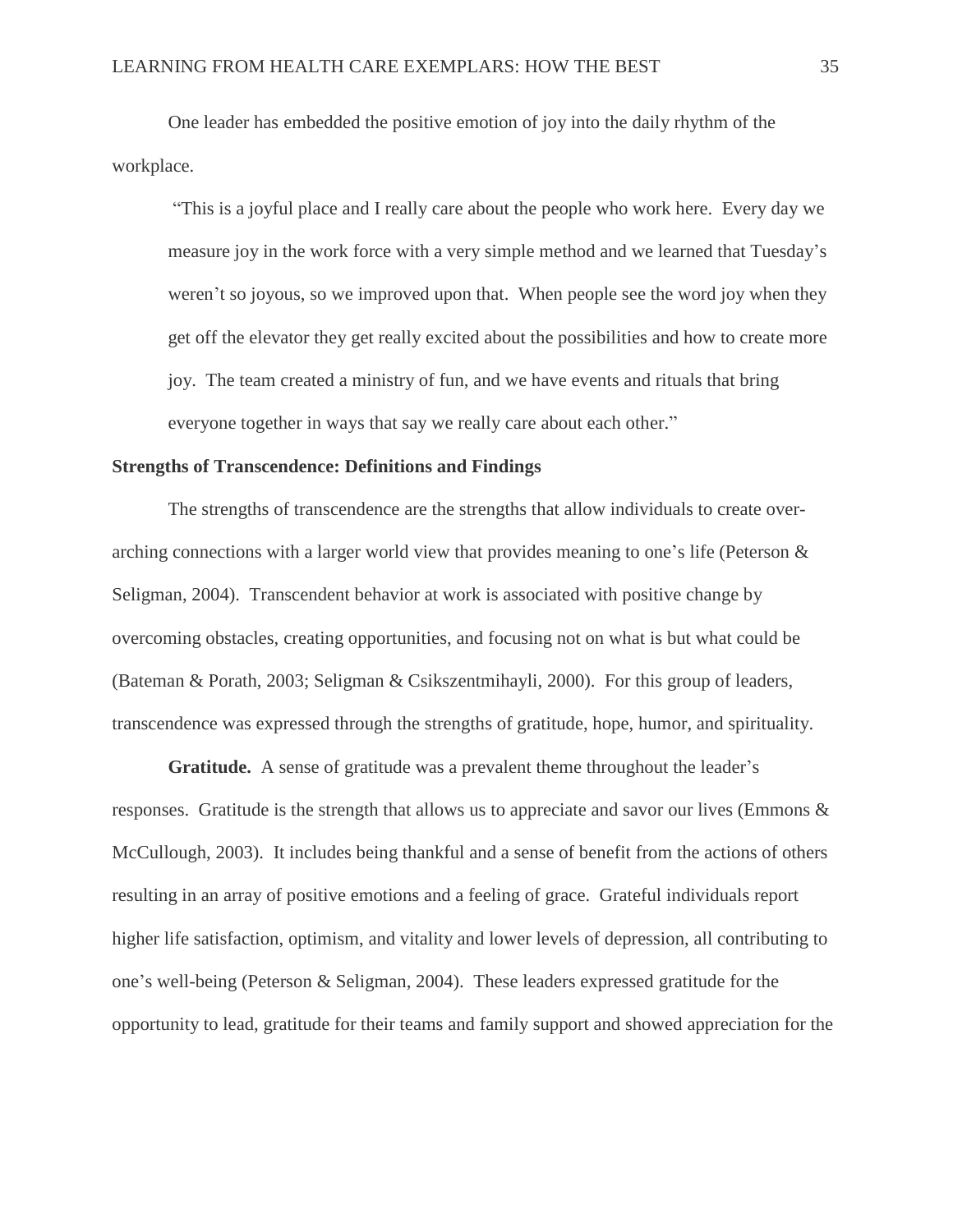people with whom they work every day. There was a sense of humility in these leaders expression of gratitude, which was reflected through statements about the importance of others.

"The greatest gift is the opportunity to lead."

"I am lucky to be a part of the change we are creating in health care; it's actually about everyone else, the team, and how we are changing people's lives. I am fortunate to be the facilitator."

**Hope/optimism.** Hope includes optimism and a future orientation. It is best described as expecting positive outcomes, believing that the planned or desired outcome will happen, and working diligently and confidently to bring it about (Peterson, 2006). Hope is the strength that galvanizes action toward a goal and the mechanism by which individuals see their way through complexity toward a desire future state (Peterson & Seligman, 2004; Rath & Conchie, 2008; Snyder, 1994). It includes both the willpower and methods to effect positive change (Snyder, 1994).

The behaviors and attitudes these leaders described reflected a hopeful, optimistic stance toward the future. Leaders described creating positive cultures and instilling hope through an optimistic, unfailing communication of goals. Hope was evident in how these leaders built their teams and in their unrelenting focus on accomplishing their goals no matter what challenges they faced:

"You know it when you walk in the door; I brought the team together to create a hopeful and optimistic culture. We physically changed the environment, got rid of the metal detectors, insisted on an aesthetically appealing lobby that respected the people we serve and created optimism for the future."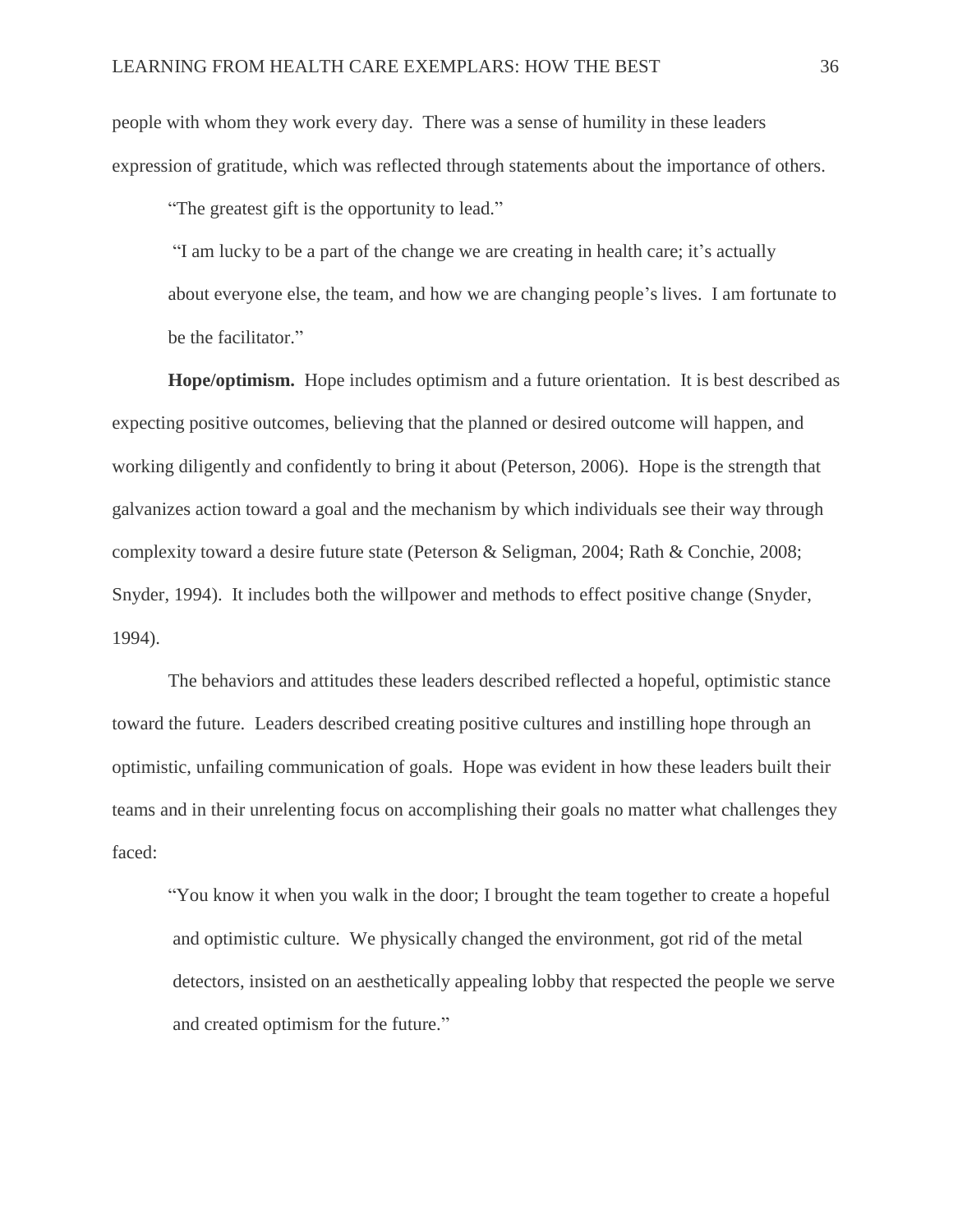"I engage and conduct myself in a way that everyone feels hopeful and proud about what we do and how we are changing people's lives."

Hope and optimism were a vital component of each of the leader's communication styles. Hope is the strength that creates the ability to achieve goals and these leaders consistently instilled hope throughout their organizations toward the achievement of aspirational goals.

 **Humor.** Humor is defined by playfulness, enjoyment, and a cheerful perspective that allows one to see the lighter side of a situation, and the ability to make others smile or laugh (Peterson & Seligman, 2004). Often mistakenly dismissed as banal, humor is a strength of transcendence because of its ability to make a situation more manageable, creating a sense of levity (and the associated positive emotions) in a grim situation that provides both the facilitator and recipients of that humor with the energy to endure adversity in the moment (Peterson & Seligman, 2004). Using humor in the workplace can enhance the quality of relationships, facilitate cooperation and generate positive emotions (Cooper & Sosik, 2012). Nearly all of these leaders described using humor in the midst of tough situations to lighten the mood and lift the spirits of their teams. One leader in particular has established rituals in the organization that create the opportunity for humor and playfulness.

"There is a lot of humor and laughing and fun and I've put people around me who are really fabulous. We celebrate all the time. Every month I host a birthday dinner at my home to celebrate the birthdays of employees. We connect, laugh, and celebrate each other in ways that create much stronger connections."

**Spirituality.** One's beliefs in the higher purpose and meaning of life shape one's behavior, and these are tied to the pursuit of goodness (Peterson & Seligman, 2004). Spirituality has been described as a psychological resource that helps us cultivate the meaning and purpose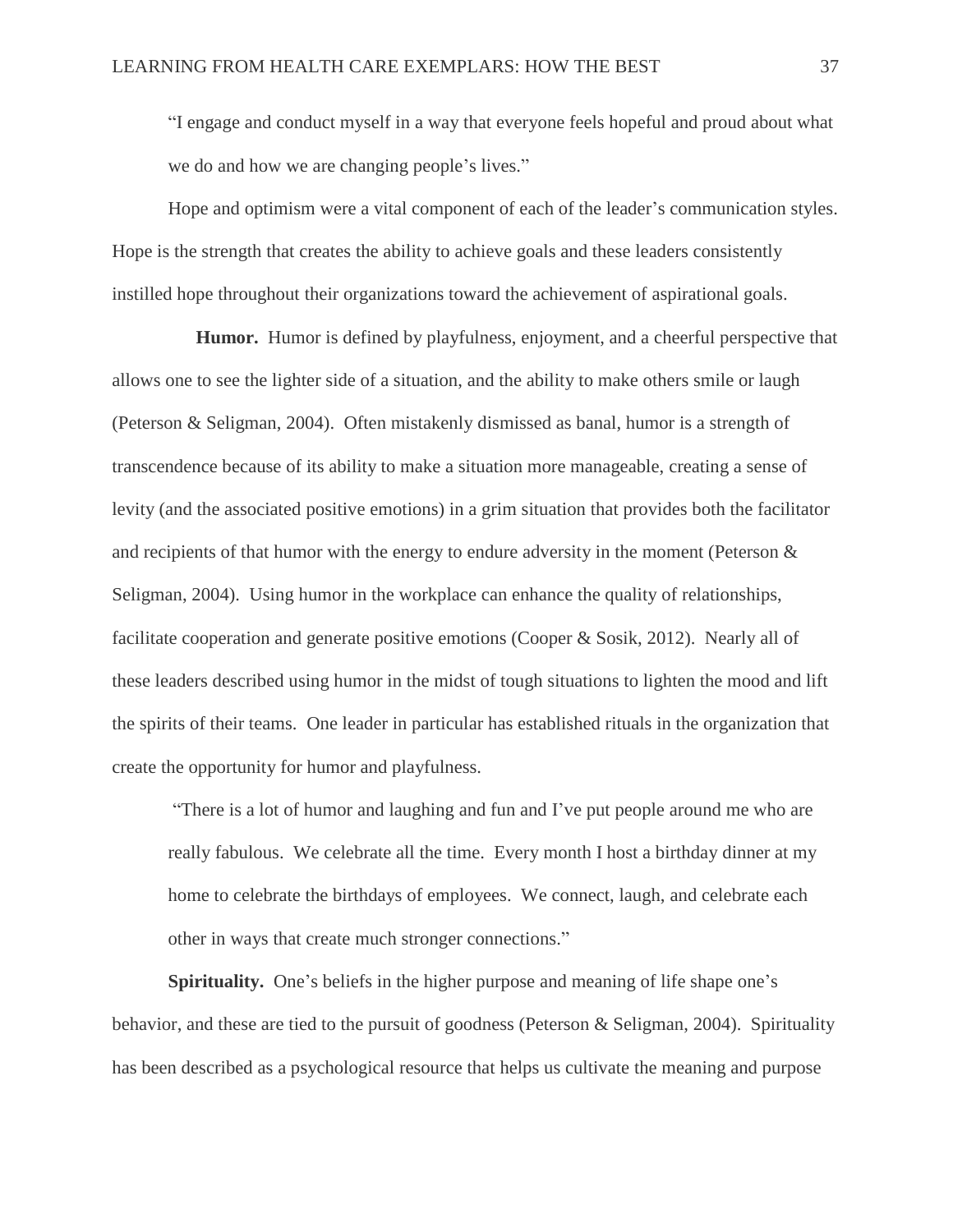that are essential to well-being and flourishing (Pargament & Mahoney, 2009). Several leaders expressed the importance of spirituality in their work.

"This is not about me, it is almost a spiritual calling…the impact you can have if you keep the entire organization focused on the fact we've been called upon to make the lives of those we serve better."

"I am supposed to be here doing this work and using my business skills to solve critical social problems. I have a deeply spiritual side which others don't necessarily see and I let God shine through me to do this work."

### **Practical Wisdom**

 While we have been exploring the use of individual strengths, these leaders demonstrated practical wisdom in the deployment of their individual strengths. Practical wisdom is the master virtue which enables us to know how to use the right strengths in the right amount at the right time (Schwartz & Sharpe, 2006). The insight and wisdom gained by these leaders during their decades in executive positions created the conditions for them to use practical wisdom. It is the virtue that coordinates the other virtues and allows strengths to be deployed within a contextual understanding of what is needed in any given situation (Schwartz & Sharpe, 2010). Each of the leaders interviewed for this study honed their practical wisdom through failures, hard lessons, and risk-taking early in their careers, and these bumps, bruises, and insights in their journeys contribute to their experienced deployment of their strengths. Life experience is essential for practical wisdom; it is nuanced sense making derived from experience (Schwartz & Sharpe, 2006).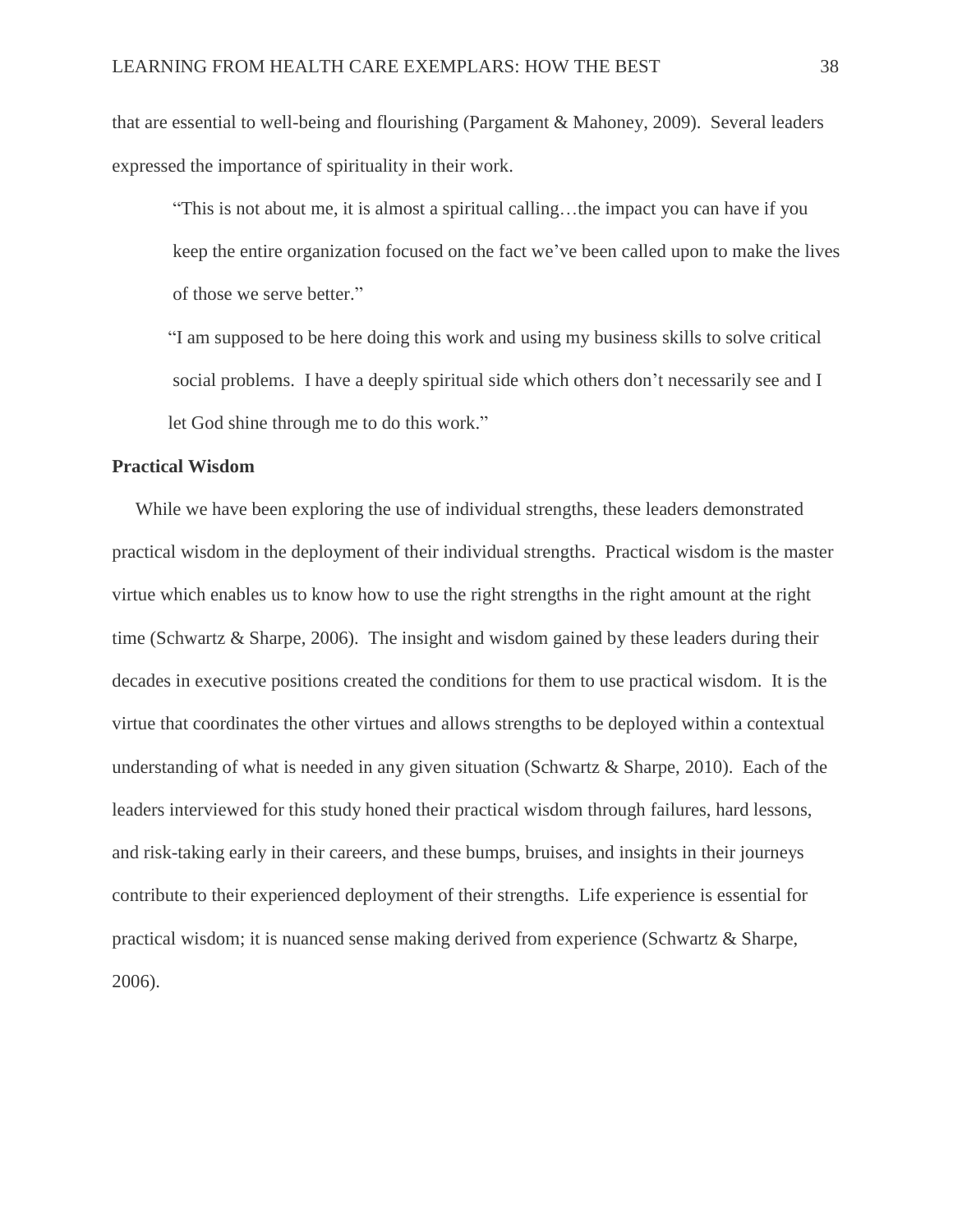#### **An Emerging Theme of Mindfulness**

Over half of these leaders have begun personal or organizational journeys toward developing mindfulness. Mindfulness is paying attention on purpose in the present moment (Kabat-Zinn, 1994). It is a foundation for all high-quality connections and essential for a life of flourishing (Dutton & Heaphy, 2003). In research conducted by Christopher and Gilbert (2010) self-reported measures of mindfulness established a positive relationship with well-being. Combining mindfulness and character strengths allows positive thoughts, behaviors, and emotions to emerge and amplify a leader's perspective in the midst of chaos and change (Cashman, 2012; Niemiec, 2014; Silsbee, 2004). Further study is required to determine the role of mindfulness as a quality that can lead to flourishing health care leadership. Many leaders noted the role of mindfulness:

"We are creating a culture of mindfulness and curiosity. We have trained over 3,000 employees on this approach and making it intrinsic in our culture. Our mantra is be here now – there is no such thing as successful multitasking. It has made a huge difference in the professional and equally as important the personal lives of our employees."

Another leader describes imbedding mindfulness as a daily practice:

"Mindful leadership creates an environment and a way for people to have meaningful lives. We have mindful lunches and meditation sessions. It helps us realize how we can control our reactions, how we want to live and work and then change the world around us. It can happen in a very short period of time. I have used mindfulness and meditation in the midst of very difficult circumstances and encounters."

Several themes emerged in this analysis of the virtues and character strengths universally displayed by these exemplar health care leaders. Their behaviors were virtuous; steeped in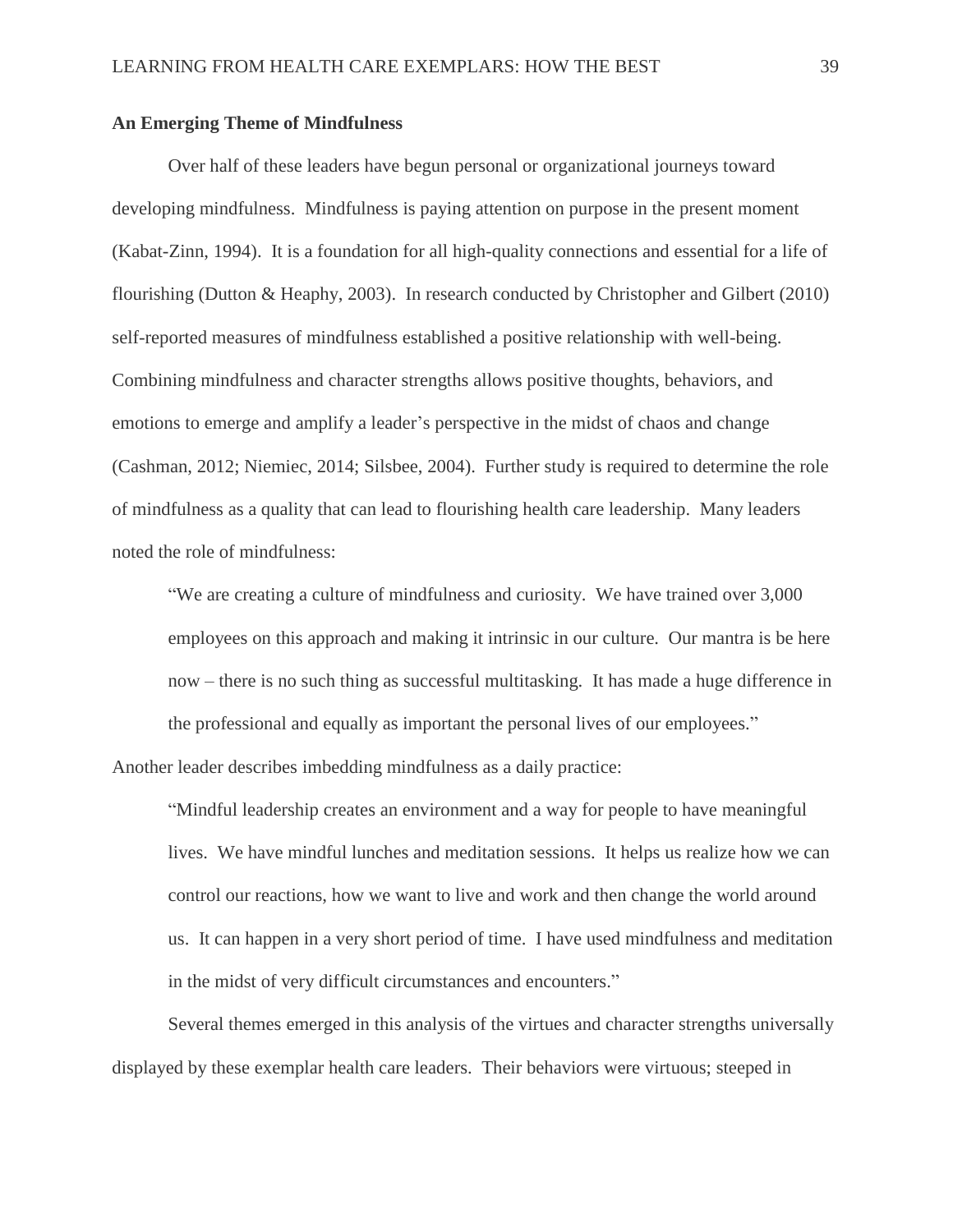kindness with a deep and heartfelt regard for the individuals in their organizations. Such a display of virtuous behavior by leaders provides a motivating example of what is possible and desired (Cameron et al., 2004). Character strengths of hope, humor and love imbued their leadership styles with a sense of humanity and an array of positive emotions including joy, gratitude and optimism. They focused on finding the good in the most challenging of situations and broadened and built on the positive for the benefit of others (Fredrickson, 2001). These leaders were risk takers, persistent in their pursuit of long-term goals and willing to courageously live their values and beliefs in the face of opposition.

### **Limitations**

This small qualitative study merely represents a beginning into the research of flourishing health care leadership. Specific limitations of this study include the sample size, the absence of a comparison sample, the heterogeneity of the sample with regard to clinical training, and the investigator's own biases in designing the questions and leading the interviews. In addition, the perspectives offered were biased not only by the investigator but the subjects' personal biases on their own performance and experience.

This was a small sample of ten leaders who were all well established in their careers with decades of executive experience. A comparison sample was outside the scope of this paper. It is possible that the virtues and character strengths revealed by these exemplar leaders would not be evident in more junior or emerging leaders in health care organizations. Clinical training may also have influenced the behaviors and attitudes of the nurse and physician executives who were part of the study; however, that level of analysis was not conducted. The questions used to guide the interviews specifically focused on stories about high points, transitions, disappointments, and communication as the lens to identify attitudes, behaviors, and values of exemplar leaders. A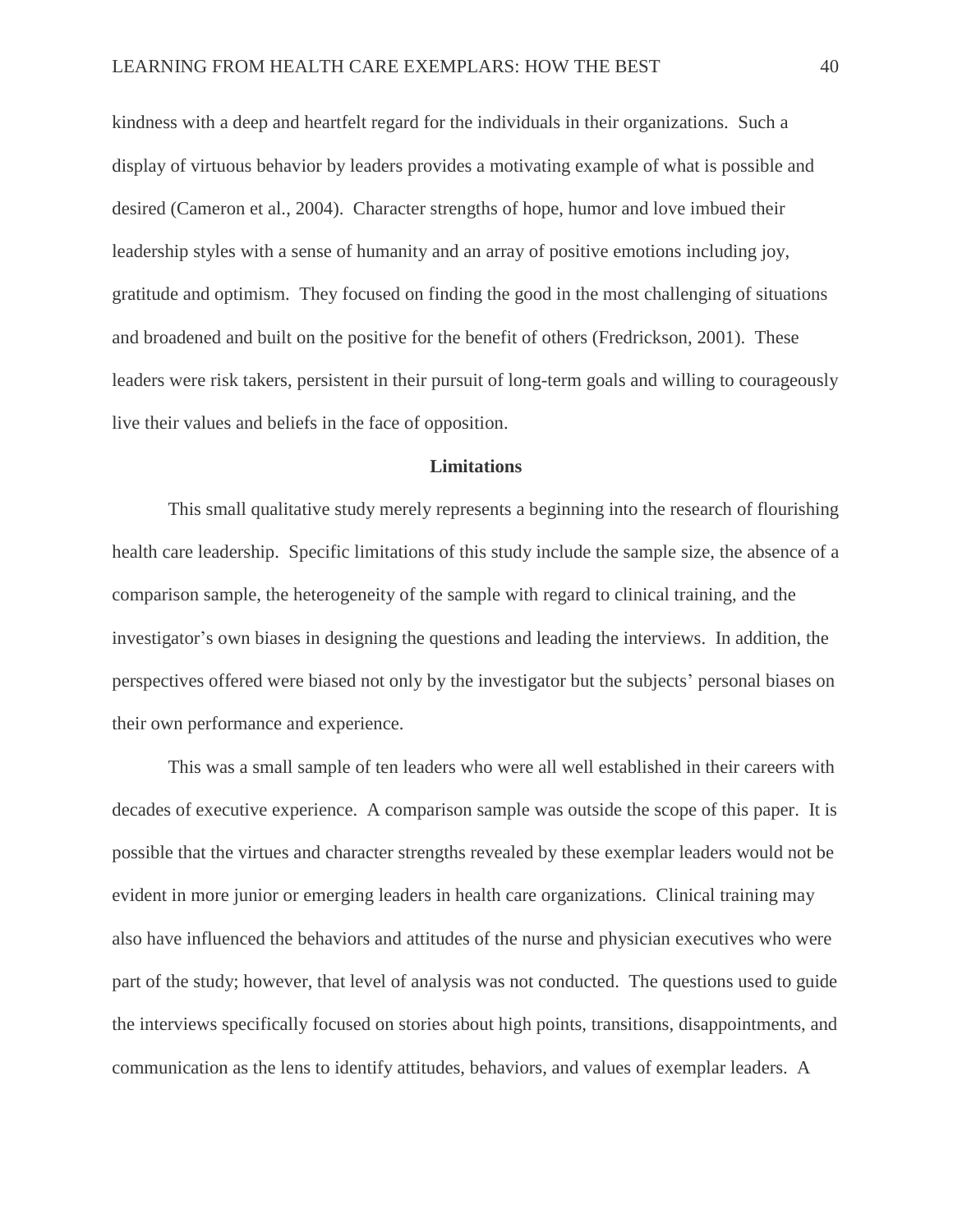different approach and set of interview questions may have revealed or emphasized other strengths of character, given that the expression of character strengths in an experienced leader is context-specific.

The stories and quotes selected for the results section highlighted the strengths of the exemplar leaders but were by no means an exhaustive compilation of the richness of the interviews, therefore further analysis and writing is planned.

#### **Conclusions and Future Directions**

This study raises a number of questions for further research and discovery. Do leaders who rise to the top of their health care organizations do so because they already possess courage, humanity, and transcendence as signature strengths? Or are these strengths cultivated and developed during their careers? A broader exploration of these leaders' signature strengths, including the use of validated psychometric tools and 360 evaluations to compare and validate the leader's perceptions, would begin to answer these questions. These leaders could take the Values in Action (VIA) Survey (VIA Character, 2015), an on-line character strengths profile, to determine if the strengths revealed in this study are indeed their signature strengths. Supplemental interviews with these exemplars could reveal additional insights into their use of and development of strengths at critical moments in their careers.

What strengths are most salient for flourishing health care leaders? In undertaking an exhaustive search of the literature, there was little to no research to be found on flourishing health care leadership. What is available is an expanding body of knowledge on positive leadership upon which we can build, as well as interventions for developing character strengths that can be taught, applied and researched in health care settings. We know from research that character strengths can be developed (Biswas-Diener et al., 2011; Linkins, Niemiec, Gillham, &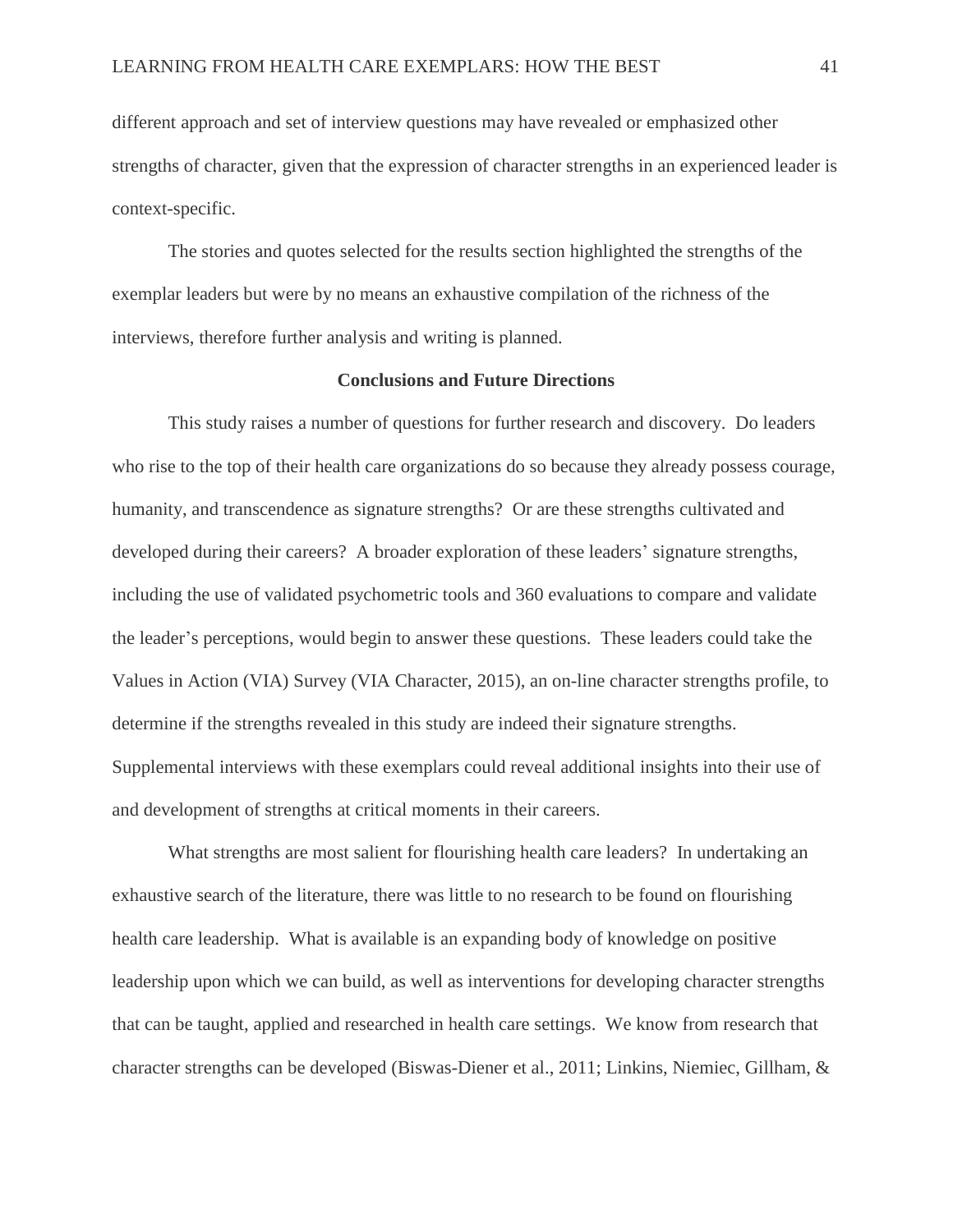Mayerson, 2014) and specific approaches already exist that could be adapted for health care such as strength spotting, using constellations of strengths, and developing signature strengths.

What can we learn from these exemplars to create a model of flourishing health care leadership? The strengths of courage, humanity and transcendence were revealed in the perseverance necessary to achieve goals, the lessons learned in the midst of disappointments and challenges, and the time these leaders invested in developing close relationships with their teams and employees. These leaders felt that love, hope, humor, kindness, compassion, and positive emotions were core to their styles. Their stories painted a picture of focused risk-takers who are resolute in their desire to develop and deliver better health care.

Few individuals who work in health care would argue with the results these ten leaders are delivering; this exploration yielded initial insights into the attributes and strengths that enable those results. If these strengths indeed are the drivers - even in part - of their results, then health care needs leaders who resemble these exemplars: kind, compassionate, authentic human beings who bring optimism, joy and humor into their organizations. These are but a few of the strengths revealed in this study, that when appropriately used, can bring out superior performance in individuals and across the organization; the virtuous behaviors that can elevate individuals in health care organizations during the challenging times ahead.

Health care continues to dwell in the midst of turmoil and change, as few things are as important to humans and society than the stewardship of our health. We have learned how a sample of the most respected and admired in health care lead, and from this we can begin to build a model of flourishing health care leadership. We can start with courage, humanity and transcendence – the strengths of these exemplars.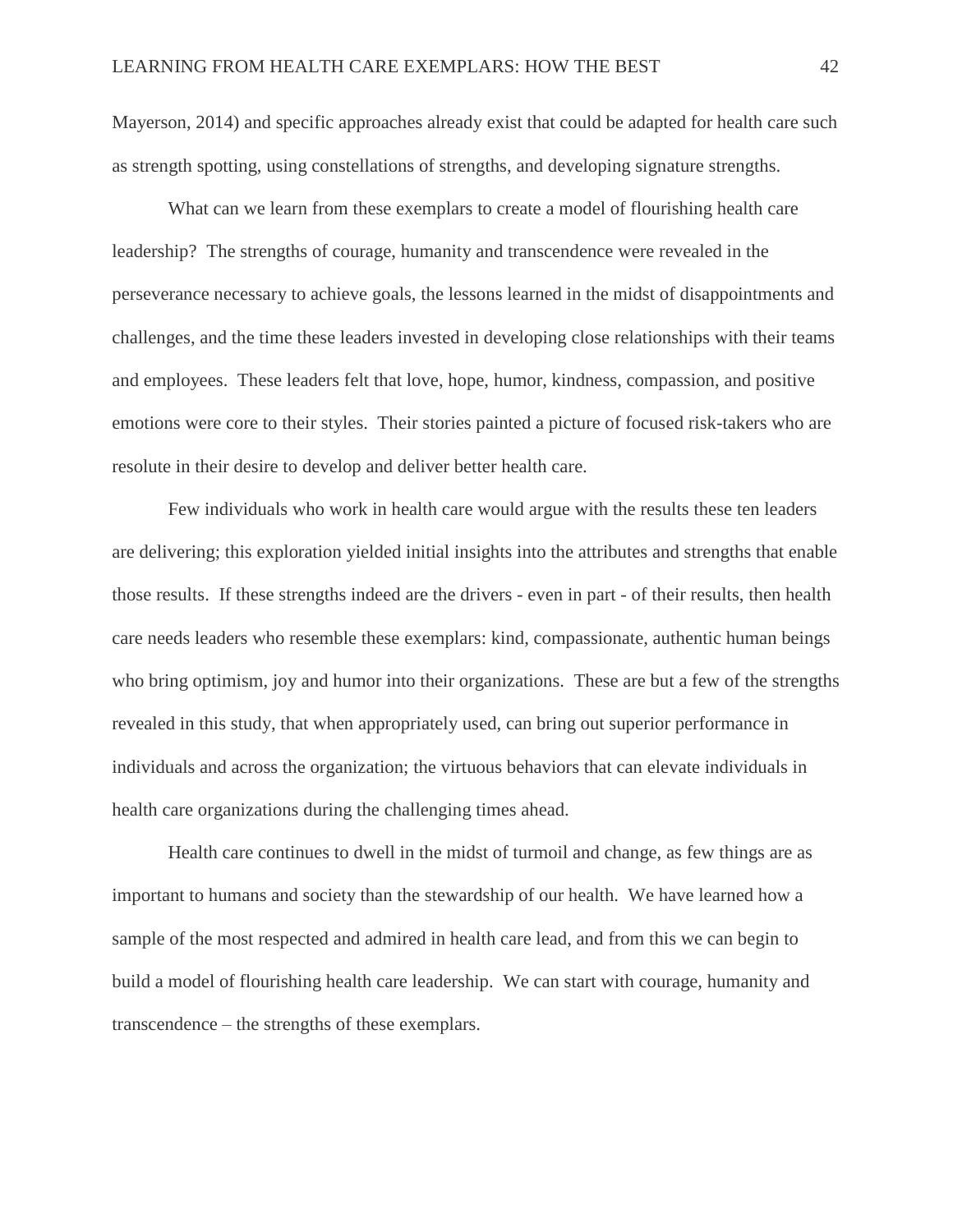#### **References**

- American Nurses Credentialing Center (2015). ANCC Magnet Recognition Program. Retrieved from http://nursecredentialing.org/Magnet.
- Avolio, B.J. & Gardner, W.L. (2005). Authentic leadership development: Getting to the root of positive forms of leadership. *The Leadership Quarterly, 16,* 315-338.

Avolio, B.J. & Mhatre, K.H. (2012). Advances in theory and research on authentic leadership. In K.S. Cameron & G.M. Spreitzer (Eds.), *The Oxford handbook of positive organizational scholarship* (pp. 773-783). New York, NY: Oxford University Press.

- Baldrige National Quality Award (2015). 2015-2016 Baldrige Excellence Framework (Health Care). Retrieved from http://www.nist.gov/baldrige/publications/hc\_criteria.cfm
- Bass, B.M. (1985). Leadership: Good, better, best. *Organizational Dynamics, 13*(2), 26-40.
- Bass, B.M. (1995). Theory of transformational leadership redux. *Leadership Quarterly, 6*(4), 463-478.
- Bass, B.M. & Avolio, B.J. (1995). Multifactor Leadership Questionnaire. Retrieved from http://www.mindgarden.com/16-multifactor-leadership-questionnaire.
- Bass, B.M., & Riggio, R.E. (2006). *Transformational leadership* (2nd ed.)*.* Mahwah, NJ: Lawrence Erlbaum Associates, Inc.
- Bateman, T.S., & Porath, C. (2003).Transcendent behavior. In K. S. Cameron, J. E. Dutton, & R.E. Quinn (Eds.), *Positive organizational scholarship* (pp. 122-137). San Francisco, CA: Berrett-Koehler.
- Baumeister, R.F., Bratslavsky, E., Finkenauer, C., & Vohs, K.D. (2001). Bad is stronger than good. *Review of General Psychology, 5*(4), 323-370.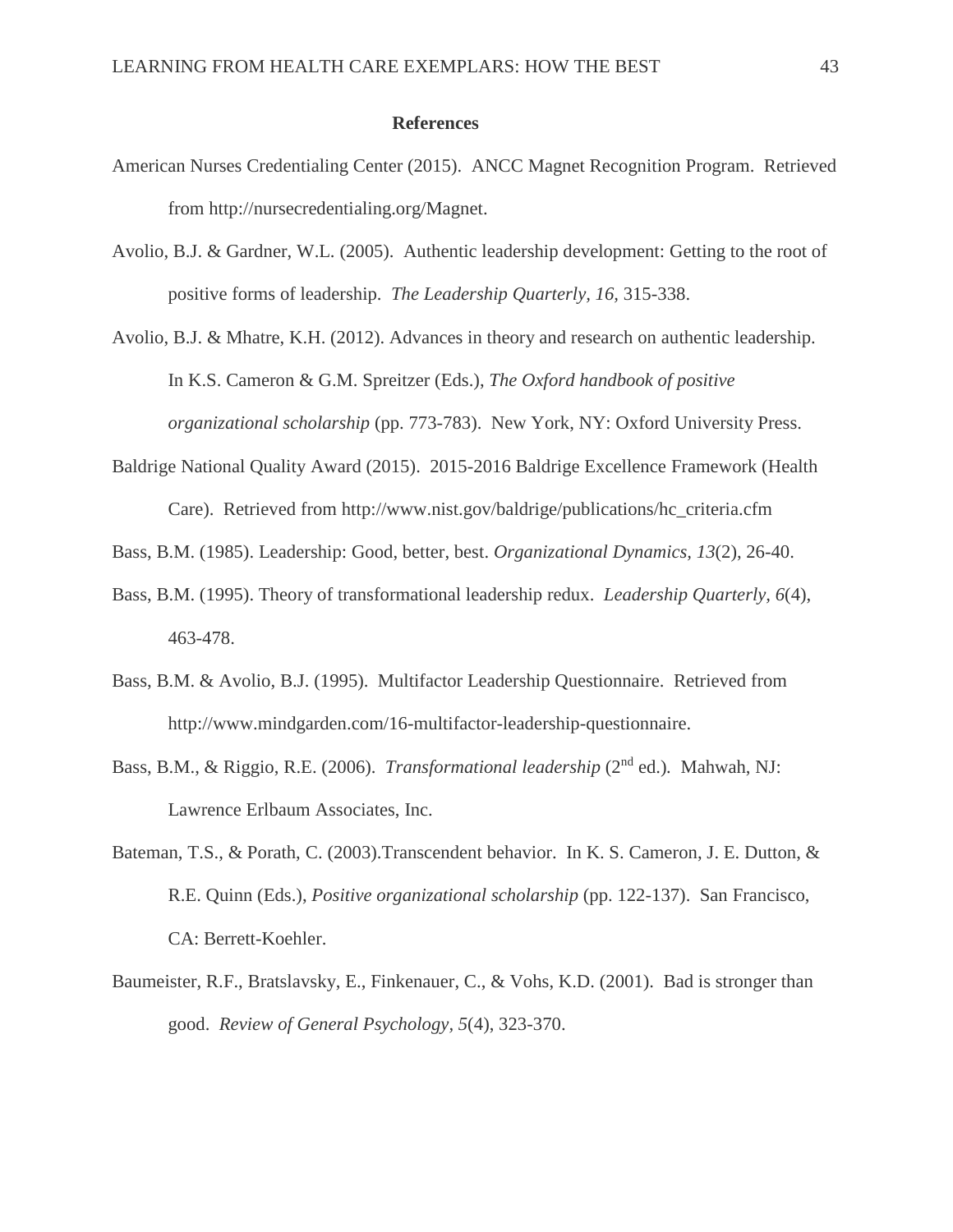- Bersin, J. (2013). Predictions: Building a strong talent pipeline for the global economic recovery. Retrieved from http://marketing.bersin.com/predictions-for-2014.
- Biswas-Diener, R. (2012). *The courage quotient: How science can make you braver.* San Francisco, CA: Jossey-Bass.
- Biswas-Diener, R., Kashdan, T., & Minhas, G. (2011). A dynamic approach to psychological strength development and intervention. *The Journal of Positive Psychology*, *6*, 106-118.
- Bono, J.E., Davies, S.E., & Rasch, R.L. (2012). Some traits associated with flourishing at work. In K.S. Cameron & G.M. Spreitzer (Eds.), *The Oxford handbook of positive organizational scholarship* (pp. 125-137). New York, NY: Oxford University Press.
- Bronk, K.C., King, P.E., & Matsuba, M.K., (2013). An introduction to exemplar research: A definition, rationale, and conceptual issues. In M.K. Matsuba, P.E. King, & K.C. Bronk (Eds.), *Exemplar methods and research: Strategies for investigation* (pp. 1-12). Hoboken, NJ: Wiley Periodicals, Inc.
- Buckingham, M. & Clifton, D.O. (2001). *Now discover your strengths.* New York, NY: Simon & Schuster, Inc.
- Cameron, K.S. (2003). Organizational virtuousness and performance. In K.S. Cameron, J.E. Dutton, & R.E. Quinn (Eds.), *Positive organizational scholarship* (pp. 48-65). San Francisco, CA: Berrett-Koehler.
- Cameron, K.S. (2008). Paradox in positive organizational change. *The Journal of Applied Behavioral Science, 44*(1), 7-24.
- Cameron, K. (2012). *Positive leadership: Strategies for extraordinary performance* (2nd ed.)*.* Oakland, CA: Berrett-Koehler Publishers, Inc.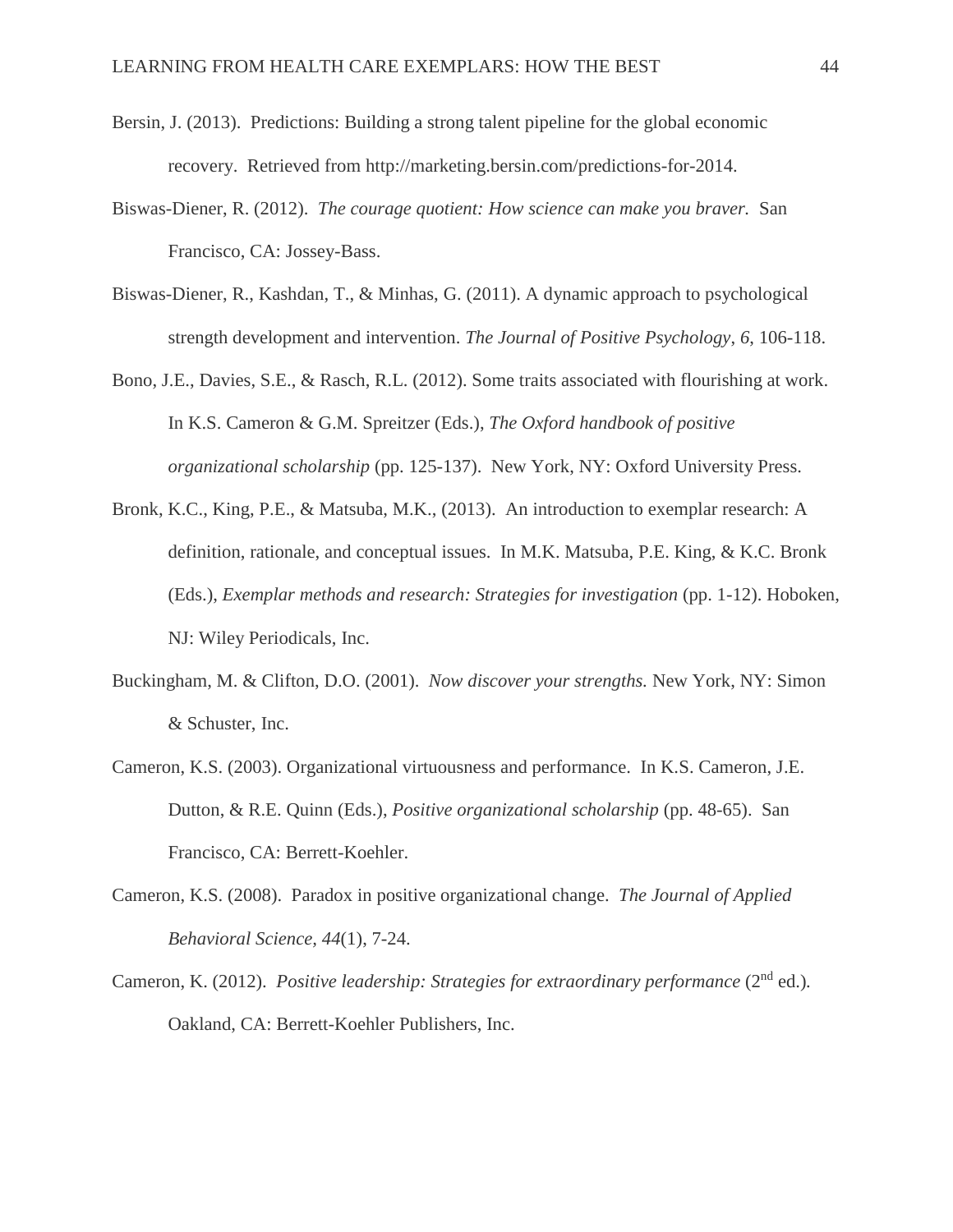- Cameron, K.S., Bright, D., & Caza, A. (2004). Exploring the relationship between organizational virtuousness and performance. *American Behavioral Scientist, 47*(6), 766-790.
- Cameron, K. S. & Caza, A. (2004). Introduction: Contributions to the discipline of positive organizational scholarship. *American Behavioral Scientist, 47*(6), 731-739.
- Cameron, K.S., & Winn, B. (2012). Virtuousness in organizations. In K.S. Cameron & G. M. Spreitzer (Eds.), *The Oxford handbook of positive organizational scholarship*(pp. 231- 243). New York, NY: Oxford University Press.
- Cashman, K. (2012). *The pause principle: Step back to lead forward.* San Francisco, CA: Berrett-Koehler Publishers, Inc.
- Cassell, E.J. (2009). Compassion. In S.J. Lopez & C.R. Snyder (Eds.), *The Oxford handbook of positive psychology* (pp. 393-403). New York, NY: Oxford University Press, Inc.
- Centers for Medicare & Medicaid Services (2014). National Health Expenditure Data. Retrieved from http://www.cms.gov/Research-Statistics-Data-and-Systems/Statistics-Trends-and-Reports/NationalHealthExpendData/index.
- Christopher, M.S. & Gilbert, B.D. (2010). Incremental validity of components of mindfulness in the prediction of satisfaction with life and depression. *Current Psychology, 29*(1), 10-23.
- Clifton, D.O. & Harter, J.K. (2003). Investing in strengths. In K.S. Cameron, J. E. Dutton, & R. E. Quinn (Eds.), *Positive organizational scholarship*(pp. 111-121). San Francisco, CA: Berrett-Koehler.
- Committee on Health Care Quality & Institute of Medicine (2000). In L.T. Kohn, J.M. Corrigan, & M.S. Donaldson, (Eds.), *To error is human: Building a safer health system.* Washington, D.C: National Academy Press.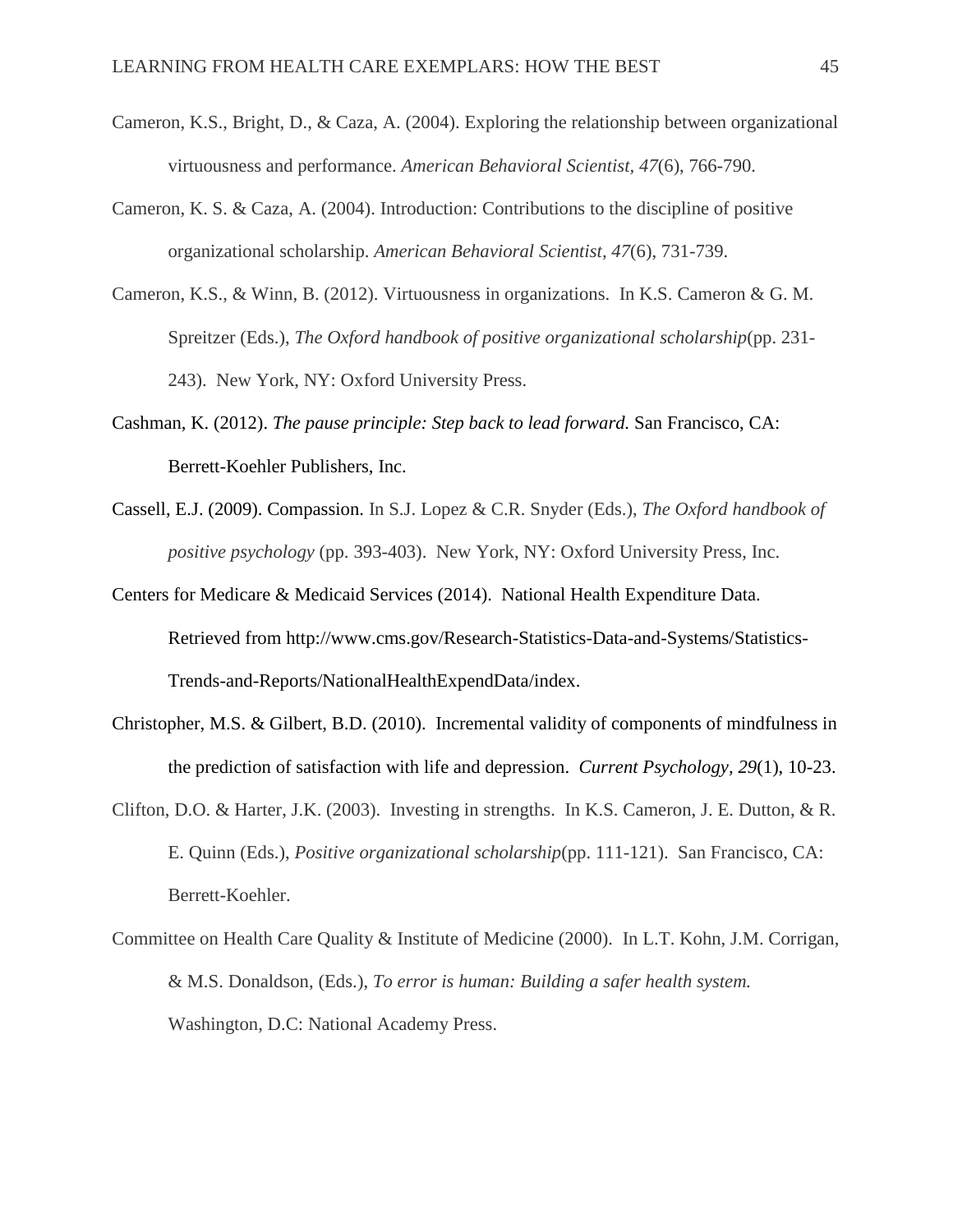- Cooper, C.D., & Sosik, J.J. (2012). The laughter advantage: Cultivating high-quality connections and workplace outcomes through humor. In K.S. Cameron & G.M. Spreitzer (Eds.), *The Oxford handbook of positive organizational scholarship*(pp. 474-489). New York, NY: Oxford University Press.
- Csikszentmihalyi, M. (1990). *Flow: The psychology of optimal experience.* New York, NY: Harper Collins.
- Dhiman, S. (2011). Personal master and authentic leadership. *Organization Development Journal, 29* (2), 69-83.
- Diener, E. (2000). Subjective well-being: The science of happiness and a proposal for a national index. *American Psychologist, 55*(1), 34-43.
- Diener, E. & Seligman, M.E.P. (2002). Very happy people. *Psychological Science, 13*(2), 81- 84.
- Diener, E., Wirtz, D., Tov, W., Kim-Prieto, C., Choi, D., Oishi, S., & Biswas-Diener, R. (2010). New well-being measures: Short scales to assess flourishing and positive and negative feelings. *Social Indicators Research, 97*(2), 143-156.
- Dutton, J.E. & Heaphy, E.D. (2003) The power of high-quality connections. In K.S. Cameron, J. E. Dutton, & R.E. Quinn (Eds.), *Positive organizational scholarship*(pp. 263-278). San Francisco, CA: Berrett-Koehler.
- Emmons, R.A. & McCullough, M.E. (2003). Counting blessings versus burdens: An experimental investigation of gratitude and subjective well-being in daily life. *Journal of Personality and Social Psychology, 84,* 377-389.
- Fredrickson, B.L. (2001). The role of positive emotions in positive psychology: The broadenand-build theory of positive emotions. *American Psychologist, 56*(3), 218-226.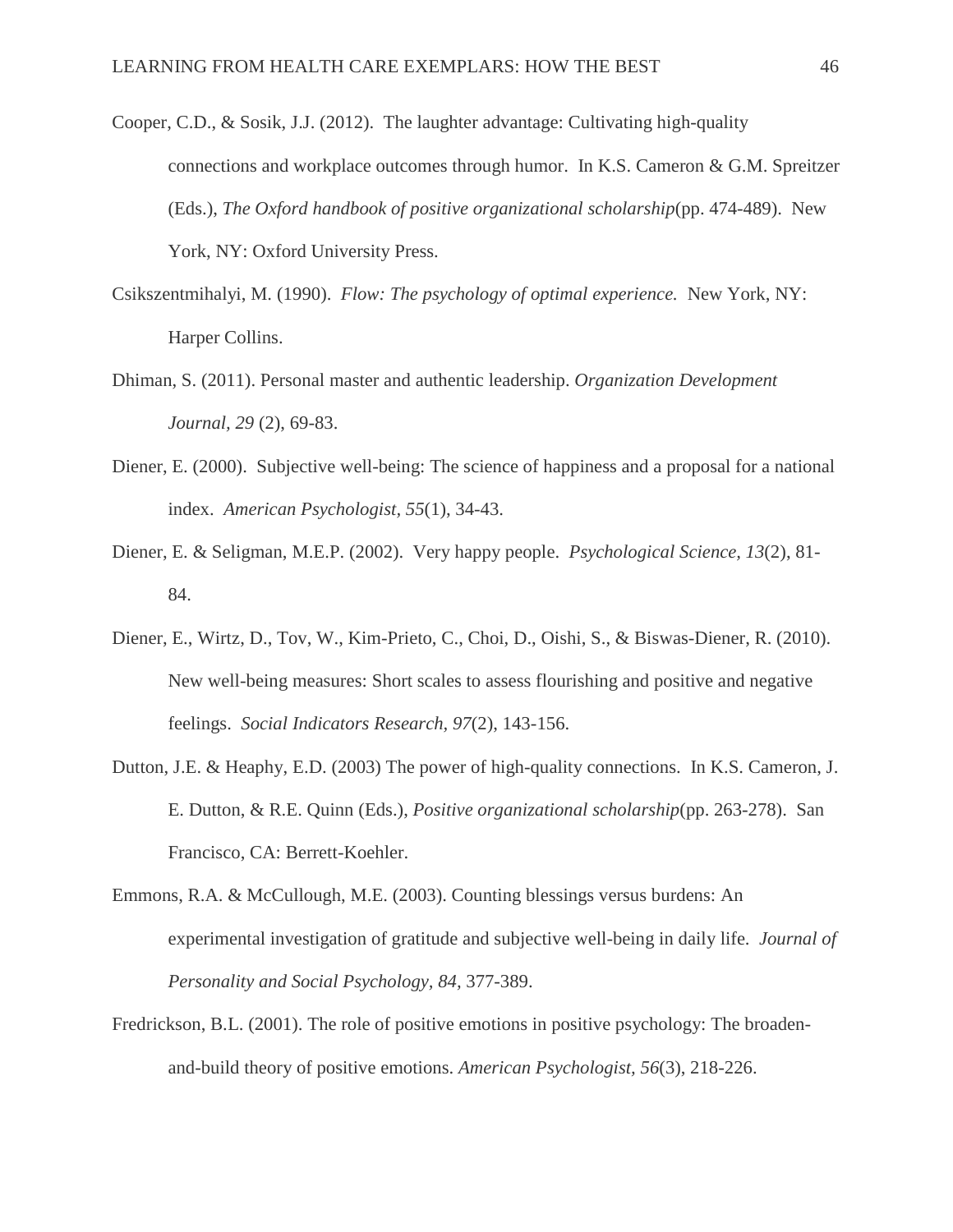Fredrickson, B.L. (2003). Positive emotions and upward spirals in organizations. In K.S. Cameron, J.E. Dutton, & R.E. Quinn (Eds.), *Positive organizational scholarship*(pp.163- 175). San Francisco, CA: Berrett-Koehler.

Fredrickson, B.L. (2009). *Positivity.* New York, NY: Crown Publishing Group.

- Gable, S.L. & Gosnell, C.L. (2011). The positive side of close relationships. In K.M. Sheldon, T.B. Kashdan, & M.F. Steger (Eds.), *Designing positive psychology* (pp. 265-279). New York: NY: Oxford University Press.
- Gardner, W.L., Avolio, B.J., Luthans, F., May, D. R., & Walumbwa, F. (2005) "Can you see the real me?" A self-based model of authentic leader and follower development. *The Leadership Quarterly, 16,* 343-372.
- Harter, S. (2002). Authenticity. In C.R. Snyder & S. Lopez (Eds.), *Handbook of positive psychology*(pp. 382-394). New York, NY: Oxford University Press*.*
- Harter, J.K., Schmidt, F.L., & Keyes, C.L.M. (2003). Well-being in the workplace and its relationships to business outcomes: A review of the Gallup studies. In C.L.M. Keyes & J. Haidt (Eds.), *Flourishing: Positive psychology and the life well-lived* (pp. 205-224). Washington, D.C.: American Psychological Association.
- Harzer, C. & Ruch, W. (2013). The application of signature character strengths and positive experiences at work. *Journal of Happiness Studies, 14,* 965-983.
- Health Care Financial Management Association (2011). Value in health care: Current state and future directions. Retrieved from http://www.hfma.org.
- Huppert, F. (2009). Psychological well-being: Evidence regarding its causes and consequences. *Applied Psychology: Health and Well-Being, 1*(2), 137-164.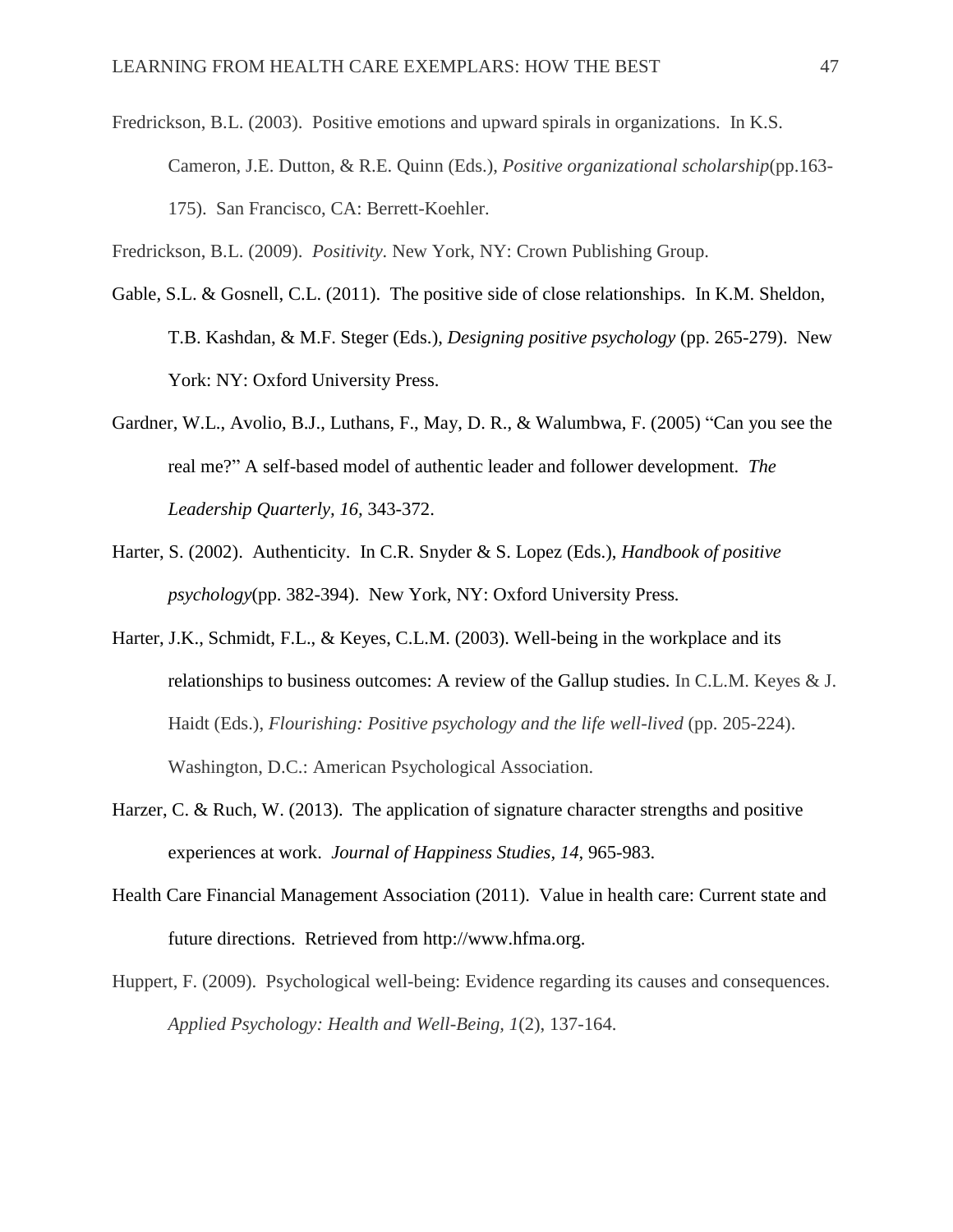- Huppert, F. & So, T. (2013). Flourishing across Europe: Application for a new conceptual framework for defining well-being. *Social Indicators Research, 110*(3), 837-861.
- Iles, R., Morgeson, F. P., & Nahrgang, J. D. (2005). Authentic leadership and eudaemonic wellbeing: Understanding leader-follower outcomes. *The Leadership Quarterly, 16,* 373-394.
- Jones, K. & Day, J.D. (1997). Discrimination of two aspects of cognitive-social intelligence from academic intelligence. *Journal of Educational Psychology, 89*(3), 486-497.
- Kabat-Zinn, J. (1994). *Wherever you go there you are: Mindful meditation in everyday life.*  New York, NY: Hyperion.
- Kaplan, R.E., & Kaiser, R.B. (2010). Toward a positive psychology for leaders. In P.A. Linley, S. Harrington, & N. Garcea (Eds.), *The Oxford handbook of positive psychology and work*(pp. 107-117). New York, NY: Oxford University Press.
- Keyes, C.L.M. (2002). The mental health continuum: From languishing to flourishing in life. *Journal of Health and Social Behavior, 43,* 207-222.
- Keyes, C.L.M., Shmotkin, D., & Ryff, C.D. (2002). Optimizing well-being: The empirical encounter of two traditions. *Journal of Personality and Social Psychology, 82*(6), 1077 – 1022.
- Keyes, C.L.M. & Haidt, J. (2003). Introduction: Human flourishing the study of that which makes life worthwhile. In C.L.M. Keyes & J. Haidt (Eds.), *Flourishing: Positive psychology and the life well-lived* (pp. 3-12). Washington, D.C.: American Psychological Association.
- Keyes, C.L.M. (2011). Toward a science of mental health. In S.J. Lopez & C.R. Snyder (Eds.), *The Oxford handbook of positive psychology* (pp 89-95). New York, NY: Oxford University Press, Inc.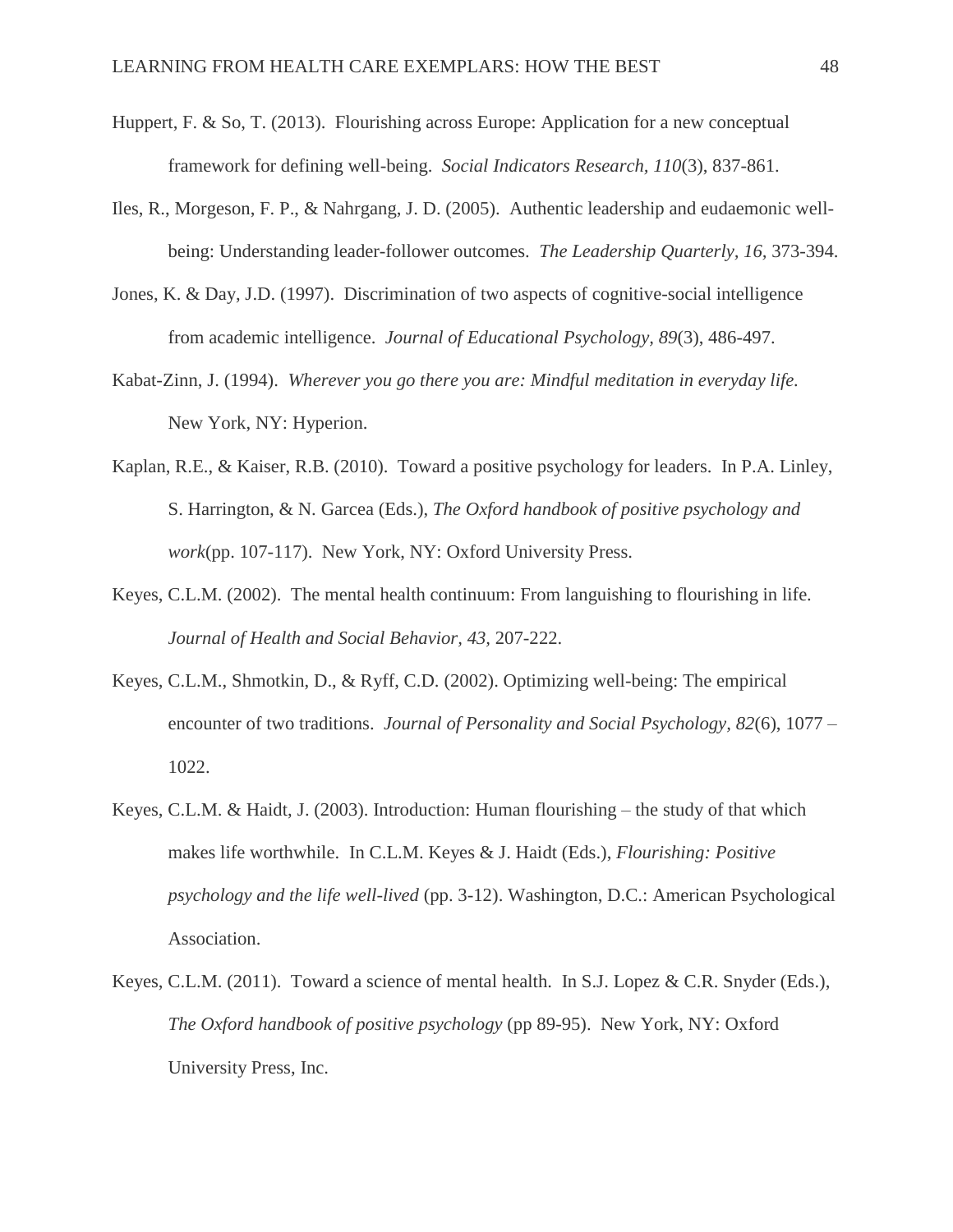- Keyes, C.L.M., Kendler, K. S., Myers, J. M., & Martin, C.C. (2015). The genetic overlap and distinctiveness of flourishing and the big five personality traits. *Journal of Happiness Studies, 16,* 655-668.
- Linkins, M., Niemiec, R., Gillham, J., & Mayerson, D. (2014). Through the lens of strength: A framework for educating the heart. *The Journal of Positive Psychology*, *10*(1), 64-68.
- Luthans, F. & Avolio, B. (2003). Authentic leadership development. In K. S. Cameron, J. E. Dutton, & R. E. Quinn (Eds.), *Positive organizational scholarship*(pp. 241-258). San Francisco, CA: Berrett-Koehler.
- Mayer, J. D., Salovey, P., & Caruso, D. R. (2004). Emotional intelligence: Theory, findings, and implications*. Psychological Inquiry*, *15*(3), 197-215.

McMahon, D. M. (2006). *Happiness a history.* New York, NY: Grove Press.

- McMahon, D. M. (2013). The pursuit of happiness in history. In S.A. David, I. Boniwell, & A. C. Ayers (Eds.), *The Oxford handbook of happiness*(pp. 252-262). Oxford, UK: Oxford University Press.
- Niemiec, R. M. (2014). *Mindfulness & character strengths: A practical guide to flourishing.* Boston, MA: Hogrefe Publishing.
- Ortman, J. M., Velkoff, V.A., & Hogan, H. (2014). An aging nation: The older population in the United States: Population estimates and projections. Retrieved from https://www.census.gov/prod/2014pubs/p25-1140.pdf.
- Pargament, K.L., & Mahoney, A. (2009). Spirituality: The search for the sacred. In S.J. Lopez & C.R. Snyder (Eds.), *The Oxford handbook of positive psychology*(pp. 611-619). New York, NY: Oxford University Press, Inc.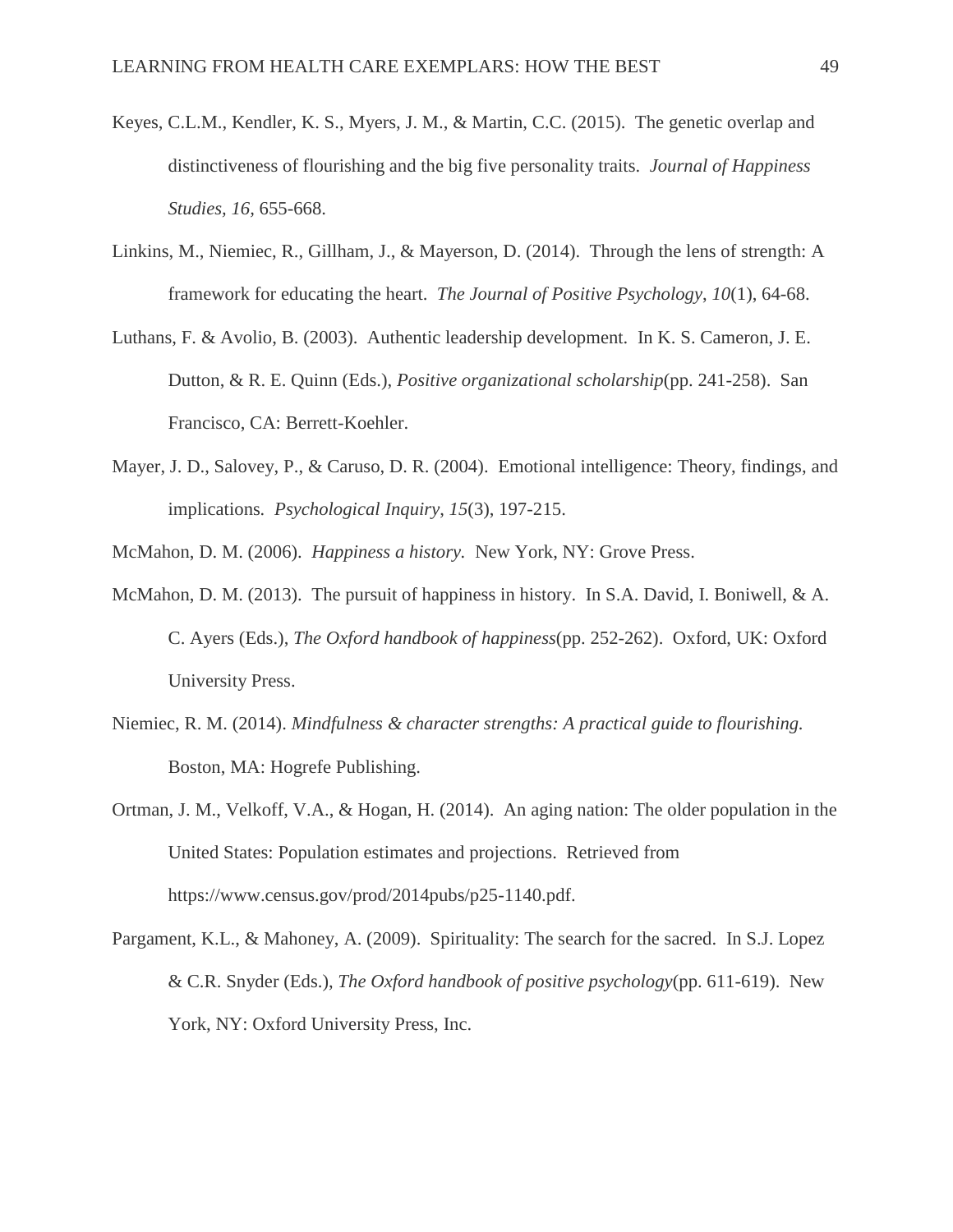- Park, N. & Peterson, C. (2003). Virtues and organizations. In K.S. Cameron, J. E. Dutton, & R. E. Quinn (Eds.), *Positive organizational scholarship* (pp. 33-47). San Francisco, CA: Berrett-Koehler.
- Park, N., Peterson, C., & Seligman, M. E. P. (2004). Strengths of character and well-being. *Journal of Social and Clinical Psychology, 23,* 603-619.
- Peterson, C. & Seligman, M.E.P. (2004). *Character strengths and virtues: A handbook and classification.* New York, NY: Oxford University Press.

Peterson, C. (2006). *A primer in positive psychology.* New York, NY: Oxford University Press.

- Peterson, C. & Park, N. (2006). Character strengths in organizations. *Journal of Organizational Behavior, 27*(8), 1149-1154.
- Peterson, C., Stephens, J. P., Park, N., Lee, F., & Seligman, M.E.P. (2010). Strengths of character at work. In P.A. Linley, S. Harrington, & N. Garcea (Eds.), *The Oxford handbook of positive psychology and work* (pp. 221-23). New York, NY: Oxford University Press.
- Peterson, S. J., Walumbwa, F. O., Byron, K., & Myrowitz, J. (2009). CEO positive psychological traits, transformational leadership, and firm performance in hightechnology start-up and established firms. *Journal of Management, 35*(2), 348-368.
- Pury, C.L.S. & Lopez, S. J. (2009). Courage. In S.J. Lopez & C.R. Snyder (Eds.), *The Oxford handbook of positive psychology* (pp. 375-382). New York, NY: Oxford University Press, Inc.

Rath, T. & Conchie, B. (2008). *Strengths-based leadership.* New York, NY: Gallup Press.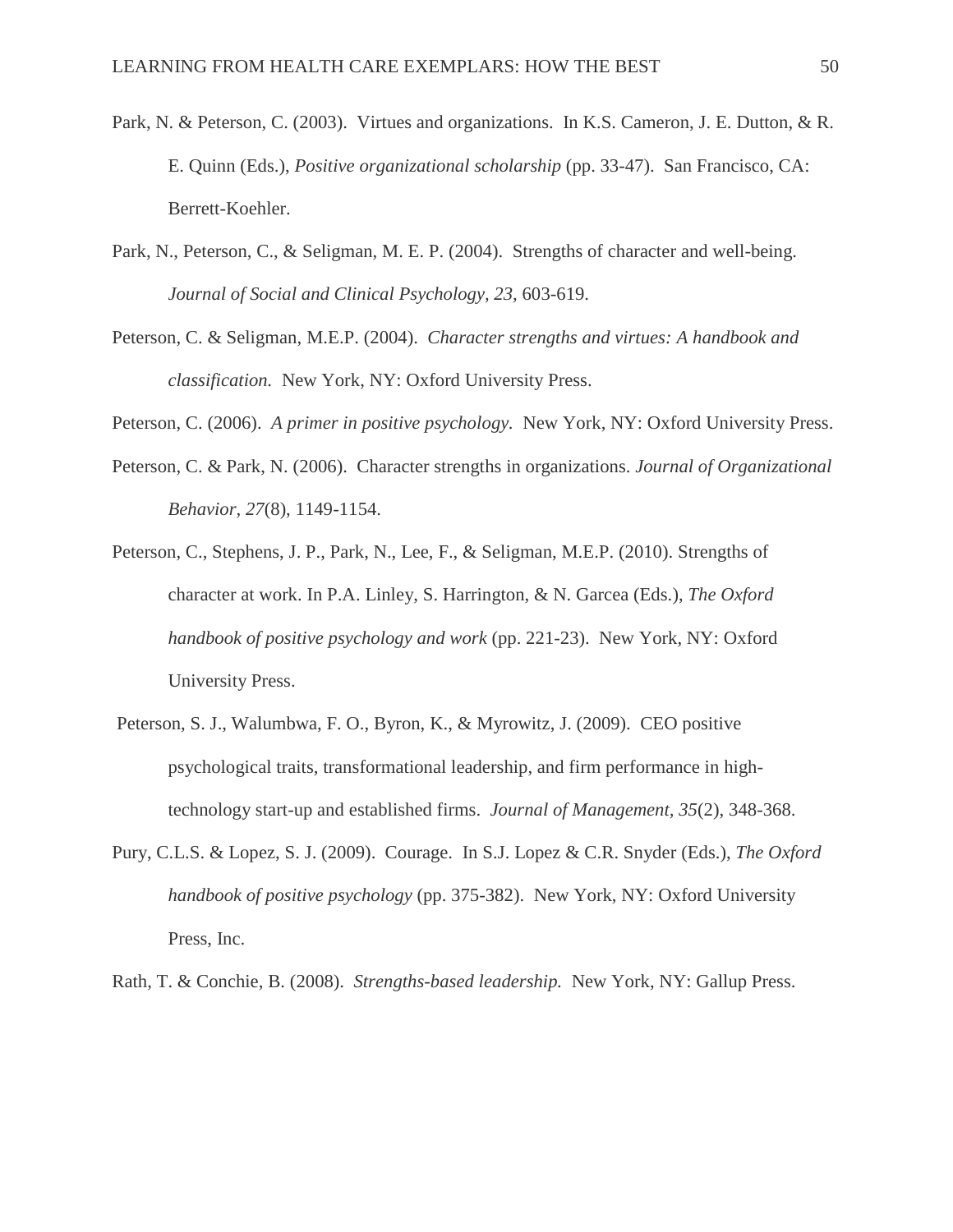- Reis, H.T. & Gable, S.L. (2003). Toward a positive psychology of relationships. In C.L.M. Keyes & J. Haidt (Eds.), *Flourishing: Positive psychology and the life well-lived* (pp. 129-159). Washington, D.C.: American Psychological Association.
- Ryan, R. M., & Deci, E. L. (2001). On happiness and human potentials: A review of research on hedonic and eudaimonic well-being. *Annual Review of Psychology, 52,* 141-166.
- Ryff, C.D. (1989). Happiness is everything, or is it? Explorations on the meaning of psychological well-being. *Journal of Personality and Social Psychology, 57*(6), 1069- 1081.
- Ryff, C.D. & Singer, B. (1998). The contours of positive human health. *Psychological Inquiry: An International Journal for the Advancement of Psychological Theory, 9*(1), 1-28.
- Salovey, P. & Mayer, J.D. (1990). Emotional intelligence. *Imagination, Cognition, and Personality, 9*(3), 185-211.
- Salovey, P., Caruso, D., & Mayer, J. D. (2004). Emotional intelligence in practice. In P.A. Linley & S. Joseph (Eds.), *Positive psychology in practice* (pp. 447-463). Hoboken, NJ: John Wiley & Sons, Inc.
- Schwartz, B. & Sharpe, K. (2006). Practical wisdom: Aristotle meets positive psychology. *Journal of Happiness Studies, 7,* 377-395.
- Schwartz, B. & Sharpe, K. (2010). *Practical wisdom: The right way to do the right thing.* New York, NY: Penguin Books.
- Seligman, M.E.P. & Csikszentmihayli, M. (2000). Positive psychology: An introduction. *American Psychologist, 55*(1), 5-14.

Seligman, M.E.P. (2002). *Authentic happiness.* New York, NY: Simon & Schuster, Inc.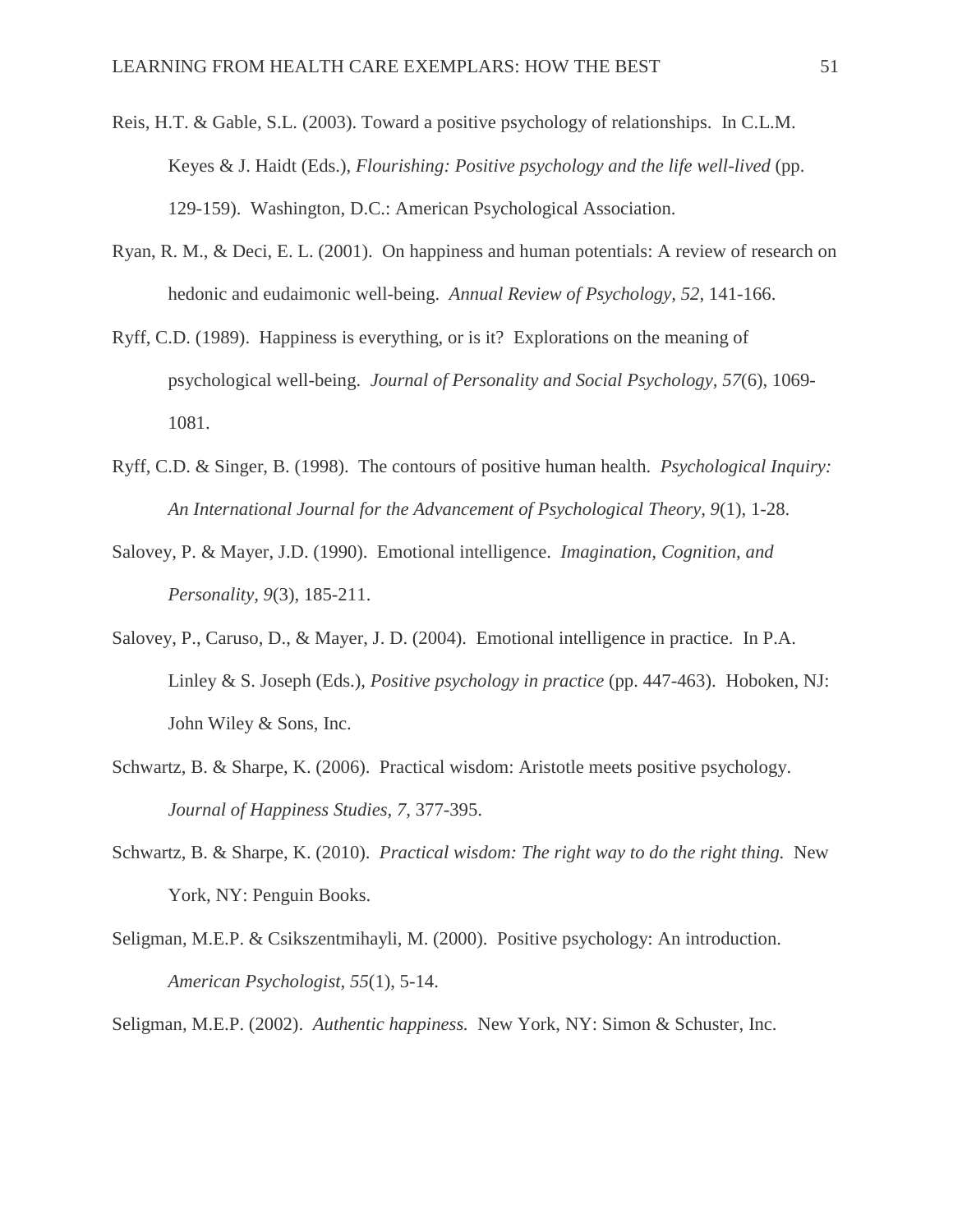Seligman, M.E.P, Steen, T.A., Park, N., & Peterson, C. (2005). Positive psychology progress: Empirical validation of interventions. *American Psychologist, 60*(5), 410-421.

Seligman, M.E.P. (2011). *Flourish.* New York, NY: Simon & Schuster, Inc.

- Silsbee, D. (2004). *The mindful coach: Seven roles for facilitating leader development.* San Francisco, CA: Jossey-Bass.
- Simons, T., Tomlinson, E.C., & Leroy, H. (2012). Research on behavioral integrity: A promising construct for positive organizational scholarship. In K.S. Cameron & G. M. Spreitzer (Eds.), *The Oxford handbook of positive organizational scholarship* (pp. 325- 339). New York, NY: Oxford University Press.
- Snyder, C.R. (1994). *The psychology of hope: You can get there from here.* New York, NY: Free Press.
- Sosik, J. J., Gentry, W.A., & Chun, J.U. (2012). The value of virtue in the upper echelons: A multisource examination of executive character strengths and performance*. The Leadership Quarterly, 23,* 367-382.
- Stephens, J.P., Heaphy, E., & Dutton, J.E. (2012). High quality connections. In K.S. Cameron, J.E. Dutton, & R.E. Quinn (Eds.), *Positive organizational scholarship* (pp. 385-399). San Francisco, CA: Berrett-Koehler.
- Tillich, P. (2000). *Terry lectures: Courage to be* (2nd ed.)*.* New Haven, CT: Yale University Press.
- U.S. Department of Health and Human Services, Health Resources and Services Administration, National Center for Health Workforce Analysis (2013). Projecting the supply and demand for primary care practitioners through 2020. Retrieved from http://bhpr.hrsa.gov/healthworkforce/supplydemand/usworkforce/primarycare.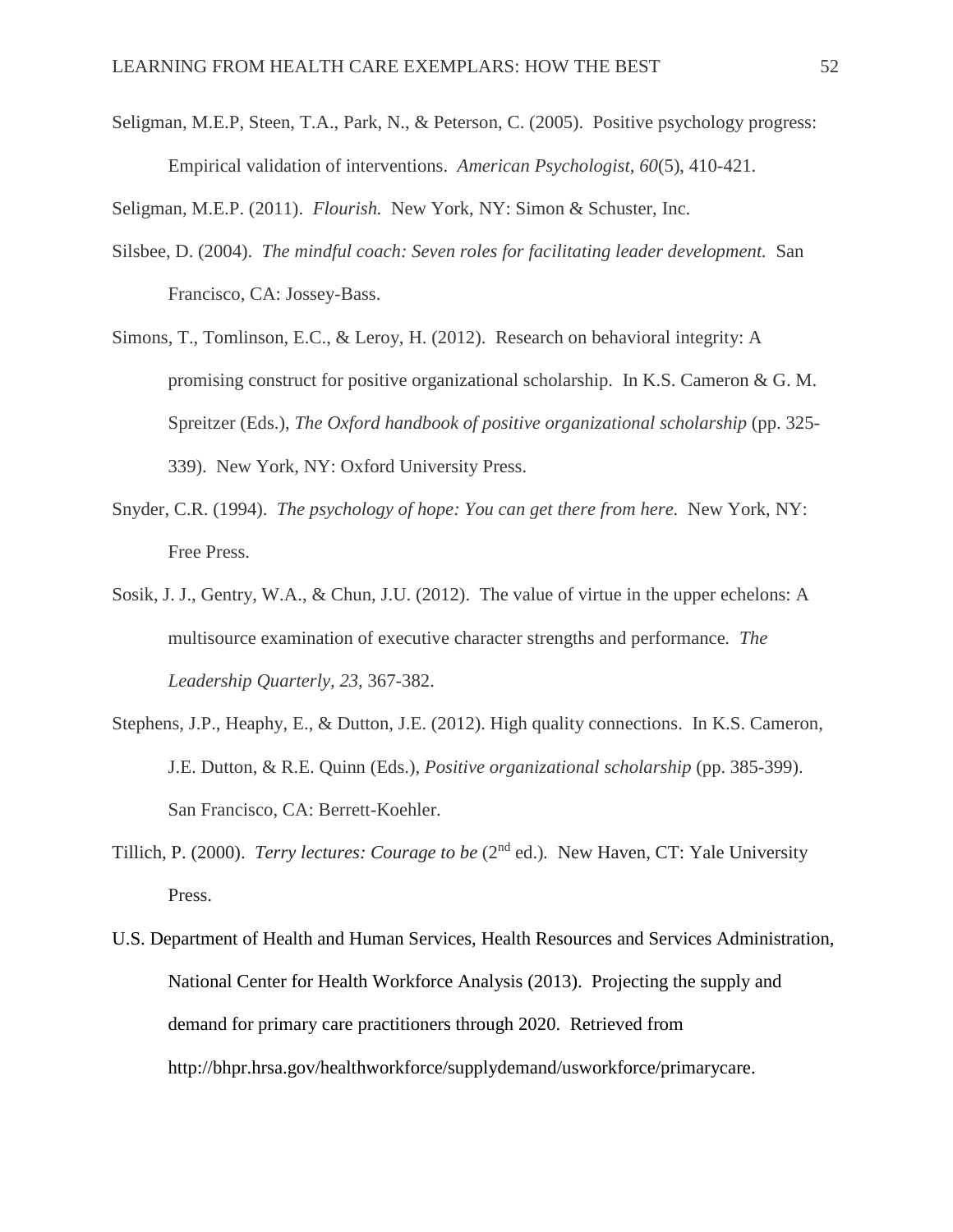- U.S. Department of Health & Human Services (2015). Key Features of the Affordable Care Act. Retrieved from http://www.hhs.gov/healthcare/facts/timeline/index.html.
- U.S. News & World Report (2015). U.S. News Best Hospitals 2015-16. Retrieved from http://health.usnews.com/best-hospitals/rankings.

VIA Character (2015). VIA Survey. Retrieved from http://www.viacharacter.org.

- World Health Organization (2006). Constitution of the World Health Organization. Retrieved from http://www.who.int/governance/eb/who\_constitution\_en.
- Worline, M.C. (2012).Courage in organizations: An integrative review of the "difficult virtue." In K.S. Cameron & G. M. Spreitzer (Eds.), *The Oxford handbook of positive organizational scholarship* (pp. 304-315). New York, NY: Oxford University Press.
- Wrzesniewski, A. (2003). Finding positive meaning in work. In K.S. Cameron, J. E. Dutton & R. E. Quinn (Eds.), *Positive organizational scholarship* (pp. 296-308). San Francisco, CA: Berrett-Koehler.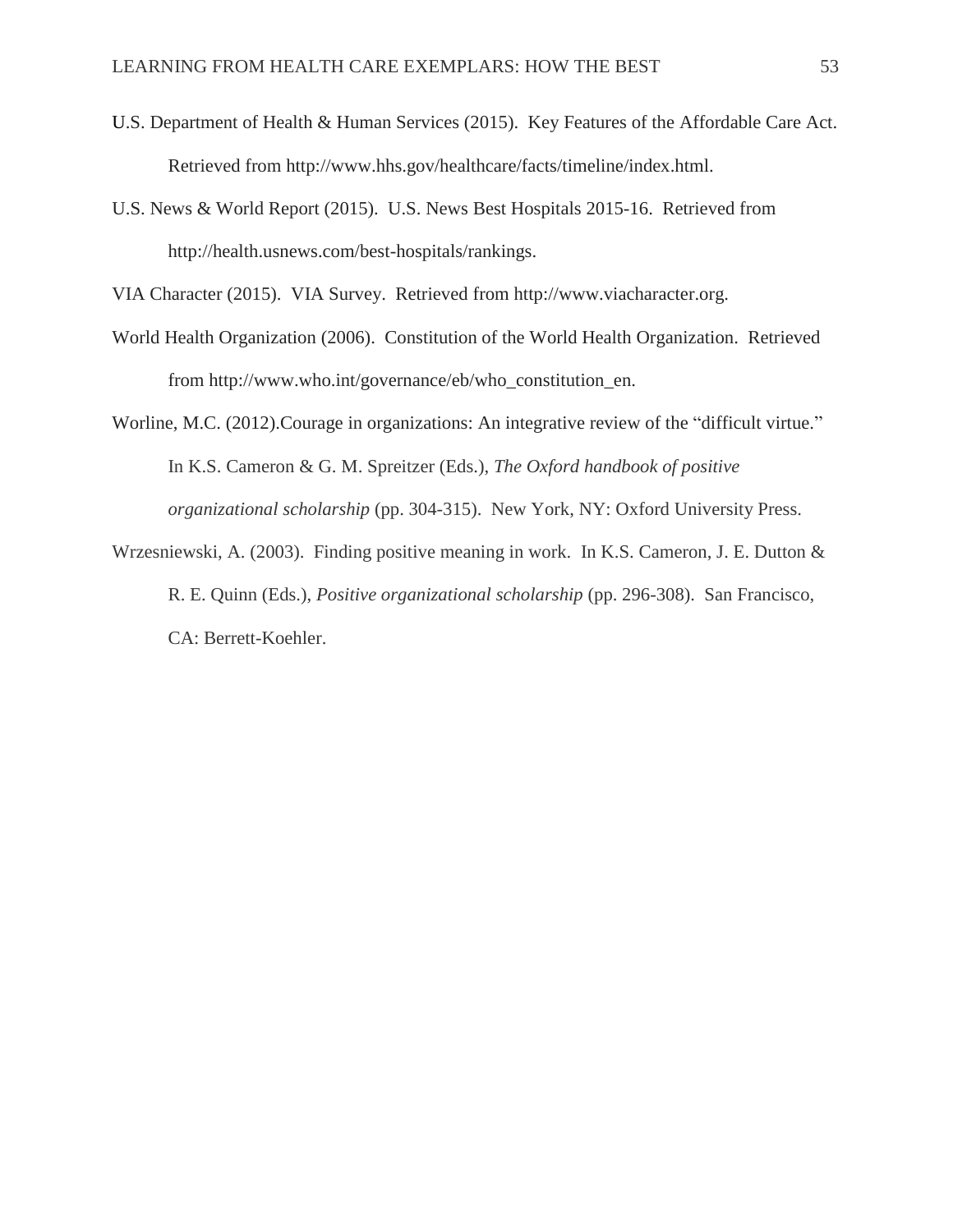### **Appendix**

### **Consent to Act as a Human Research Participant Capstone Project: Flourishing Health Care Leadership University of Pennsylvania, Master of Applied Positive Psychology Donna M. Payne Advisor: Leona Brandwene**

Participation in this study is voluntary. Please read the information below, sign, date and return to Donna Payne: donna@dmpayne.com or mail to: 10201 Howe Lane, Leawood, KS 66206.

### **Procedure**

Participation will include a 45-60 minute, semi-structured telephone interview (with permission the interviews will be recorded). Recordings will be used as a reference when writing to ensure accuracy and allow the interview to progress smoothly without disruption.

#### **Options and Process for Participation**

### **Telephone Interview**

If you are willing to participate, please reply to donna@dmpayne.com or call me (913) 375 6502 with your availability on any one of the following dates: **May 13-14, May 19-22, May 26-29 and June 1-5 between 7:00 am - 5:00 pm, CDT.**

If desired, interviews can be scheduled on weekend days.

At the beginning of the interview, you will be asked your preferences including:

- a. You may allow the interview to be recorded, or not.
- b. You may provide permission, or not, to use narratives (personal stories)
- c. You may provide permission for follow up clarifying questions.

### **Provide responses in written form**

Alternatively, you may participate by completing your responses in written form to any or all of the attached questions and return by email to donna@dmpayne.com or mail to Donna Payne, 10201 Howe Lane, Leawood, KS 66206.

#### **Risks**

Participation in this study involves no risk. The interview questions are designed to identify leadership behaviors and attitudes.

#### **Potential Benefits**

There is no direct benefit to you, however your participation could help us better understand the behaviors and attitudes of health care leaders thus informing the fields of positive psychology and health care. This Capstone will be made available to participants at the close of the project and others with access to University of Pennsylvania capstones, helping to further the fields of positive psychology and health care leadership.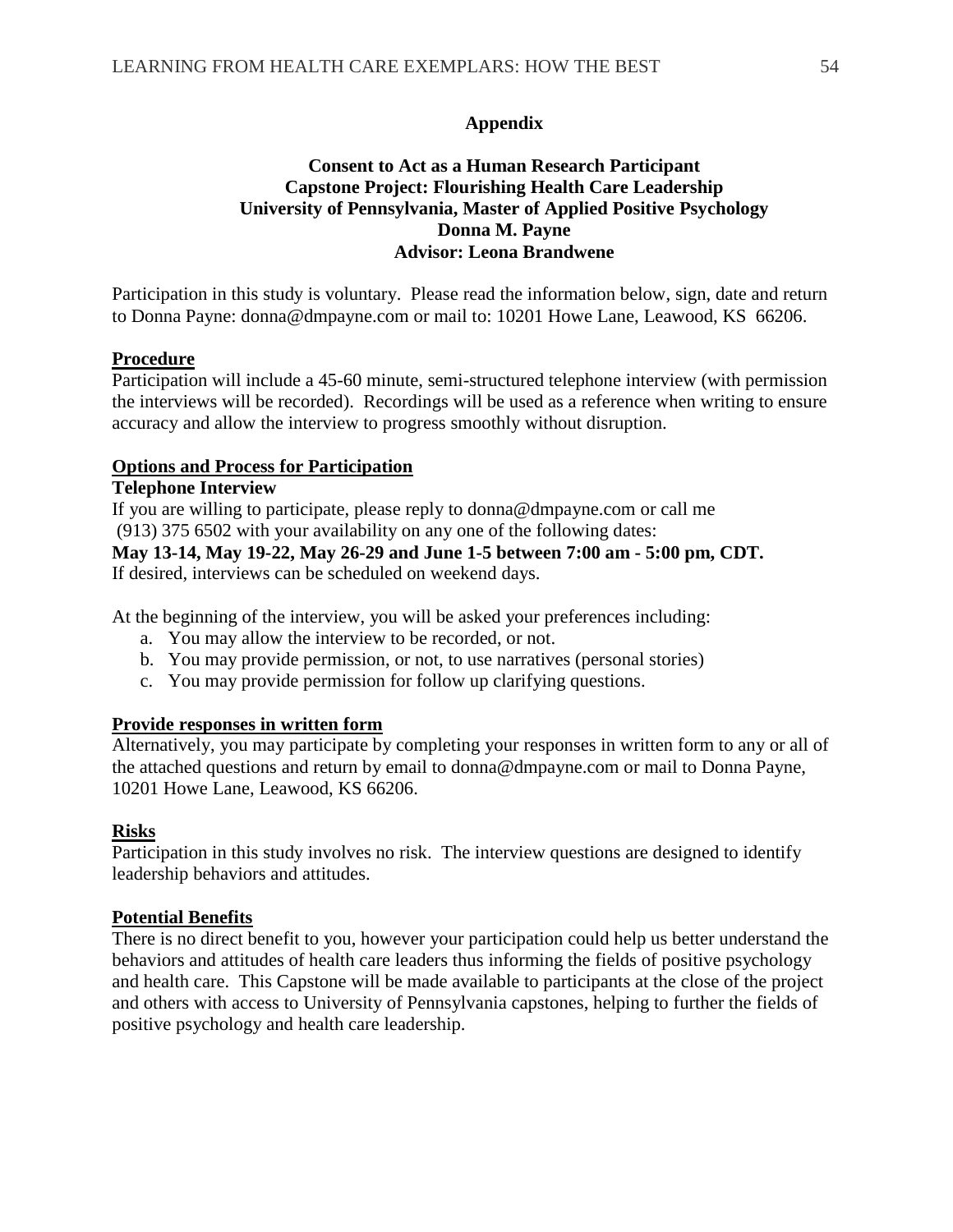### **Consent to Act as a Human Research Participant Capstone Project: Flourishing Health Care Leadership**

### **Privacy and Confidentiality**

Your responses will be maintained confidentially. However, you may choose to provide permission for verbatim anonymous narratives statements. All interviews will be conducted by myself, Donna Payne. Your name and any identifying information will be maintained separately from your responses to the interview and the information you provide will not be reported in any way that identifies your participation. The information will be stored in a password-protected file on the investigator's computer, only this investigator will have access to this information, and the information will be deleted at the end of the study.

### **Questions?**

You may contact me via email at donna@dmpayne.com or by phone at 913 375 6502. If you have any comments or questions regarding the conduct of this interview or your participation in the research study, please contact the Office of Regulatory Affairs at the University of Pennsylvania at 215-898-2614 and/or Judy Saltzberg-Levick.

### **Conflict of Interest**

The investigator does not have any financial interest in the study and will not be financially affected by the results of the study (positive or negative).

### **Voluntary Participation Statement**

- 1. By choosing to participate, I am verifying that I am at least 18 years old.
- 2. By choosing to participate, I am indicating that I understand that participation in this study is voluntary. I may refuse to answer any question or discontinue my involvement at any time. By scheduling a time to participate in the interview process, I am indicating that I have read the information in this consent form and have had an opportunity to ask any questions I have about the study.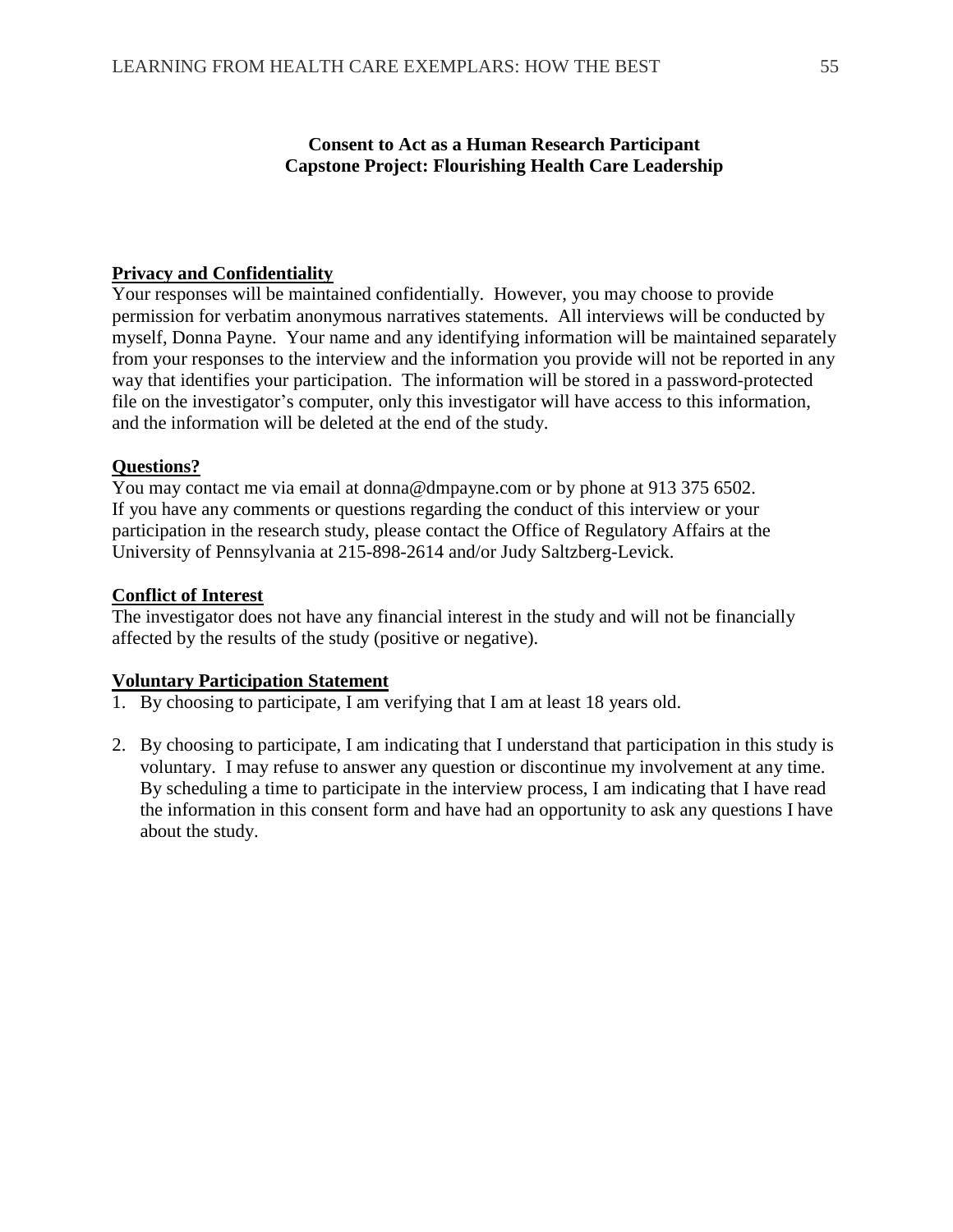### **Consent to Act as a Research Participant Capstone Project: Flourishing Health Care Leadership University of Pennsylvania, Master of Applied Positive Psychology Donna M. Payne**

### **Signature**

When you sign this document, you are agreeing to take part in this research study. If you have any questions please ask. You will receive a copy of this consent document.

- I ( ) agree to participate in the study.
- $I(\ )$  do not wish to participate in the study.
- $I($ ) provide permission for follow up clarifying questions
- I ( ) would like to receive a copy of the final capstone paper

I would like your permission to tape the interview. No one other than the research team will have access to this recording, but it will be helpful in the analysis of all the information collected. Your participation is voluntary and you are free to stop at any time or skip any questions you chose not to answer.

I DO ( ) DO NOT ( ) consent to be audio taped

| Participant's signature: |  |  |
|--------------------------|--|--|
|                          |  |  |
|                          |  |  |

Print Name: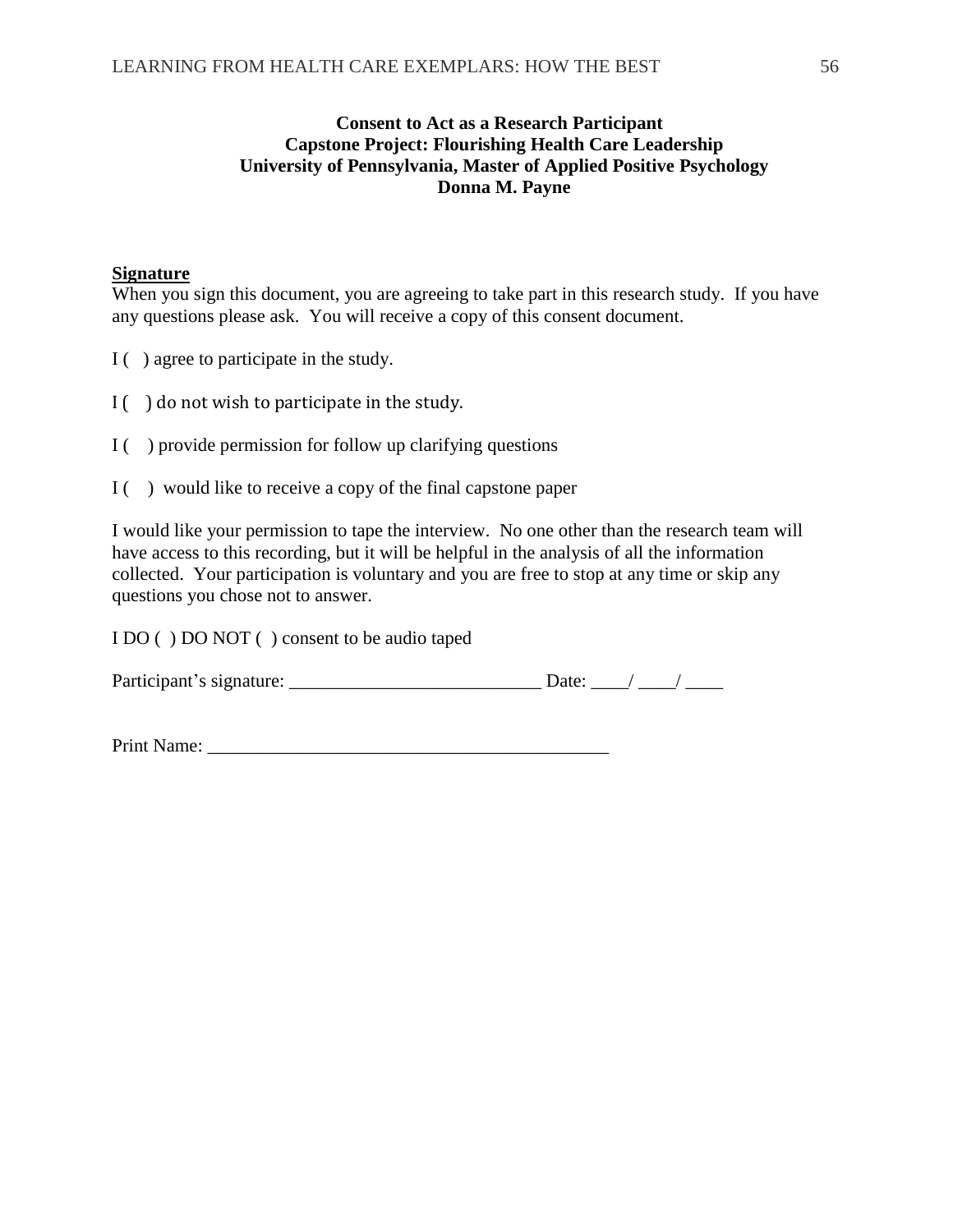### **Interview Questions – Capstone: Flourishing Health Care Leadership**

The following questions will be used to facilitate interviews with health care executives to identify the attitudes and behaviors that align with the positive psychology constructs of wellbeing and flourishing.

1. Tell me about a high point in your leadership role when you felt most engaged and proud of yourself and your work. What was it about you, the situation and/or the organization that allowed this experience to emerge? What were the behaviors you exhibited that contributed to the experience?

2. Describe a period of unique and challenging transition within your role and that of the organization. What did you do on a daily basis to manage the transition in a positive way? What lessons did you learn about yourself as a leader? In what specific ways did you behave and act to keep yourself and your team engaged and energized? What attitudes, skills and behaviors were required?

3. What are the underlying attitudes, values and beliefs you hold that guide your behaviors and decisions as a leader?

4. Using a story about a specific interaction, meeting or situation, describe the type of communication you create and facilitate and what is that in service to? How do your methods of communication measurably contribute to connecting with and working exceptionally well with others?

5. What do you do to care for yourself emotionally, physically, intellectually and spiritually that contributes to your success as a leader? Why are these practices/activities important to you? How do they contribute to your well-being?

6. How do you define success in your role as a leader? What has been one of your most disappointing moments as a leader? How did you respond?

7. If I were to ask members of your executive team, what would they say are your best practices as a leader?